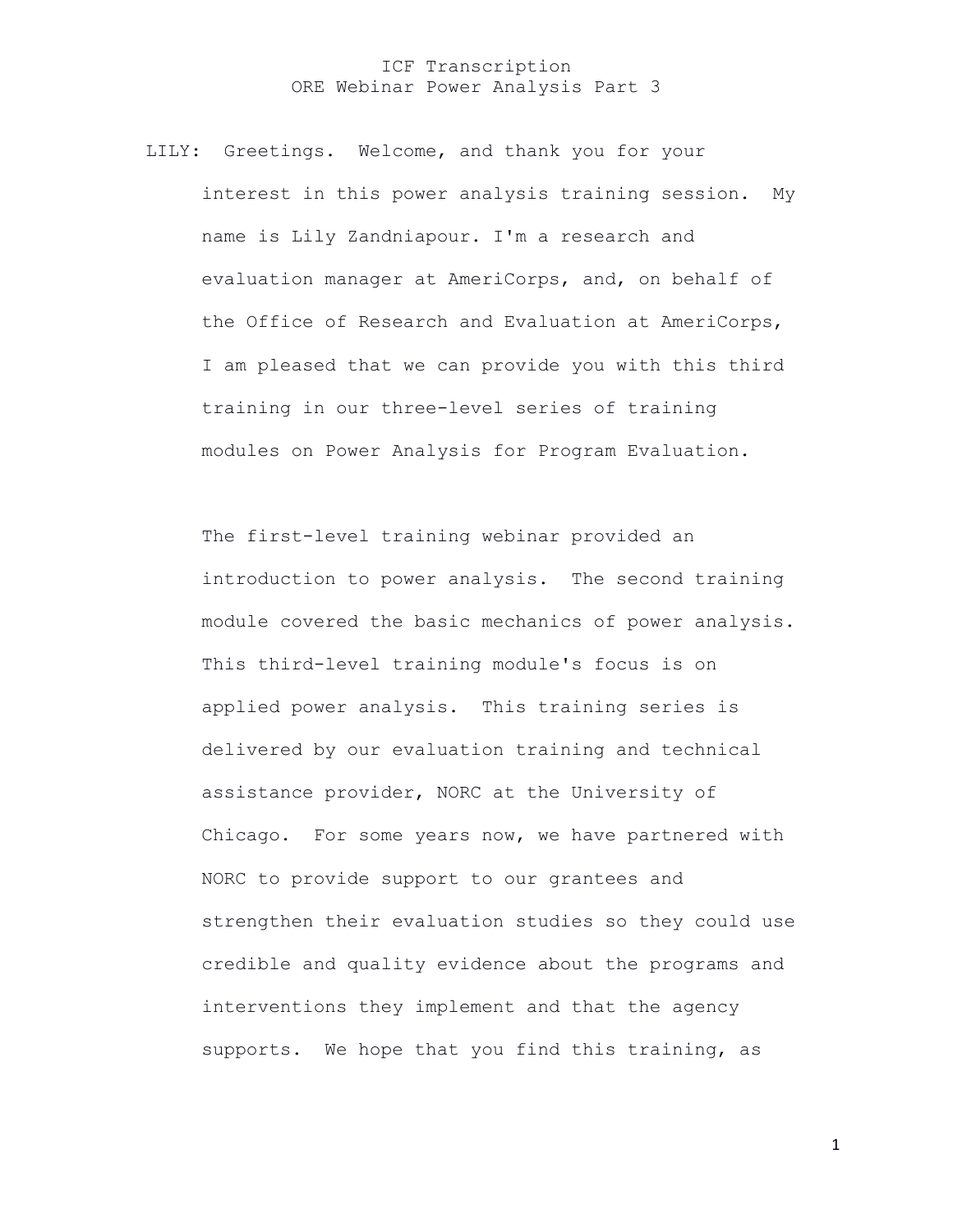well as the other two modules on this topic, helpful in your work.

 Dr. Carrie Markovitz, who is the principal research scientist at NORC and project director for our evaluation training and technical assistance work, will lead this training and introduce our presenter, Dr. Eric Hedberg. Thank you.

CARRIE: NORC at the University of Chicago has been collaborating with AmeriCorps' Office of Research and Evaluation for almost a decade to strengthen the existing evaluation guidance and tools for AmeriCorps state and national applicants and grantees.

 Over the years, our TA team has assisted and supported numerous AmeriCorps grantees with their evaluation plans, design and implementation challenges, instrument development and reporting. And through this work, we have identified common areas of need and then worked with the Office of Research and Evaluation on developing tools, webinars, classes and presentations to fill these gaps.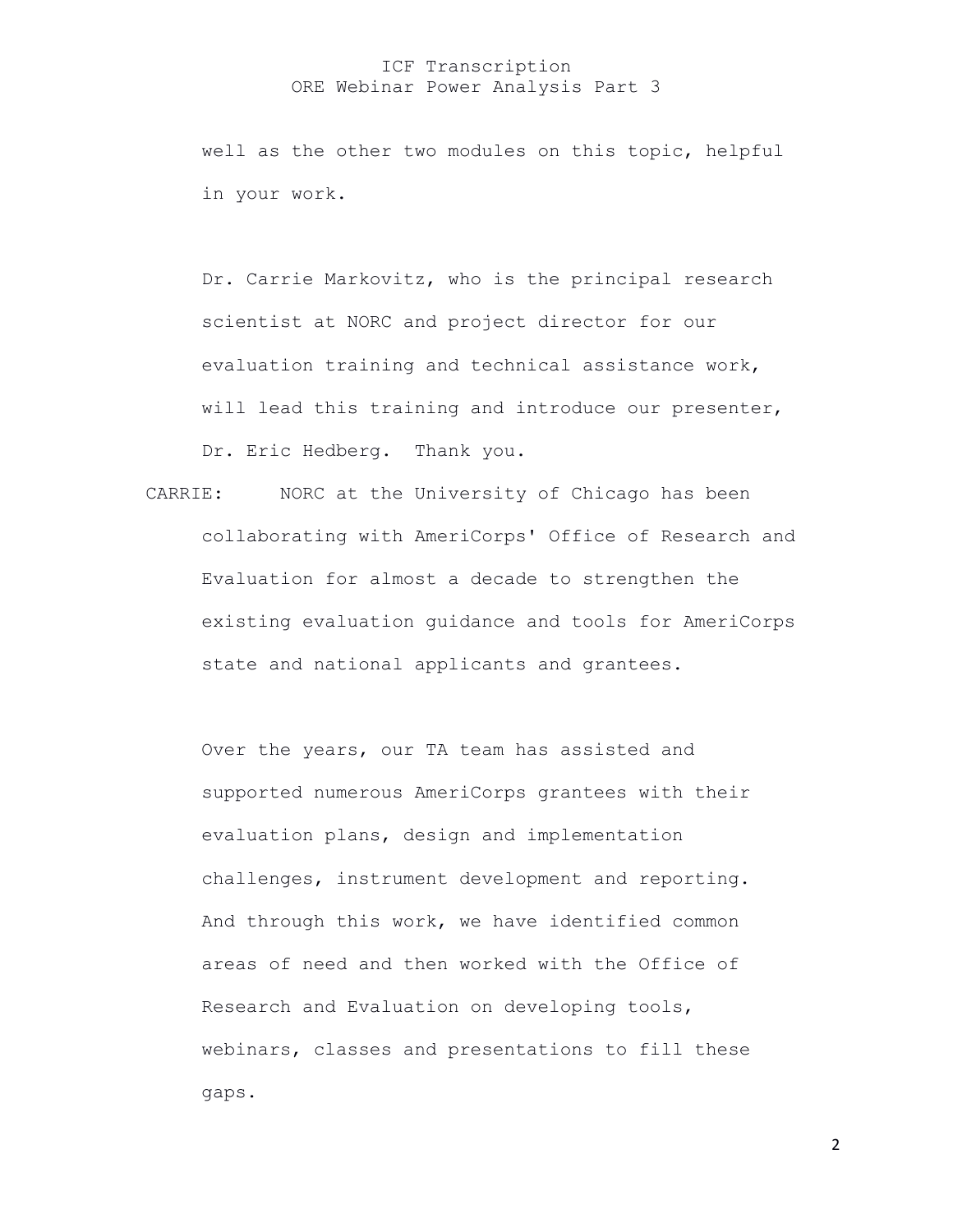So this class on power is one of several classes on evaluation topics that were developed over the past 10 years by N-O-R-C, or NORC, and are currently available online on AmeriCorps' website. These classes include information on topics from logic model development to drafting research questions and addressing other design topics to budgeting and managing and evaluation. We encourage everyone to check out these other classes based on their own evaluation needs.

 Now, I would like to introduce Dr. Eric Hedberg. For Dr. Hedberg, power is a major methodological topic of interest. Most known for his work on evaluation design, Dr. Hedberg is an interdisciplinary quantitative methodologist. His research interests include several areas of methodology related to evaluation and analysis, and he recently authored a sage [phonetic] little green book on statistical power analysis.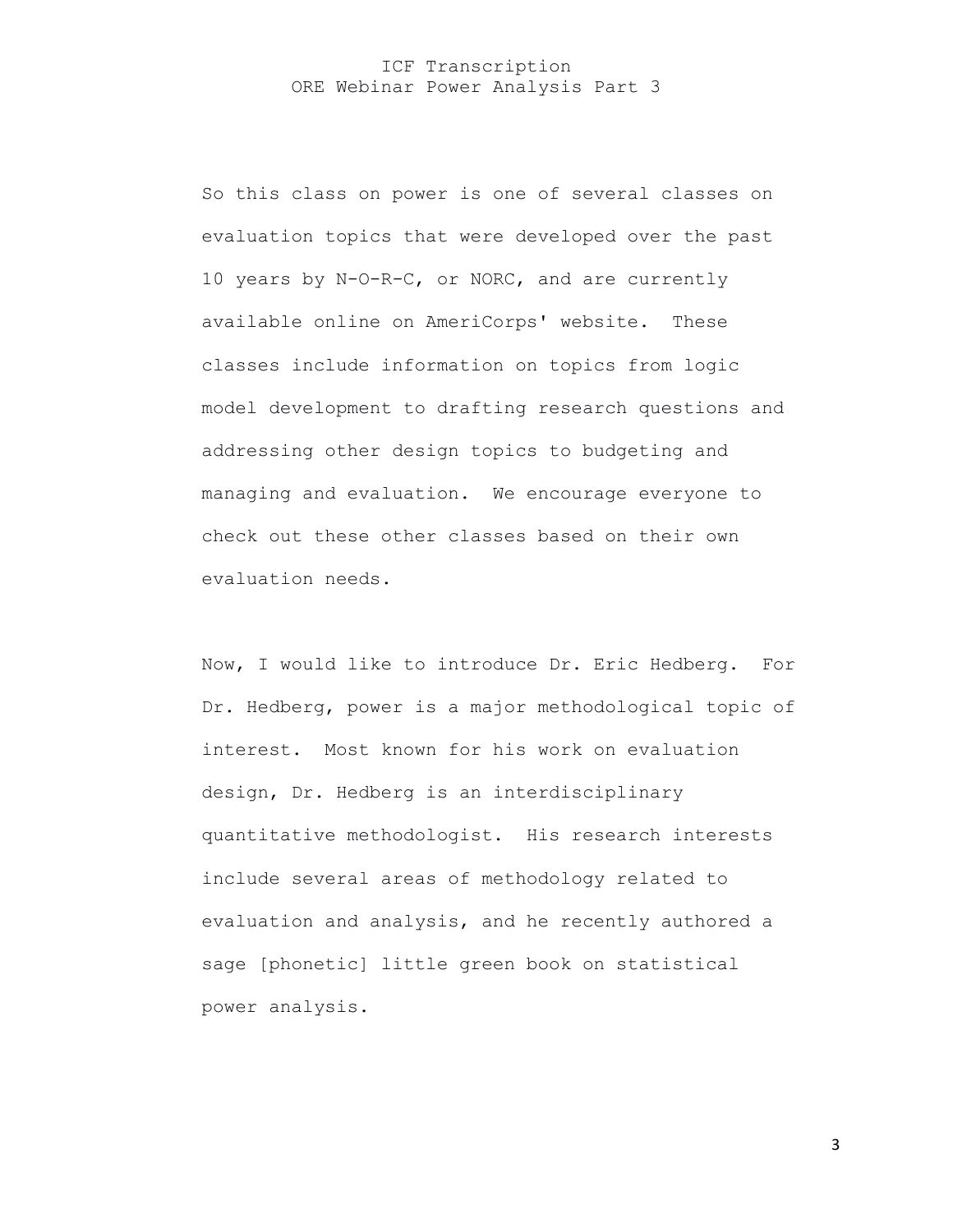Dr. Hedberg is an accredited professional statistician by the American Statistical Association, and he is a sociologist. His current areas of research include investigating the design of evaluations in education and criminology in addition to measuring social capital through social network contextual effects. Dr. Hedberg has authored or coauthored over 30 methodology-focused papers and books that have appeared in education, medical and criminological journals, while also contributing to numerous reports and presentations at major research conferences. Dr. Hedberg earned his PhD in Sociology from the University of Chicago.

 So now I would like to pass this to Dr. Hedberg to do his presentation.

ERIC: Thank you, Carrie, for that great introduction. So hello, everyone. Welcome to Level 3 of Applied Power Analysis, presented to you by AmeriCorps. This is part of a series on Power Analysis for Program Evaluation.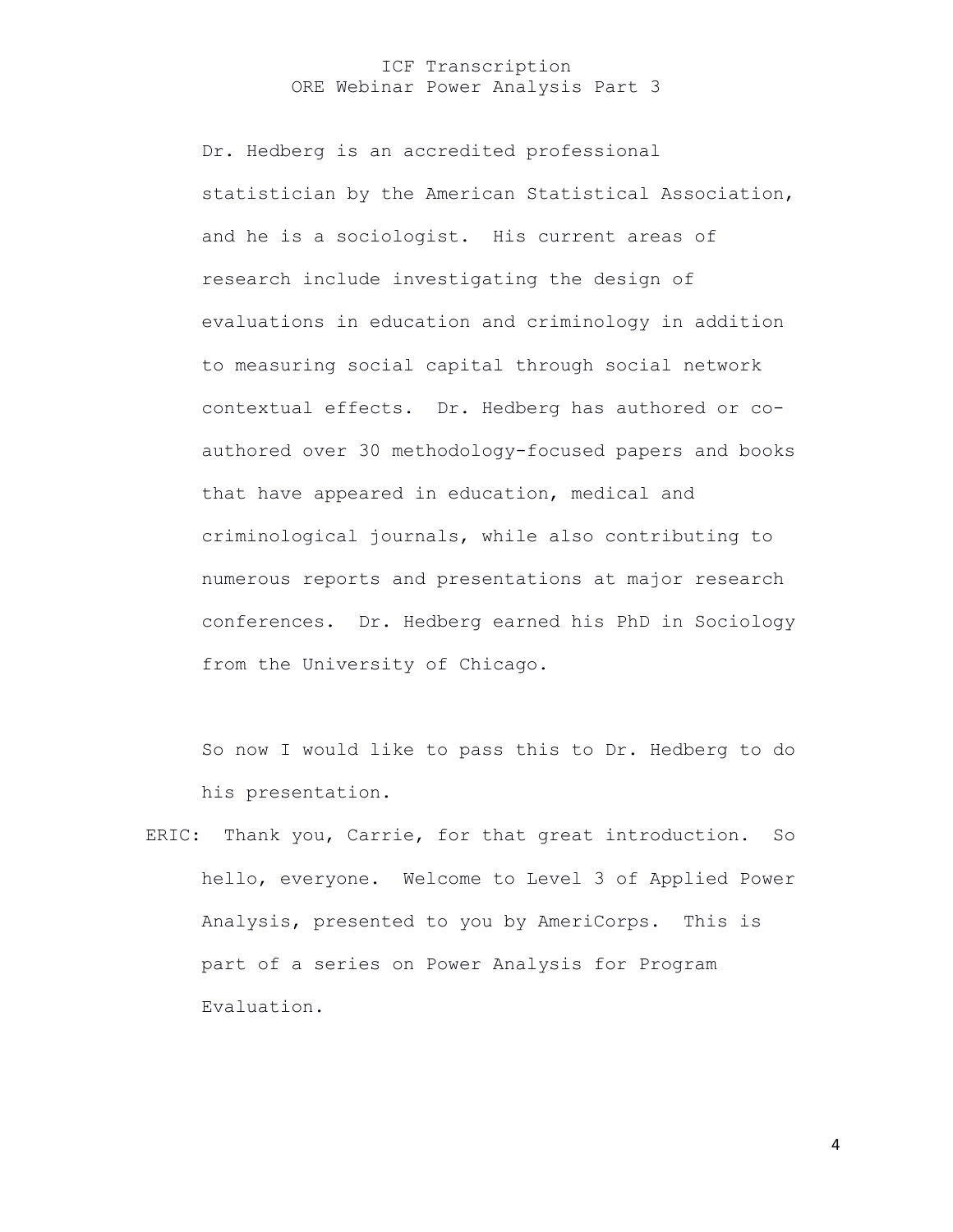This is the final deck in a sort of three-deck series. The first level, Program Analysis for Power Evaluation, really sort of tried to sell you on the idea that power analysis was an important thing to do. After that was the second deck, Level 2, which just sort of provided the basic mechanics of power analysis – really didn't go into a lot of the technical details, per se, but hopefully gave you some intuition as to what aspects of study design and [inaudible] go into the chance that you'll have a statistically significant result.

 Now, in this deck, Level 3: Applied Power Analysis, we're going to get into a little bit more technical detail and actually even do a couple power analyses live using some freely available software. So this Level 3 is intended for program staff and evaluators, and specifically those working with statisticians. Some of you may be doing power analyses yourself. Others may be doing power analyses in concert with consultants or university faculty or people from places like NORC, statisticians – and so this is a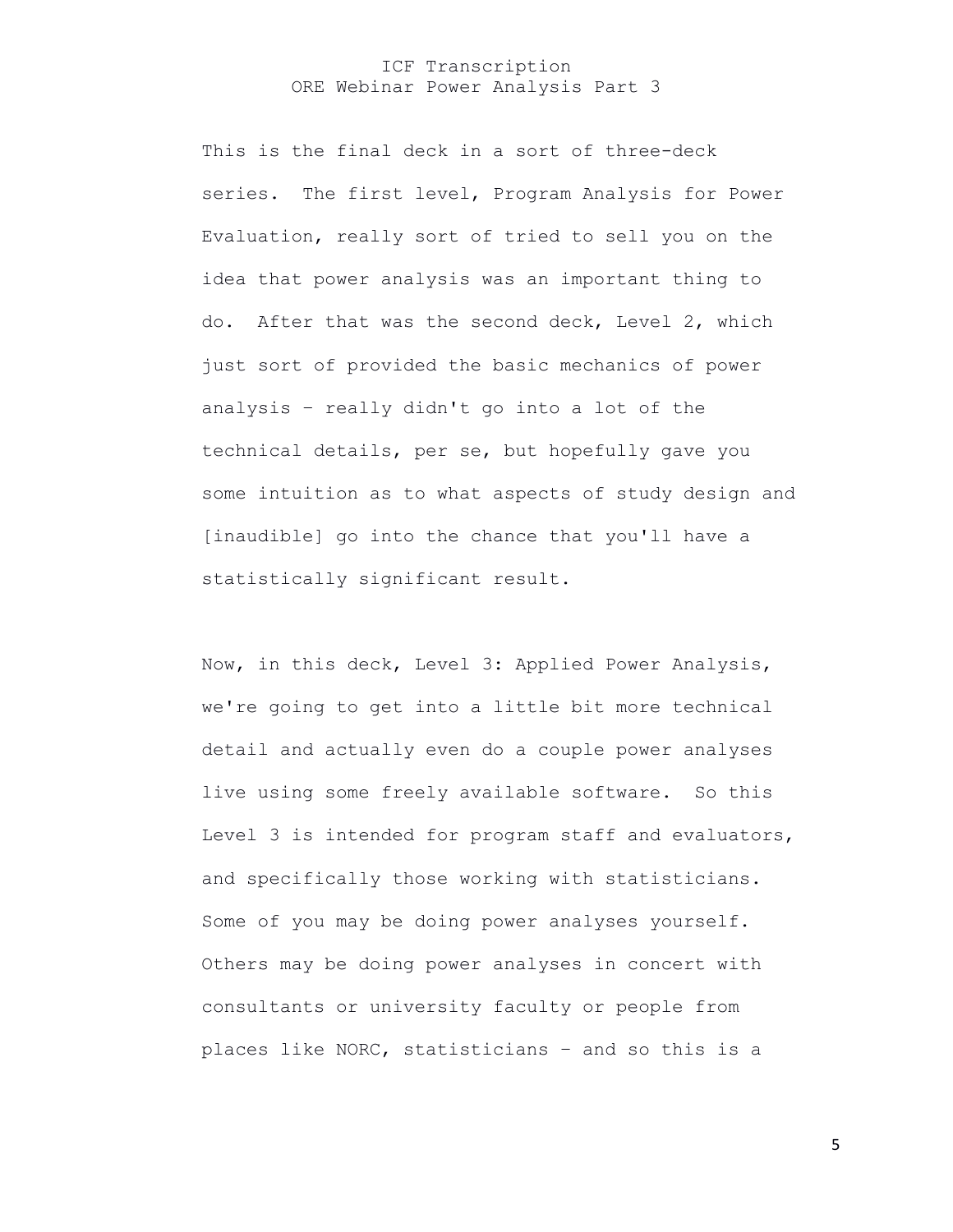useful deck, I think, to help you have conversations with those folks helping you.

 So we're going to talk about how to conduct a power analysis – what parameters and what values you sort of need to bring to the table to do your power analysis – we're going to talk a little bit about estimating effect sizes for trying to read the future and sort of get a sense of what you think your program impacts might be and so how to power for that, and then we're going to talk about some examples of common designs we often see in evaluations. Finally, we'll end with a bit of a discussion, and I'll highlight a handout that'll be available on the website that sort of gives some examples, and we'll talk about how to write up or even read a power analysis.

 Just sort of situating this deck in the larger ecosystem, Level 1, again, was just sort of getting an idea what statistical power was, introduced the concept and hopefully sold you on why it was important. Level 2 was about the basic mechanics,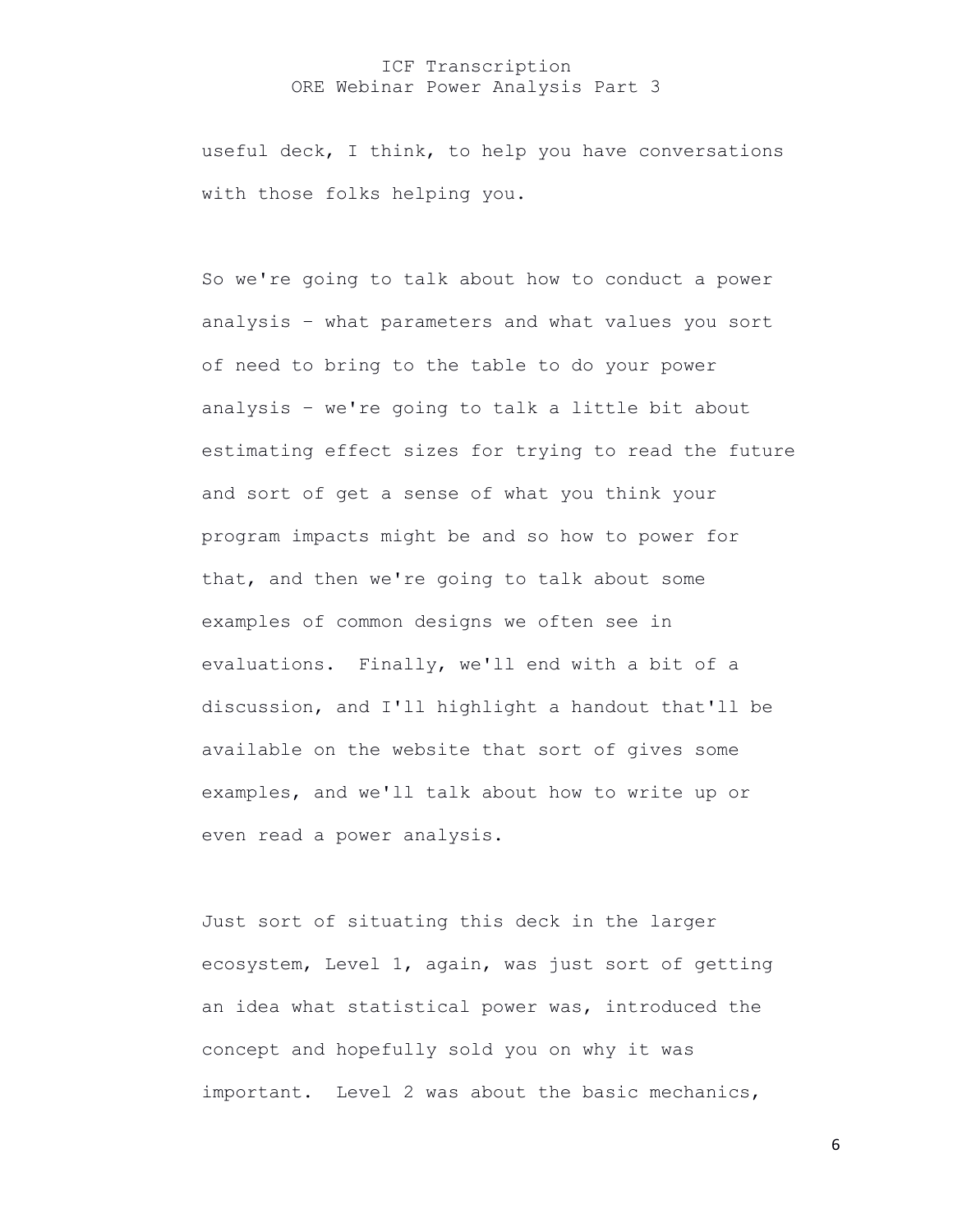what kind of thing goes into it and what are the sort of major swings that tend to go into power analysis – namely the Type 1 and Type 2 errors.

 Again, just so we're all on the same page in case you're watching these webinars or these decks weeks apart, on our last episode, we talked about, what is power? And again, power is a probability – the probability that you'll get a statistically significant result. And what this is is, this is a result that's based on many things. It's based on the design of your study, namely how your groups are formed, how you picked observations – did you pick everybody, or do you have a sample? How did you analyze the data? And then again, it's also dependent on the amount of data that you have, how you analyze the data and the size of the impact as it exists of the thing that you're trying to detect and what significance level you're comfortable with.

 Just to reorient you into where statistics sit in the larger logic of study, again, we have larger populations from which we often draw samples. Those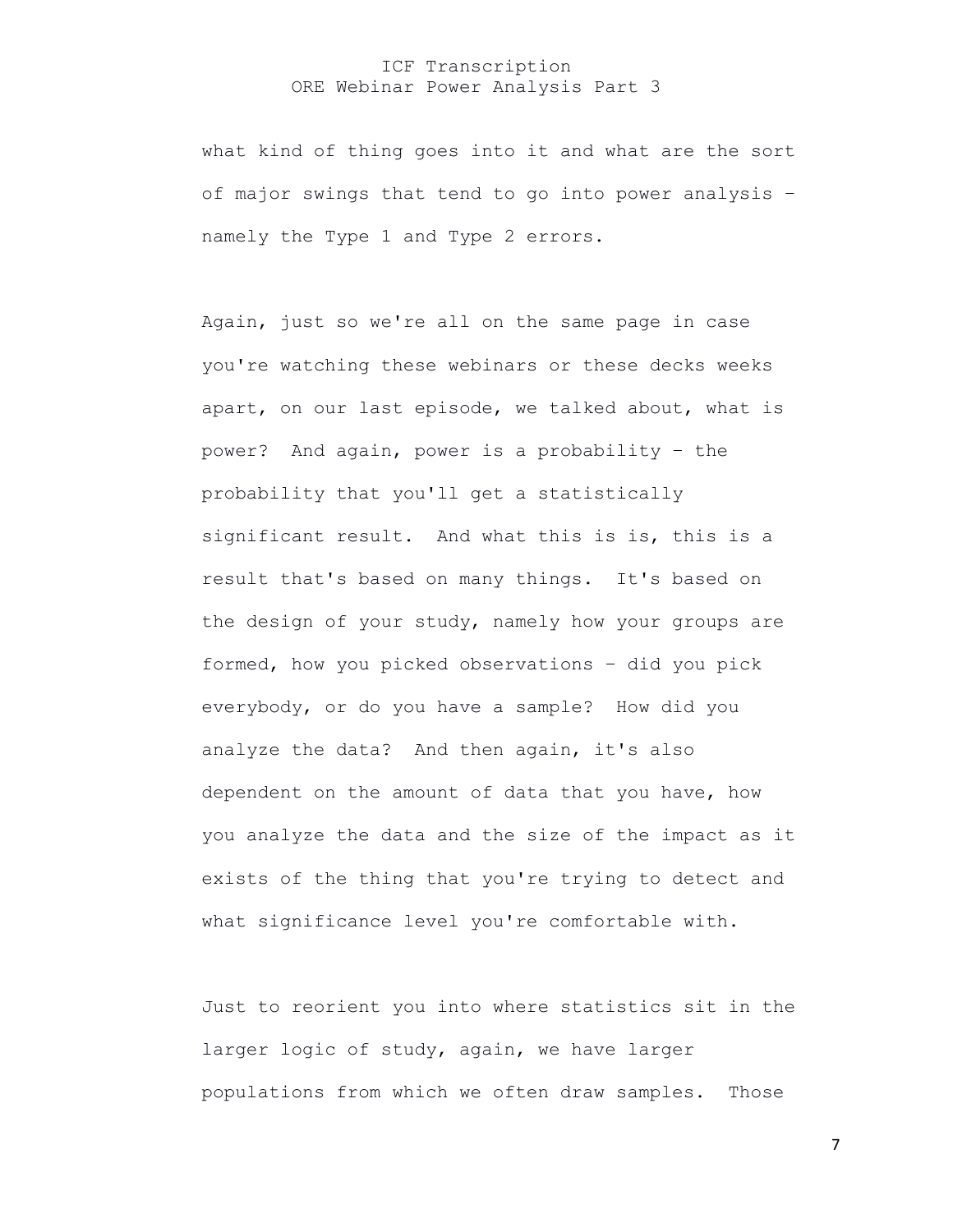larger populations have parameters that we typically want to know, like the impact of a program or average income or total number of hospital beds or something. And from our small samples, we tend to estimate statistics, which are best guesses as to those larger parameters, which unfortunately we never actually see. And so the idea of powering a study adequately is so that we can trust the statistic we estimate as a good inference as to the likely parameter.

We also talked about, in the last deck, the Type 1 and Type 2 errors. We talked about how there are four results of studies that are possible based on two ways to be right and two ways to be wrong. We could be right in that, when there is not an impact, we could say, yep, there's no impact. That could be correct. Or if there's an impact, we could also say there is. And we could also be wrong in two ways where we could say, ah, but - if there is no impact, but we do say there is, that's Type 1 error, and finally we could be wrong as that there is an impact, but we conclude that there is not an impact. That's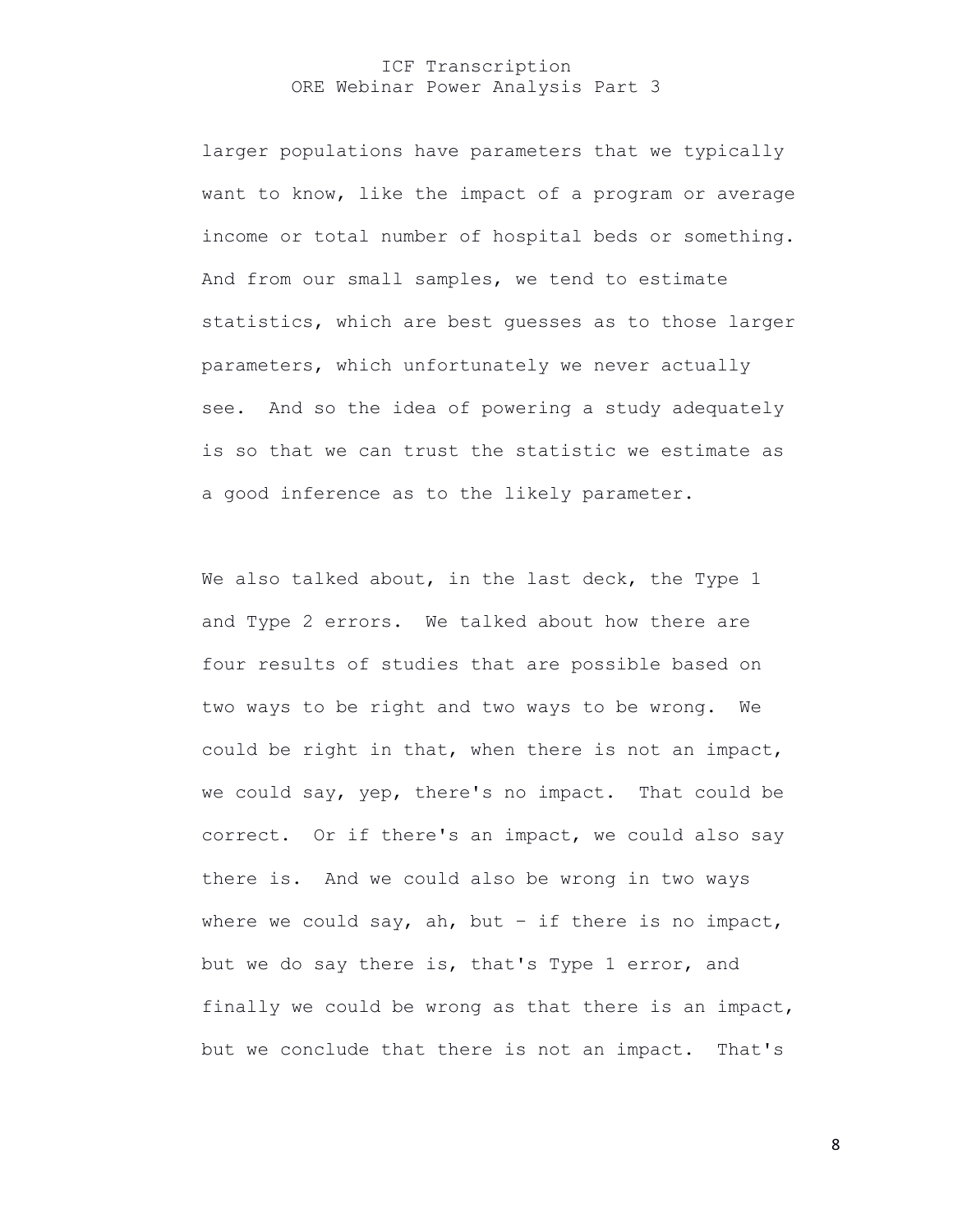Type 2 error. And that's really what the main drivers of power are.

We talked about, briefly, Type 1 error and that typically we want to set that to be about a 5-percent chance of Type 1 error. That's typical. However, changing that threshold will have an impact on power. This is a risk-reward tradeoff. And so we generally want to set Type 1 error to the conventions of the discipline, 0.05 or below, and then we want to set power to be high enough that we have a good chance of detecting the effect, should it exist.

 We talked a little bit about how all of this relates to these curves. [Inaudible] a second here to really dive into these curves a little bit. The first curve in the solid black line – this is our Type 1 error. This is the idea of the results of all the possible samples if, in fact, there is no impact, and the idea is that this is our sort of worldview when we do a null hypothesis test. And what we want to do is, we want to say, okay, if our data is in those blackshaded tails, if our data is so unlikely given this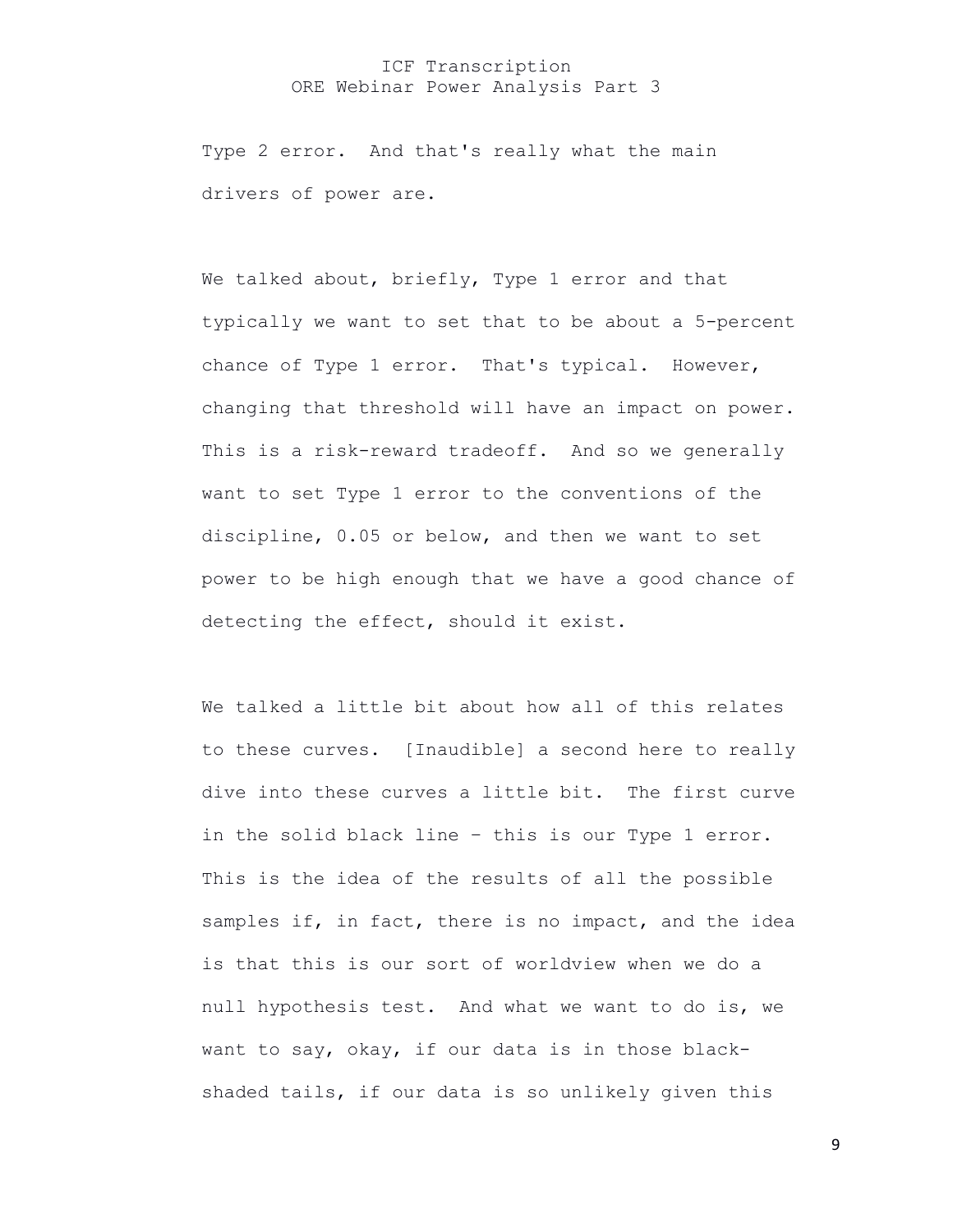worldview that there's no impact, we may want to reject that idea and say there likely is an impact.

 And so power analysis is about drawing the second curve, the one that's sort of purple and blue. That's the representation of all the possible samples that we could get from a world in which our program does have an impact. Now, it's a range of samples. Some of those samples will not be significantly significant. Those are the light blue samples. If we pick one of those, we won't be able to conclude that there's an impact.

 However, if we pick one from, say, the purple part of that second curve, those are samples that would produce a statistically significant result. We don't know which of those samples we're going to get, and so power analysis is all about understanding and creating a large enough sample that it moves that curve all the way we can possibly can to the right so that, while we don't know what sample we're going to get, there's a really good chance, a really good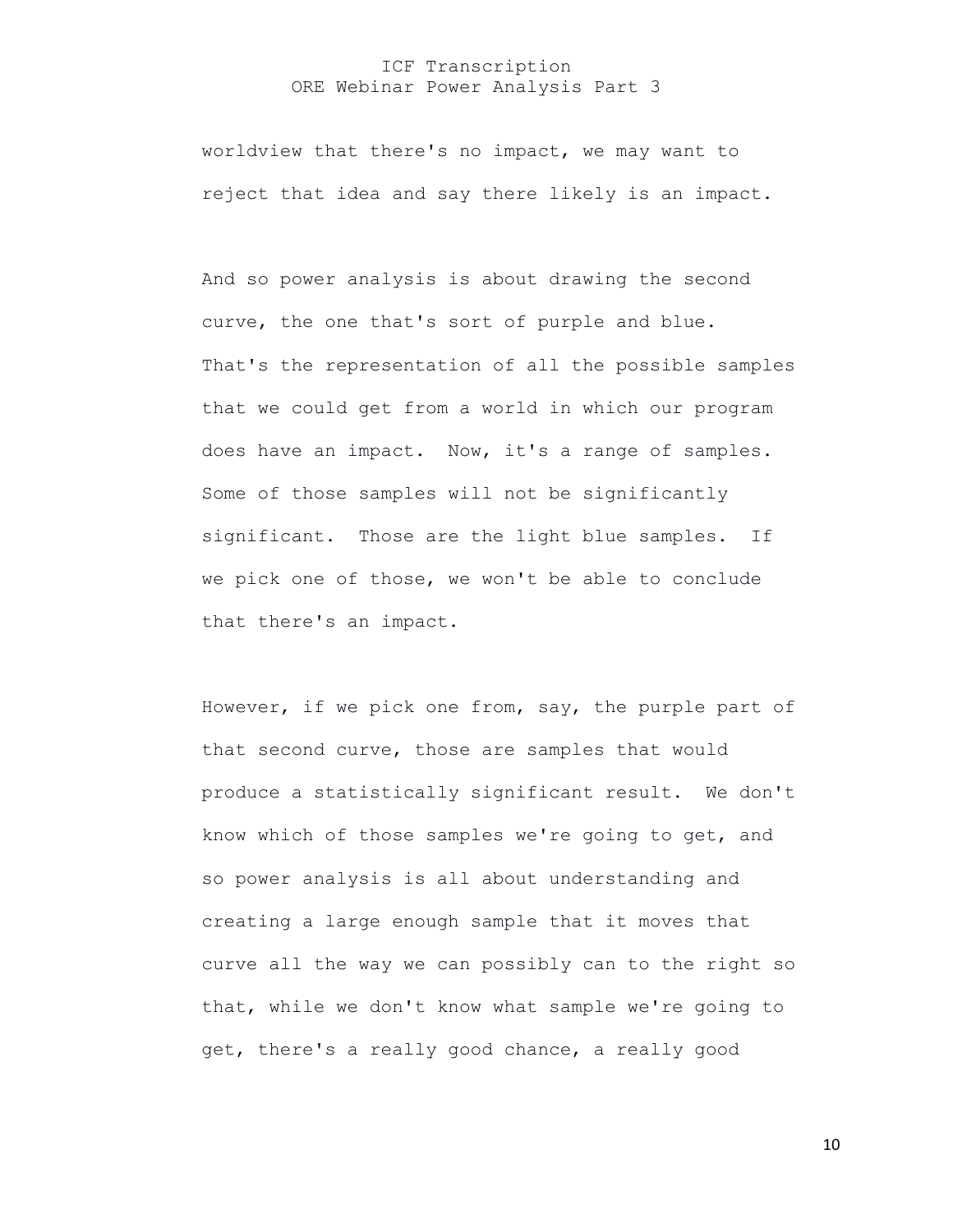probability that we'll take a sample that gives us a statistically significant result.

 Again, why do we want to conduct a power analysis? This, I think, is an important thing, not only in its own right, but power analysis encourages you and your research team to really think critically about all aspects of your study. Doing a power analysis check at every decision point keeps everybody honest. It really makes you think hard about what your expected impacts are. It makes you think hard about the design of your study, makes you think hard about your analysis plan, and all of this is connected to the budget.

 And so as you make decisions as to how big your sample needs to be, should you do fixed or random effects – which we'll talk about in a little bit – should you randomize, say, within hospitals or between hospitals – all those decisions have implications, not only for your budget, but also have implications on the power of your study as well. And so, as you make those decisions, work with your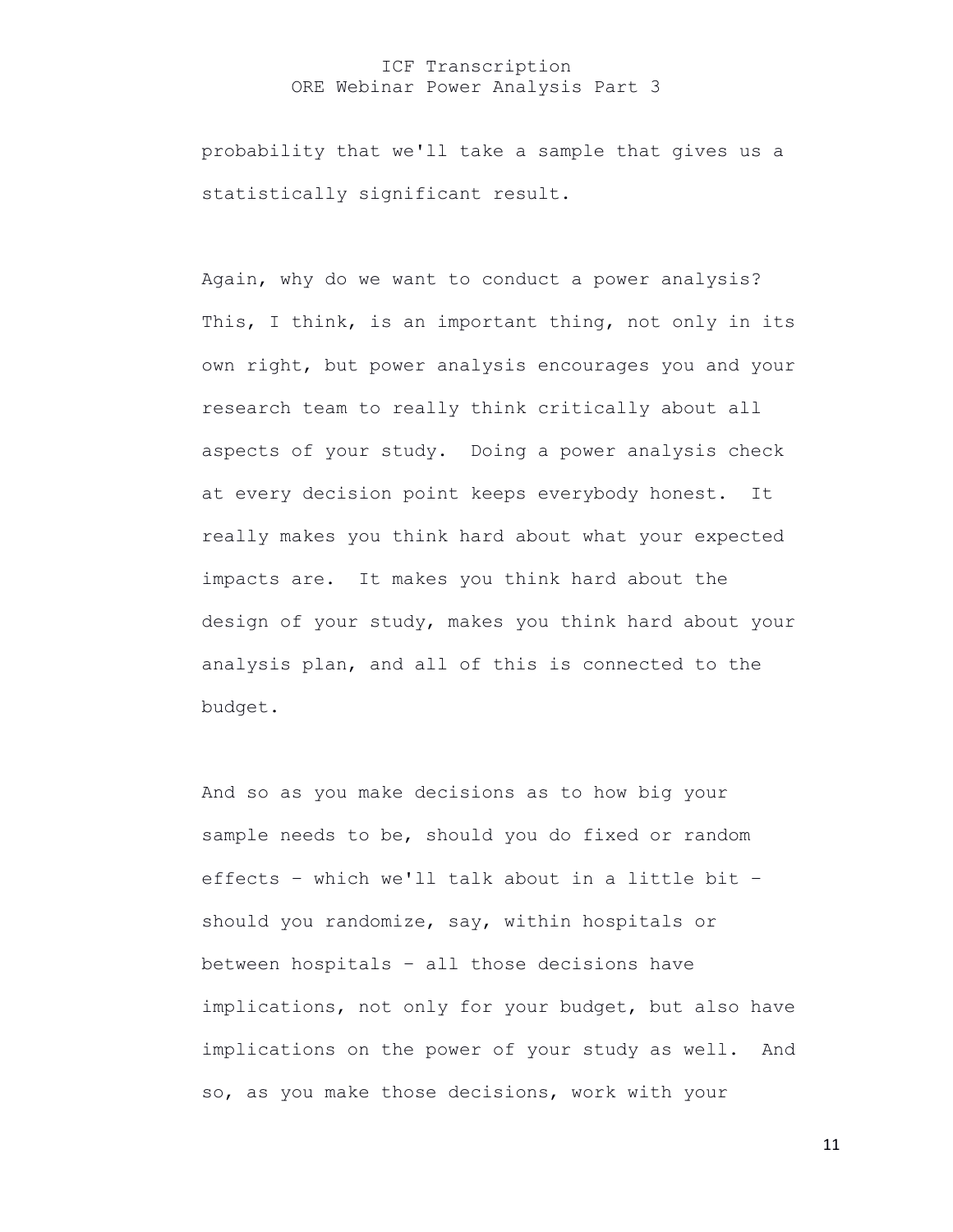statisticians or work with some of these tools we're going to show here to just do a gut check, make sure that you're maintaining the power of your study as you make those decisions.

 So power analysis is not a one-and-done thing. It's not a check box as you go from planning your study to carrying it out. It's really something that you want to evaluate and think deeply about throughout the entire planning process. And I really say planning process because power analysis is very important to be conducted before any data are collected. Once you've collected your data, we're no longer talking about this curve, this range, this set of possible outcomes. You have your data set. You've picked your one sample.

 And so a power analysis based on that isn't as meaningful as some often think of it. And there's a little site below that you're welcome to google and try to read about and get sort of that understanding about this. So again, before data collection is really the time to be doing a power analysis.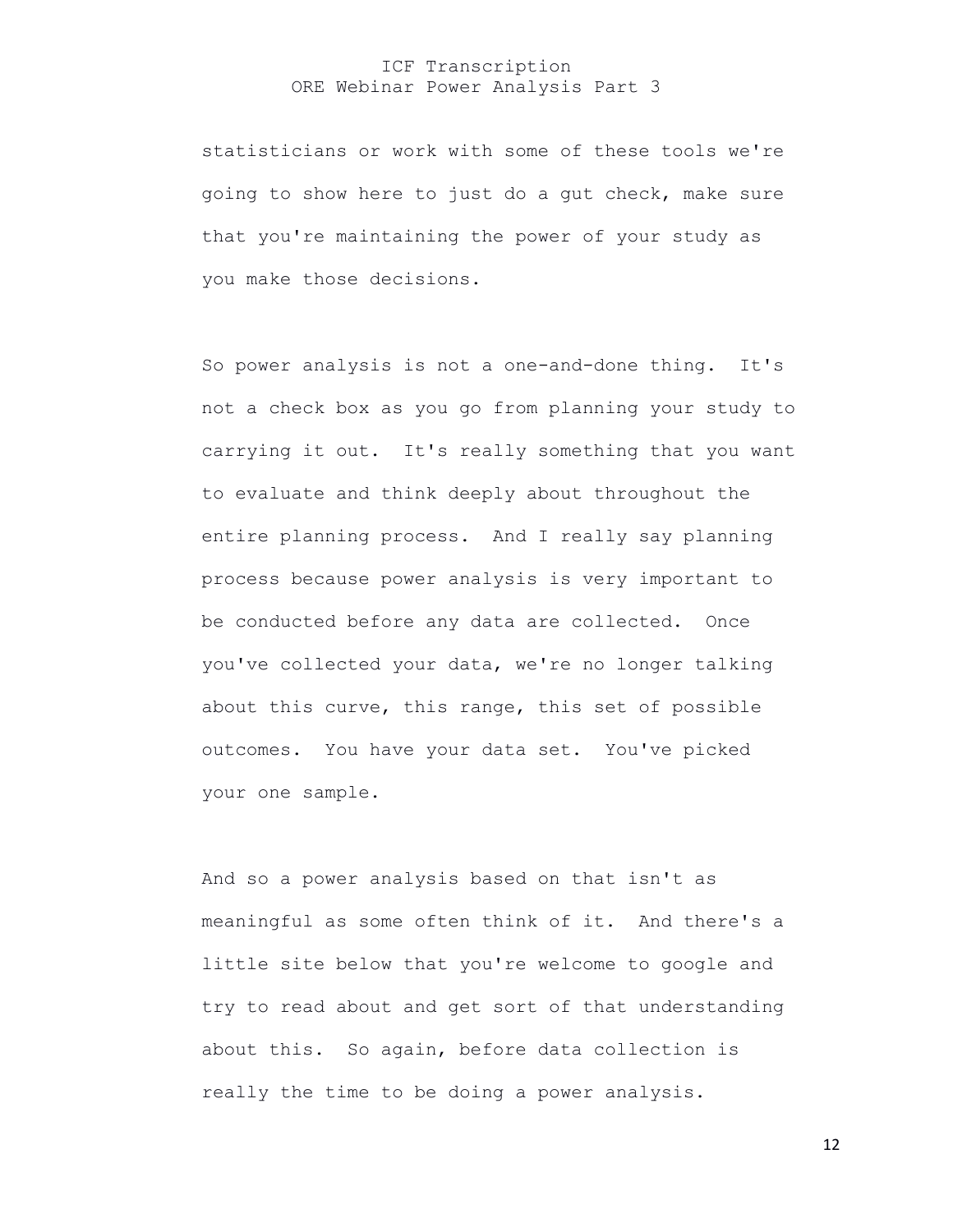How do we design a high-powered study? Well, what I like to do is, I like to break down a lot of these complicated statistics and things and the real key components that go into it. So I'm going to break it down myself into the study design, the statistical analysis and the expected impact. And we can think of this as sort of the slow chart here of, the study design really sort of drives our choices, and our statistical analysis attempts to detect the impacts that we expect. And all of that goes together to produce the final result of our power analysis.

 So let's start breaking this up a little bit. Let's sort of really dive into this. Only the statistical analysis that you choose [inaudible]. Power really, then, is sort of this function of the study design and the expected impact. Think of the study design in the sort of old physics experiments or even new physics experiments, where you're really trying to build some mechanism to detect something. This could be as simple as a filter and trying to pick up lightwaves in some kind of physics experiment, or it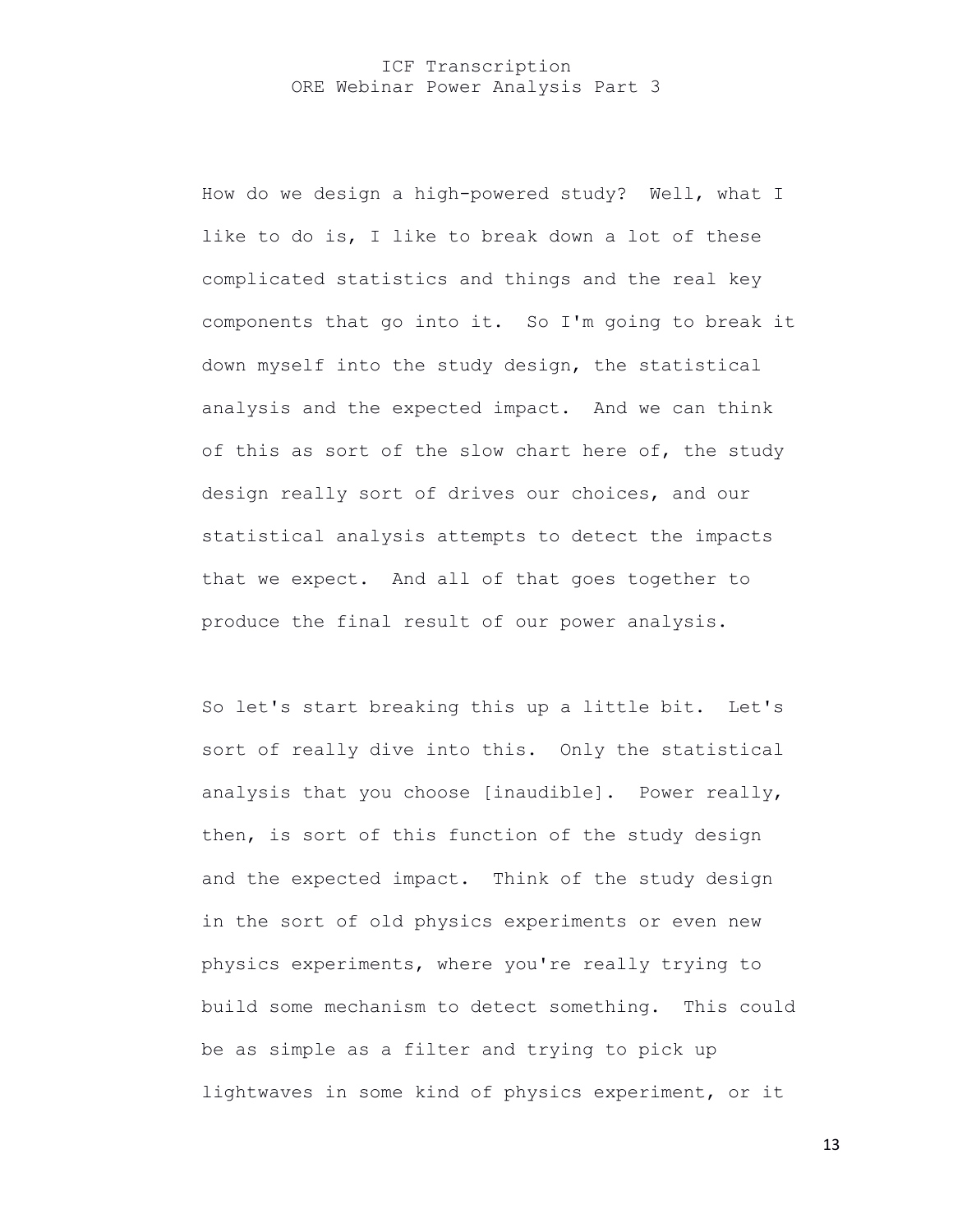could be a very expensive machine like the particle collider that's taking up half of underground Europe. All Of these things are basically machines that are being designed to detect an impact.

 Well, your sample and the surveys or the administrative data that you analyze are essentially a machine built to detect an impact of your program. And so the power of your particular study really is an interplay between the machine you built, the study design and the impact that you can expect.

 And so power analysis often breaks down into two questions that are related but sort of trying to figure out two aspects. How much data do you need to detect an impact? Or, if data, the size of your sample is something that you really can't control and you're sort of stuck with the sample you have, then you want to ask the question, okay, what's the smallest impact that I can detect with this particular sample? And then of course the statistical analysis design links these two to ultimately produce power.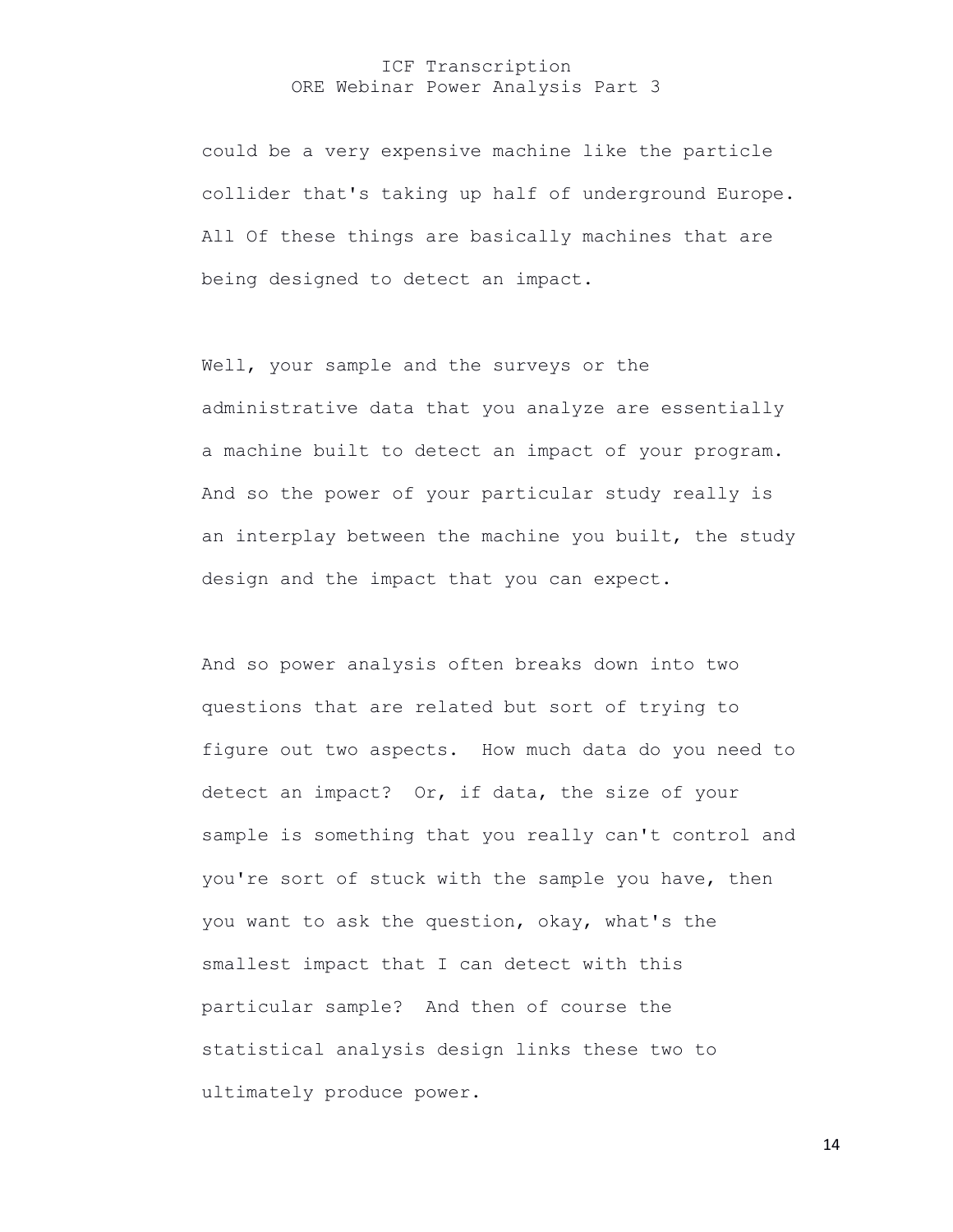So we sort of want to think about this triangle of, we can organize all of our questions about power as sort of, what does the third thing need to be holding the other two constant? If we know the effect size and we know the sample size, what's our power? Or, if we know what we want our power to be, and we know the effect size, how large does the sample size need to be? Or, if we know what the power's going to be, we know what our sample's going to be, we can ask, what's the smallest effect size we can possibly detect?

 In very broad strokes, of course, larger effects tend to have more power, holding other things constant. Larger samples, more or less, typically have more power than the smaller samples. So the composition of the sample sometimes makes a difference, which we'll talk about in a little bit more detail in a couple of slides.

 So for the last 10 minutes, we talked about a lot of the things that were mentioned in the other decks,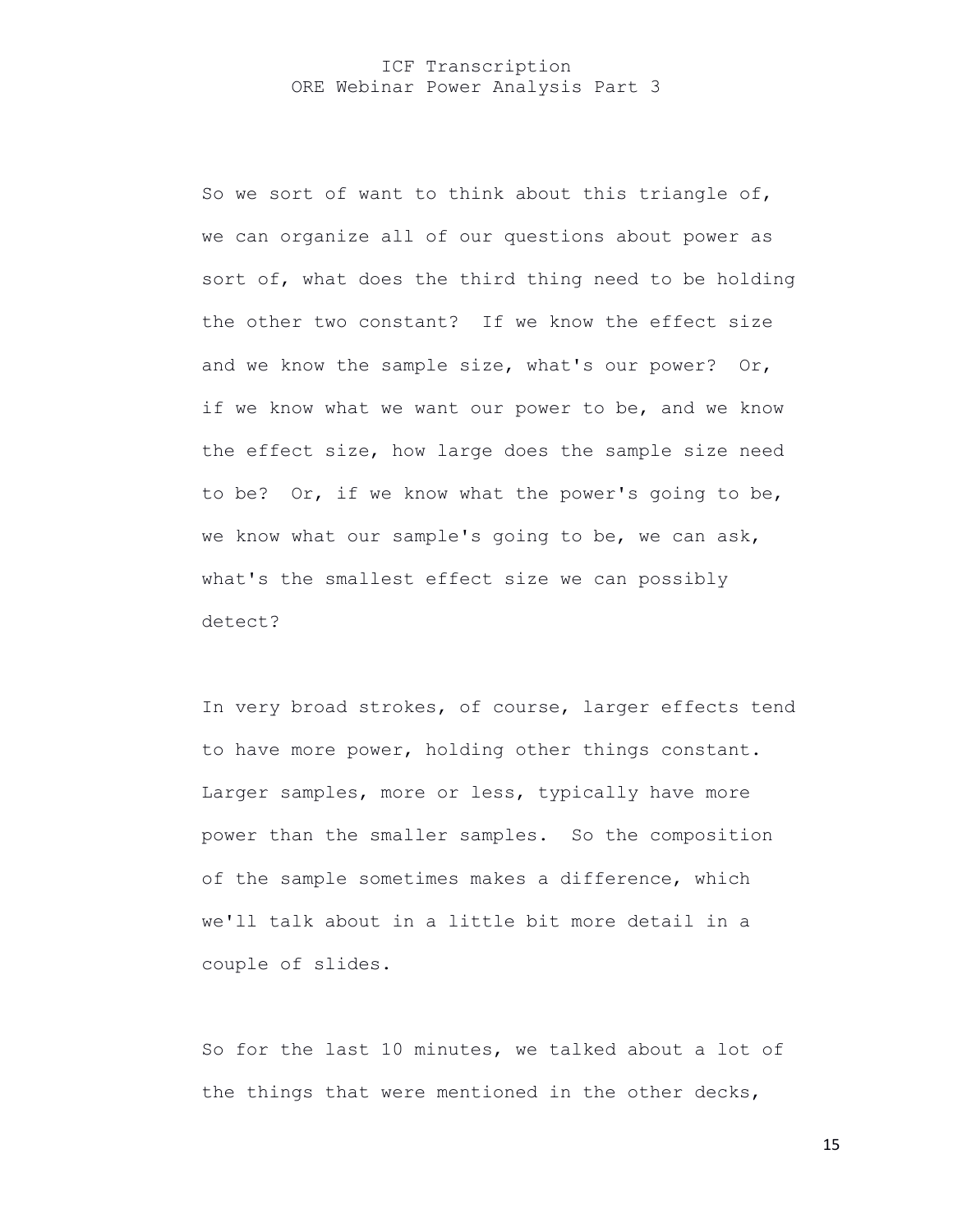Level 1 and Level 2. Now we're going to slow down and start getting into a lot more of the details. Over the next few slides, we're going to talk about how the type of outcome, linear continuous outcomes versus categorical – how those have an impact on your power analysis. Then we're going to dive deeper into the study design – how the groups' treatment and comparison are formed, aspects of sampling, any other measures that you may have and then finally sort of the choices we make in the analysis plan. All of these aspects of study design are going to have a major influence of power.

 So let's start talking about the types of outcomes. First we're going to talk about the linear outcomes. Linear outcomes are things like money, test scores, your, say, BMI – these are numbers that have meaningful differences between them. Sometimes they're skewed. Say, like, income – it can be transformed to get back to more that sort of bell shape that we like. Other types of outcomes are sort of these unordered categories. They have a limited number of possible values, and they're not really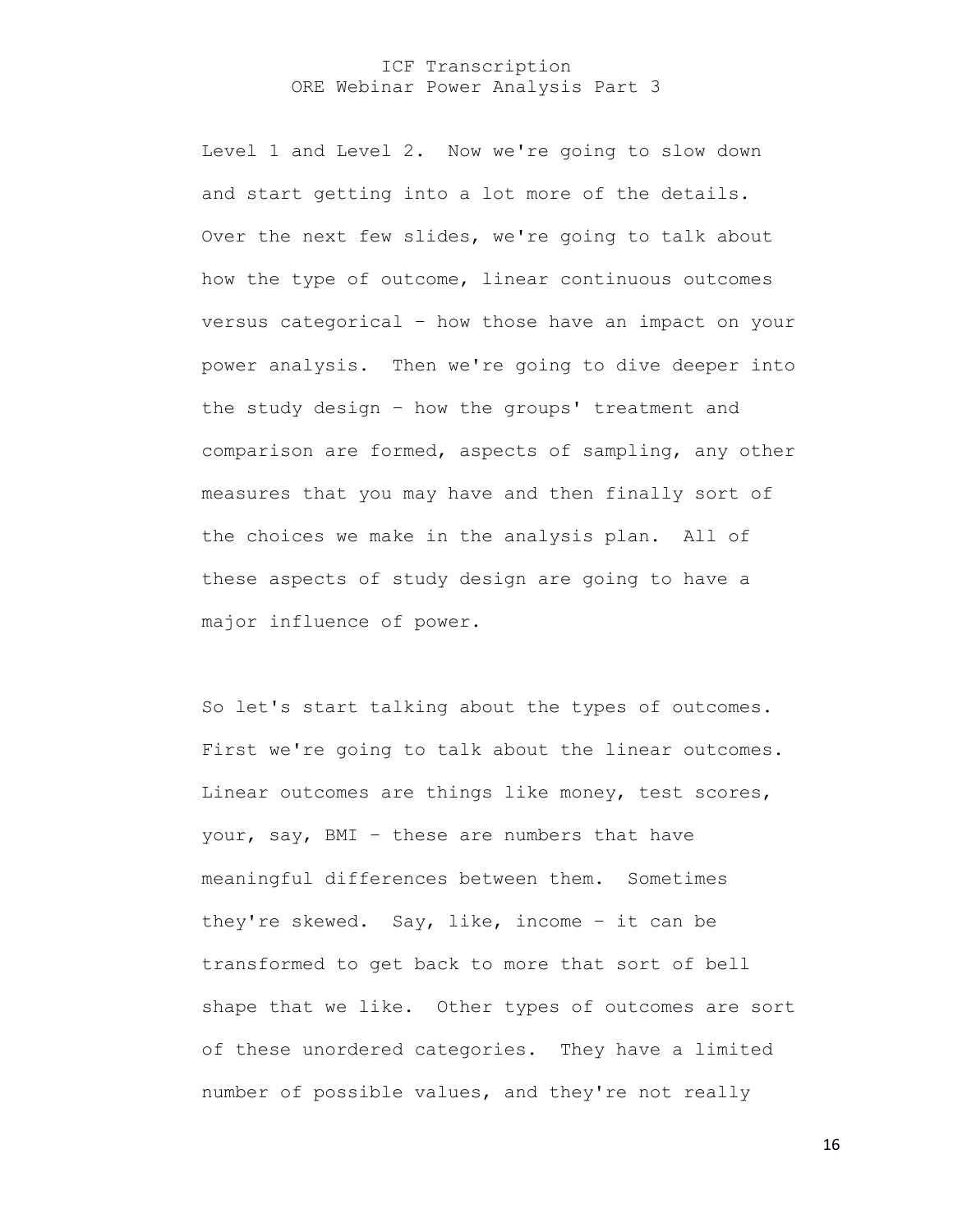ordered. The most basic example would be sort of a yes-or-no variable. Say, did you get a job? Yes or no? Did you graduate college? Yes or no? They tend to have opposite values at or above/below grade and so on and so forth.

 Often, these unordered categories can be created from linear outcomes if you so choose. Other possible unordered categories can have more than independent values. After high school, or, say, if you look at ninth graders, did you matriculate to college, or did you graduate high school? Or did you drop out? These are sort of unordered categories with three distinct outcomes for any ninth grader.

We could also have [inaudible] ordered categories. We could sort of have the analysis of ordered categories sometimes similar to linear or categorical. A lot of psychology papers tend to do this. Often, these are shown as satisfaction questions. How strongly do you agree or disagree with a particular policy, or how satisfied are you with your position? Often, you are given choices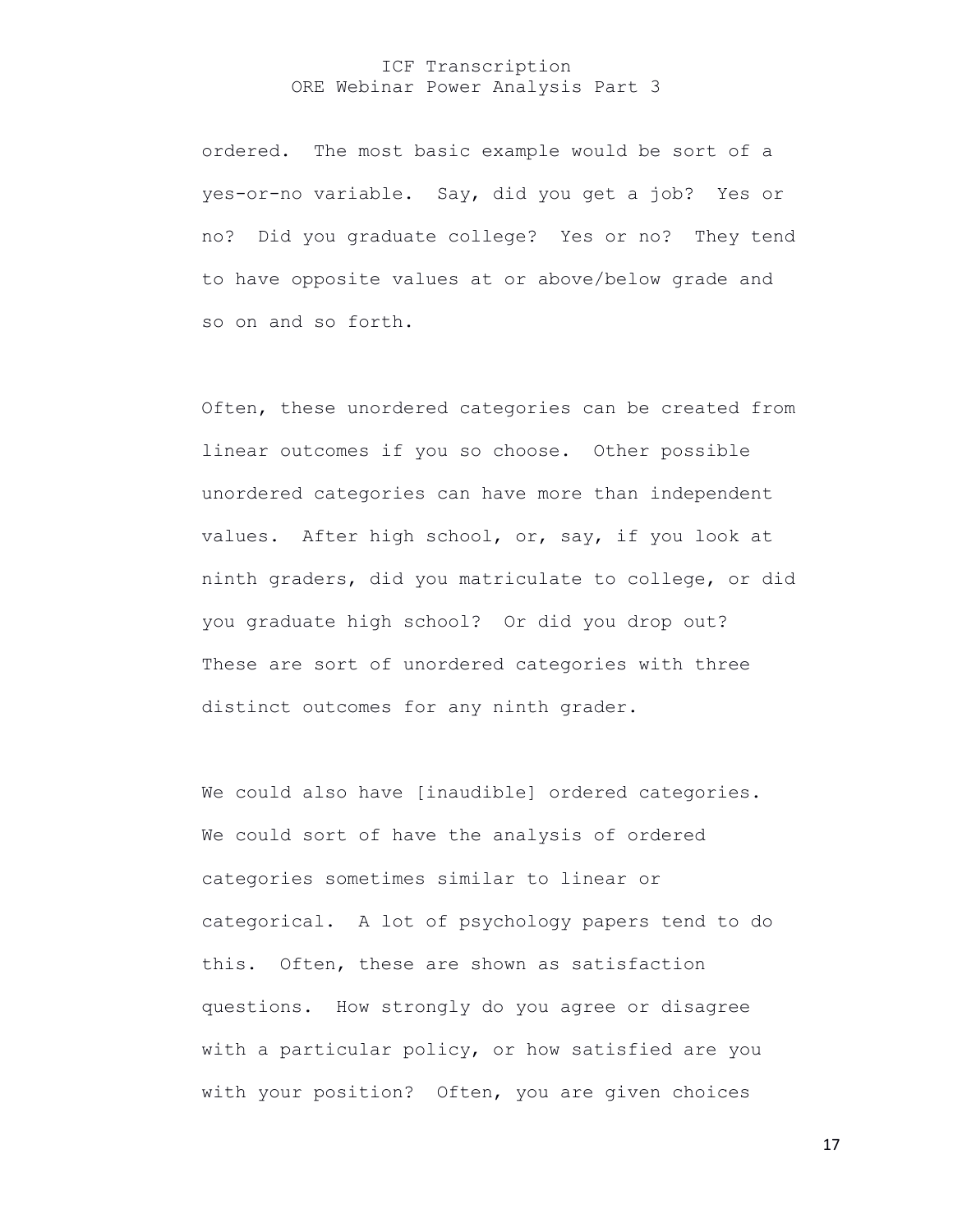that range from, say, one for strongly disagree to five, strongly agree, and you give your best answer.

But the difference between, say, a three and a four can sometimes be nebulous. Sometimes people want to analyze these as linear outcomes. Other times, people want to analyze them using more complex methods. Again, if we treat them as categorical variables, one important thing to know – that you typically need more data to analyze categorical outcomes than you need to analyze linear outcomes.

 Next, we're going to talk about study design, sort of this group formation. And this is a very important thing, because evaluations, more often than not, are focused on differences between those who receive the intervention compared to others who did not. How people are chosen to receive an intervention versus how people are chosen to not has a major impact, not only on your broader design and the inferences you can make, but it will have an influence on your power analysis as well.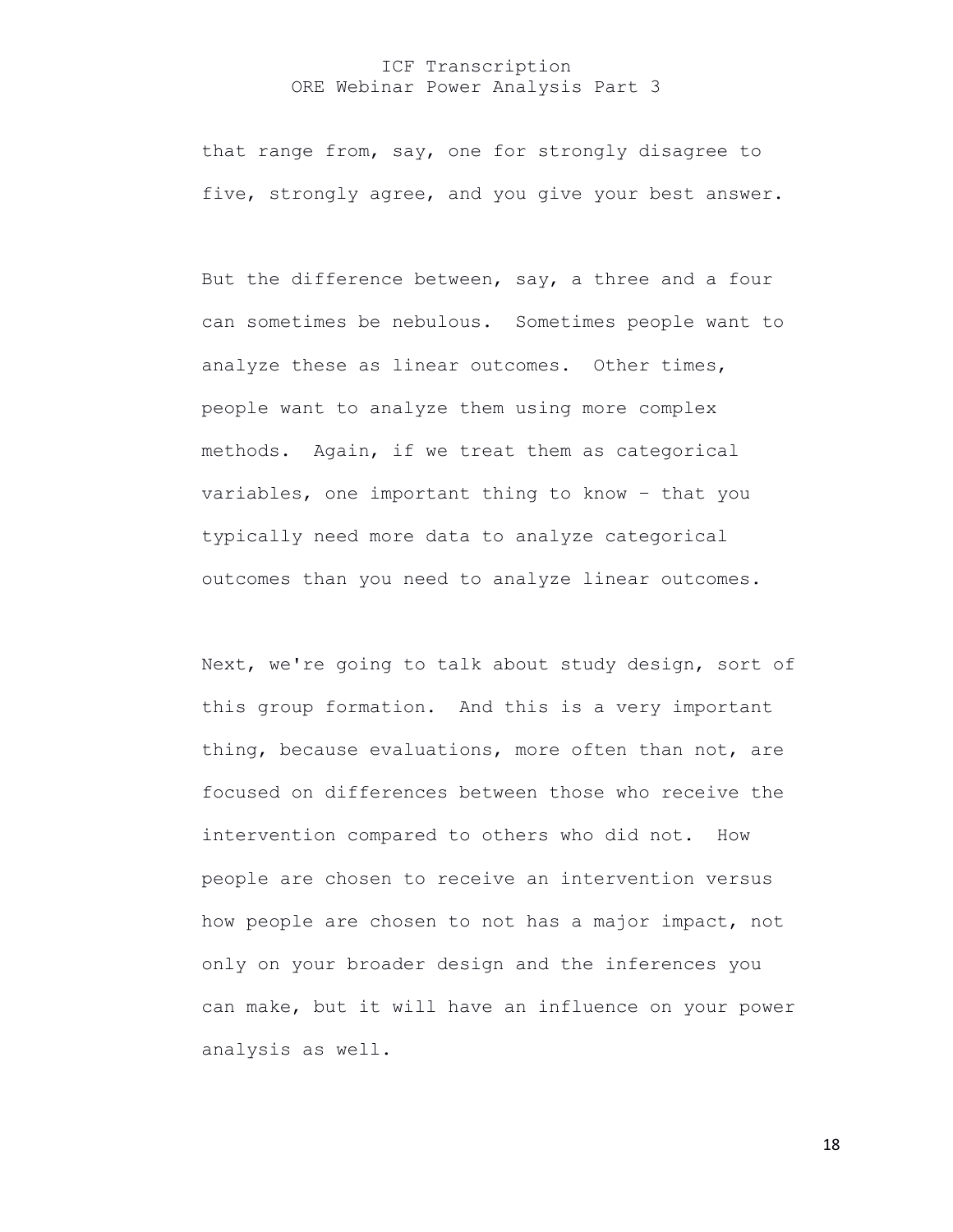Group assignment can be broken down into many different ways. The main stars of the show tend to be a random process. These are sort of the randomized controlled trial. Random assignment has the attractive feature that now your treatment and control variable is generally uncorrelated with anything else that you have in your data set and not correlated with the stuff you don't have in your data set, either.

 Another way to form groups is, you could match. You could say if you have a group of people receiving the intervention, you can use some statistical method to generate a comparison group from other possible observations. Oftentimes, this is analyzed just like a random sample, but the value of covariants and the inferences you can make are a little bit different from the purely random assignment.

 You could use, say, a threshold. You know, the sort of regression discontinuity designs will often say, we have a sort of forcing variable, or some people call it an assignment variable, where basically you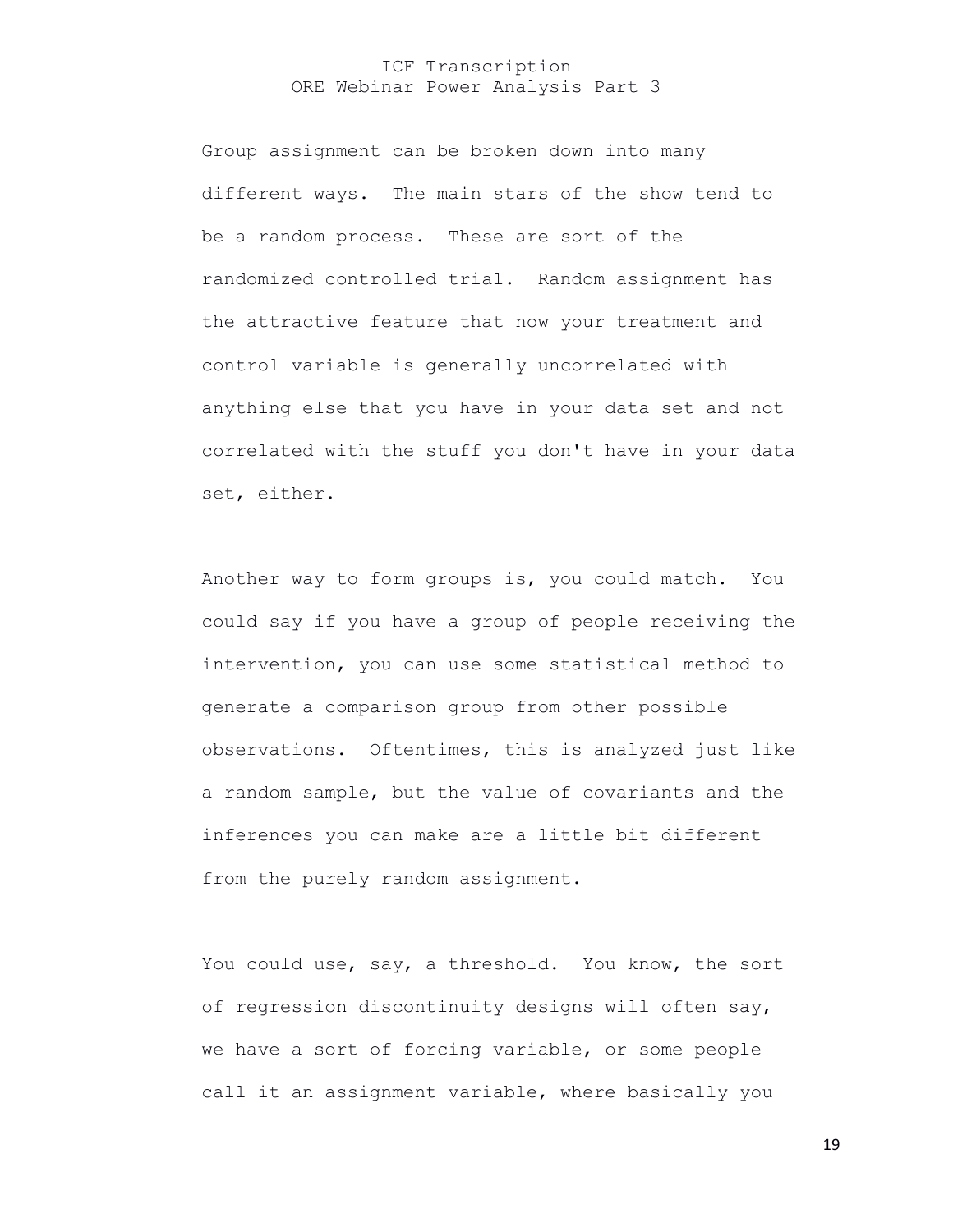have a range of individuals, and people at or below a cutoff will receive a treatment versus, the rest do not, say, you know, being 200 percent over the poverty line.

 And then finally, there's natural assignment, which is the least rigorous, but sometimes it's what you have, which is, you know, some treated, some not, and it's usually the result of some other process that's usually systematic and correlated with many other things, so you have to kind of keep your eye on that.

 Another aspect of study design is sampling. And sampling's a process that – you have a population that you want to infer, but you only have the budget, time or ability to collect data or sort of a subset of that. There are many ways you can sample data, and there's volumes of books, entire shelves in your library, that talk about this. The two that are most applicable to evaluation design are these sort of simple samples that we often assume are simple random samples, in which everyone in the population has an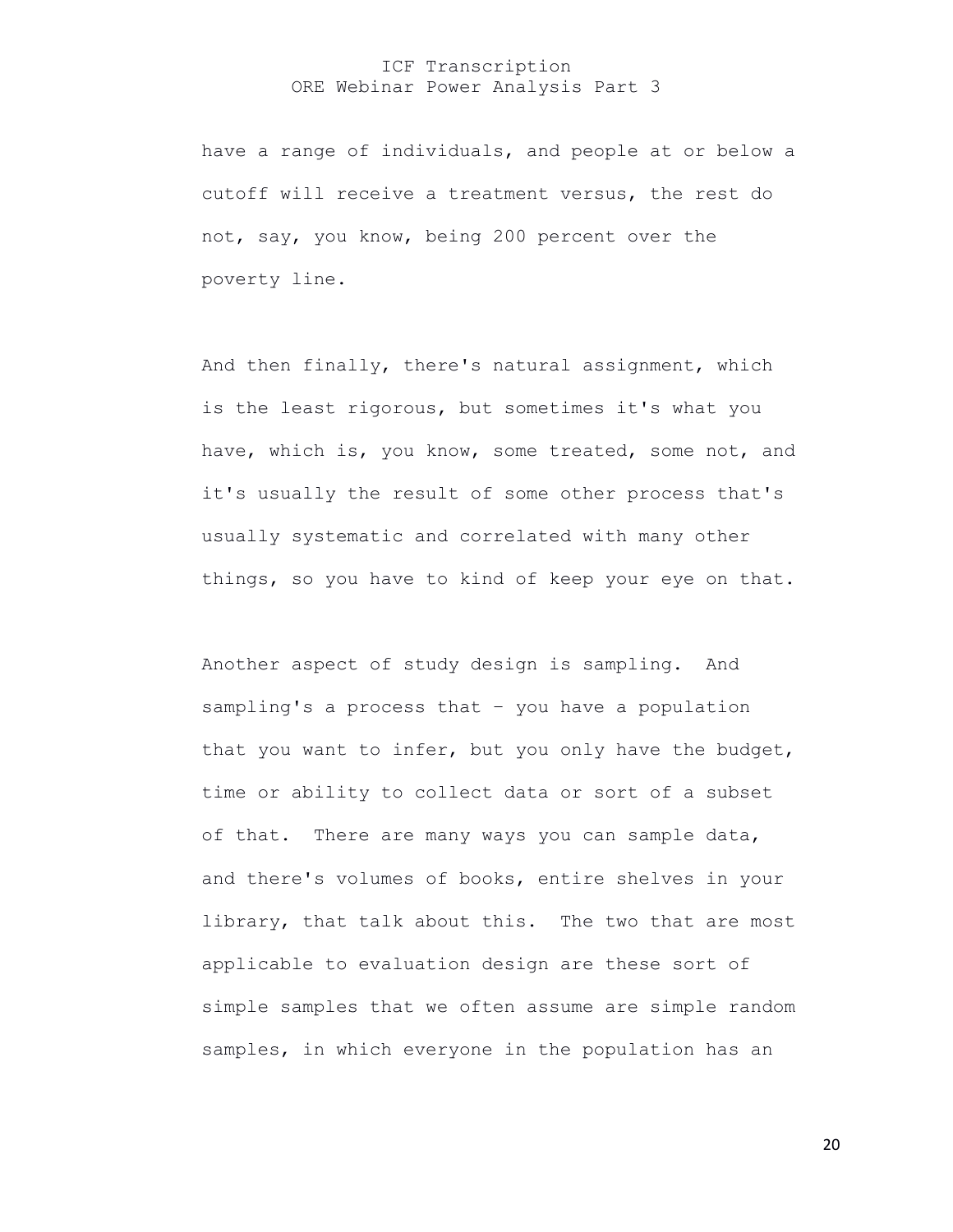equal chance of being selected, and you analyze the subset as the simple sample.

 However, there are more complex ways you could draw a sample. You could create a multilevel sample by first sampling some schools within a district. And then once you've selected your schools at random, you select either everybody or a sample of students within those schools. And so these complex samples need to be analyzed in a different way than samples that are just a simple random sample. And that has a big influence on power.

 In complex samples, we want to hearken back to the [inaudible] assignment issue in that we have a complex sample, say, students in schools – you have a choice at the design phase of whether you want to control the assignment of treatment versus comparison at the entire cluster or school level, or you could do it within school. There are tradeoffs of both ways, and perhaps future webinars could maybe dive into some of those.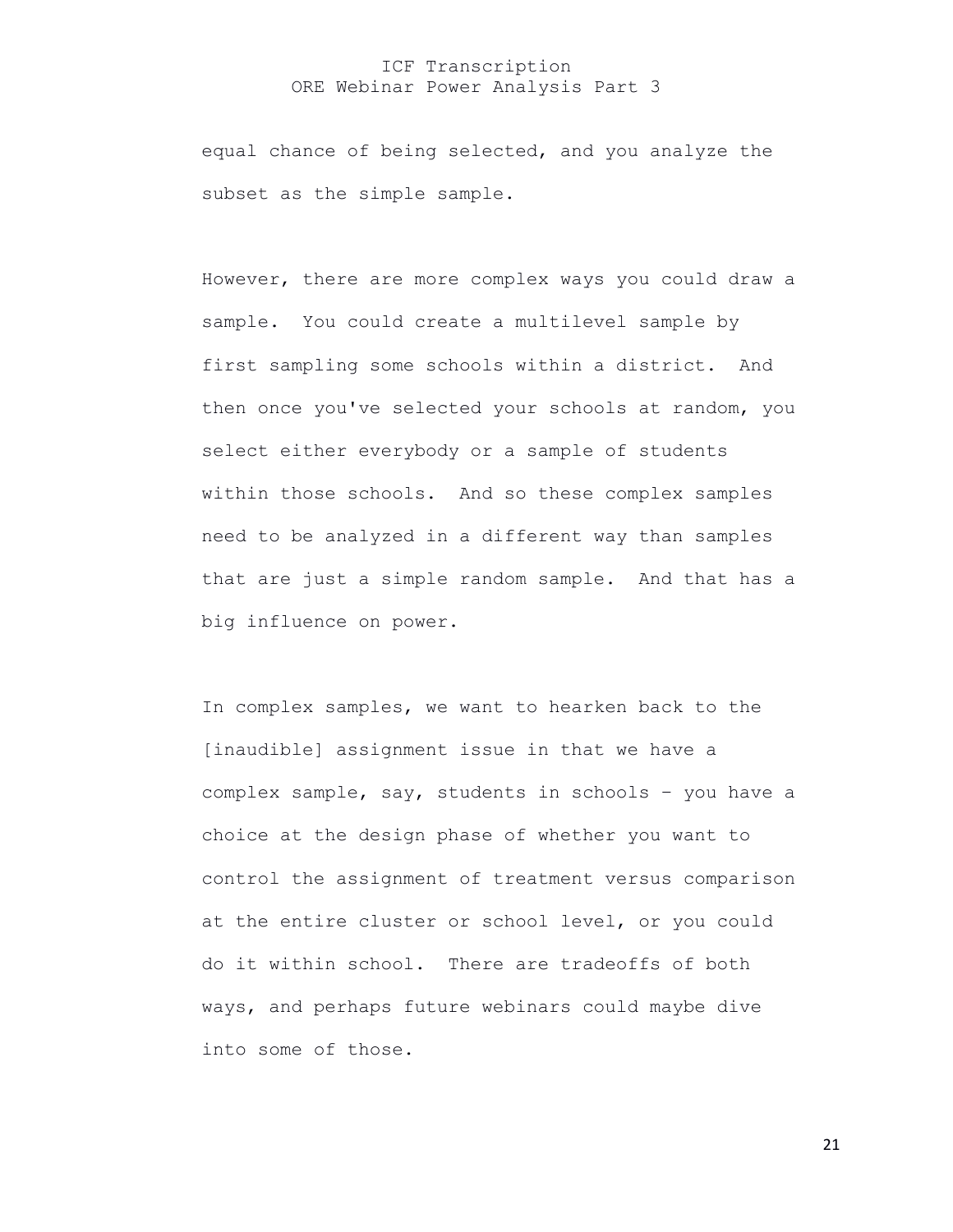And then finally, in your study design, you could possibly measure other things. You could ask other questions or even collect data prior to the assignment of treatment or control. If you do collect data that are similar to your outcome measure, then you have a pre-/post- set of measures, and these can open up a wide variety of different analyses, choices [inaudible] or other things. You could measure many pretests and many posttests in which you would have sort of a time series. Or you could measure other things prior to random assignment or prior to the creation of the comparison groups that may not be the exact same metric as, say, your outcome, but are highly correlated. One example would be, state standardized tests could be used as a covariant to try to control for prior achievement or prior ability if the dependent variable is, say, the SAT, which they never had the chance to take prior to your study. And so a lot of these things can sort of go into and have an influence on the power.

What we see here is, this is sort of a map, and it's not meant to be exhaustive at all, but just to sort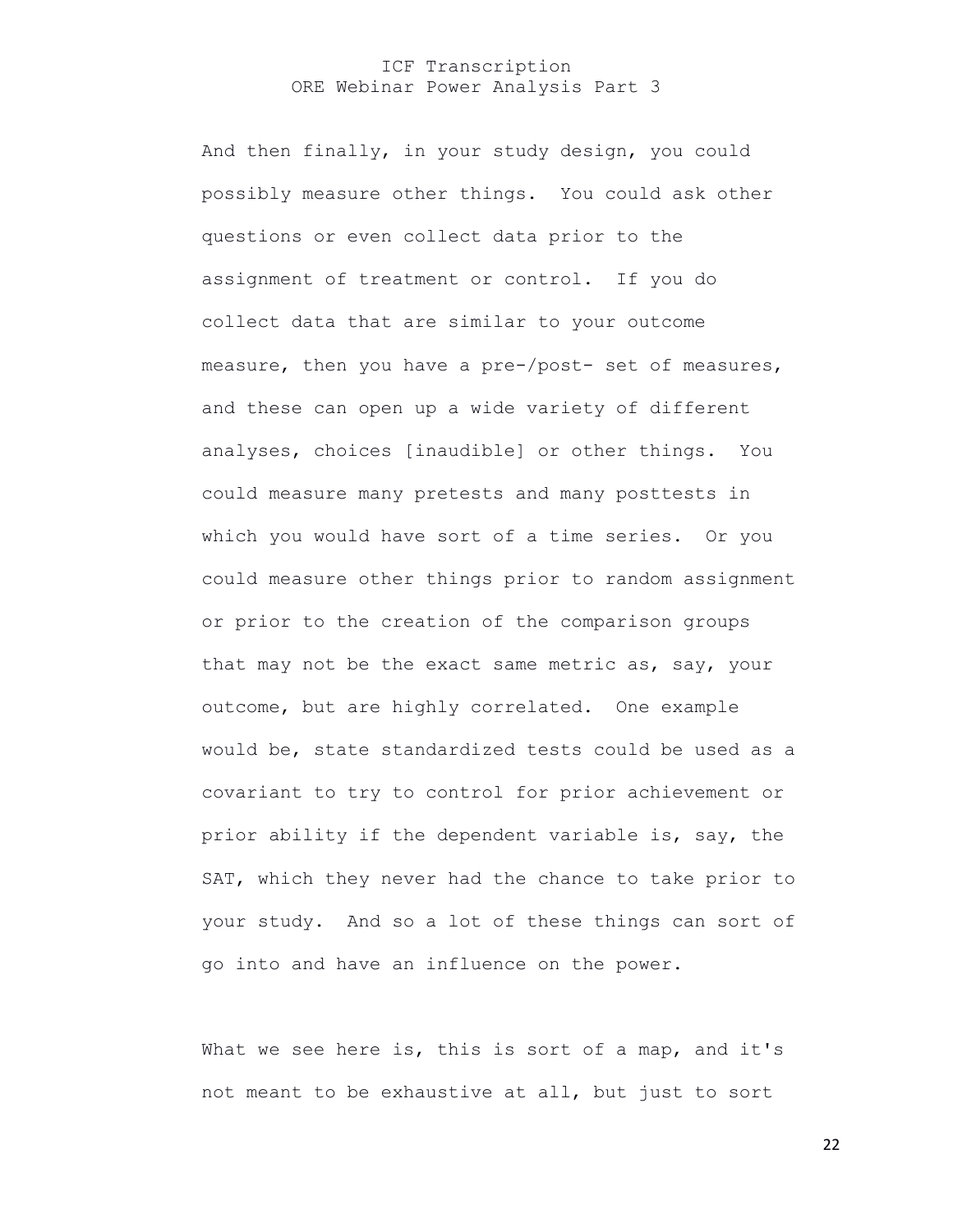of give a sense as to the wide variety of possible designs. One in the orange is this one group where it's only the intervention group, and that sort of leaves you with having to do a pre- or/and postanalysis. Now, from there, we could say, let's just measure one time point before and one time point after, in which case you have either a simple sample, or it's possible that you could have a complex sample.

 Or you can have many time point before and after in which we're talking about sort of time series. When it's just a single case study, that's analogous to sort of a simple sample, or you could have complex, where you follow many people, and this is sort of what our friends in economics call panel studies. A more rigorous design would be to have two or more groups, an intervention group and a control group and maybe different versions of intervention.

 From here we could have only the posttest, and we could just have a simple sample. Or we could have only a posttest and a complex sample. And from there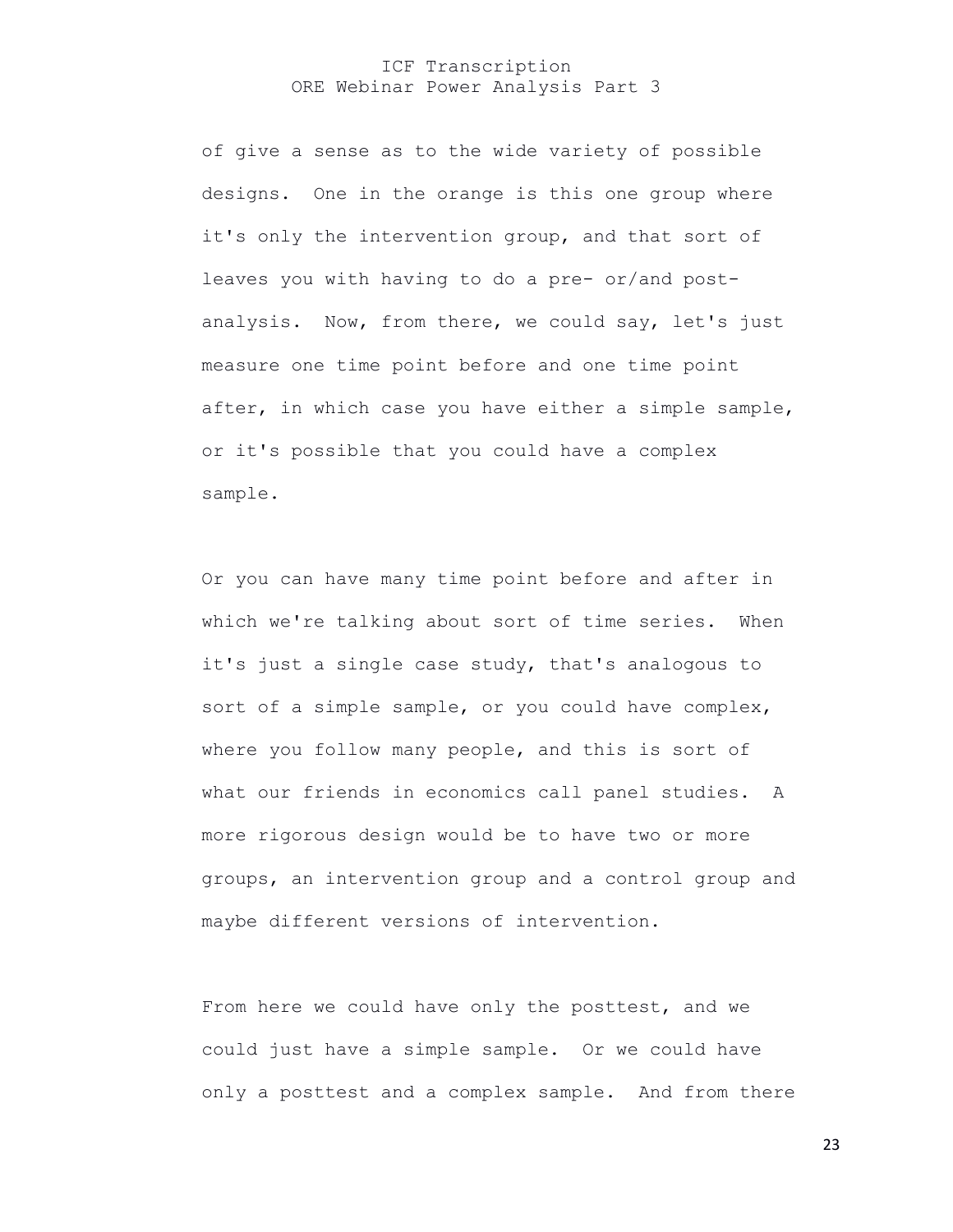we can choose, do we want to assign within? Do we want to assign treatment between? If we have preversus post-, we see a whole plethora of options. We could have just one time point before and after, in which case we could, again, have a simple sample with a post- and a pre- control, or we could have a complex sample, which, again, leaves us deciding whether we want to assign within or between.

We could also do difference/indifference models, which would yield a complex sample, and then finally, one of the more complex designs – many time points before and after, in which we're sort of in the land of interrupted comparative time series and all sorts of options there.

 The important thing to note here is that every little circle here is a different test. It's a different analysis, and it's a different test, which means all of these are different power analysis procedures. One of the biggest mistakes I often see is a great study design and then they use a power analysis that has nothing to do with what they're actually doing,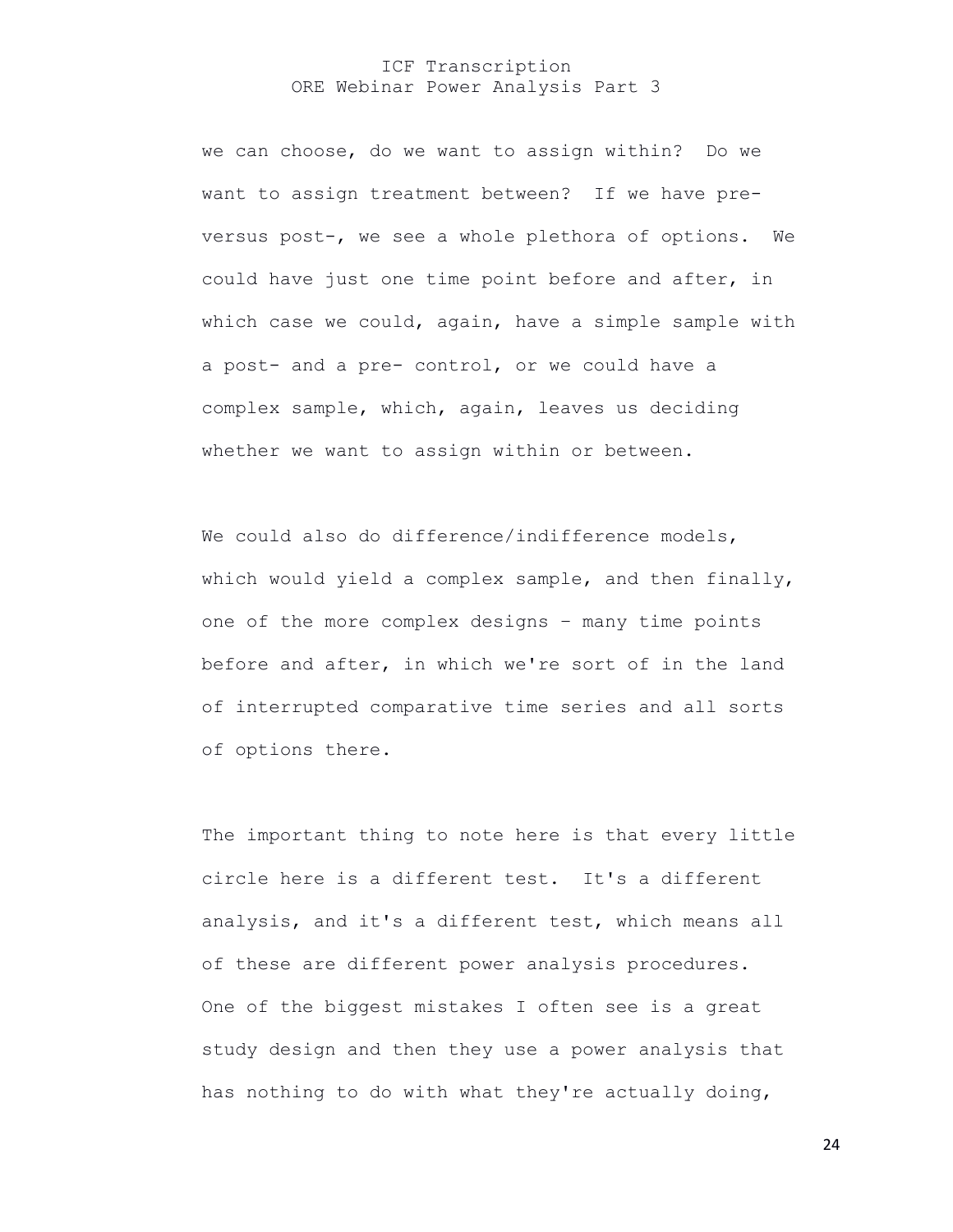and oftentimes this is the sort of check box thinking that goes into power analysis. So it's very important to realize that all of this variety means that there's an equal set of variety in the different power analyses you could perform.

 In your analysis plan, a lot of your choices in study design will then present you with some choices or some decisions as far as how you analyze your data. Your type of outcome means you have to take different procedures in your statistical software. Your group formation will decide the sort of statements you can make from your analysis. Your type of sample will also influence the sort of buttons you have to push in your statistics software, and other sorts of measures can lend themselves to nuances versus regression or just comparing groups with Enova [phonetic] or other things. Again, all of these things are different power analysis.

 I want to take a quick second to talk about other measures and power in a little bit more detail. Using covariants in your analysis, especially when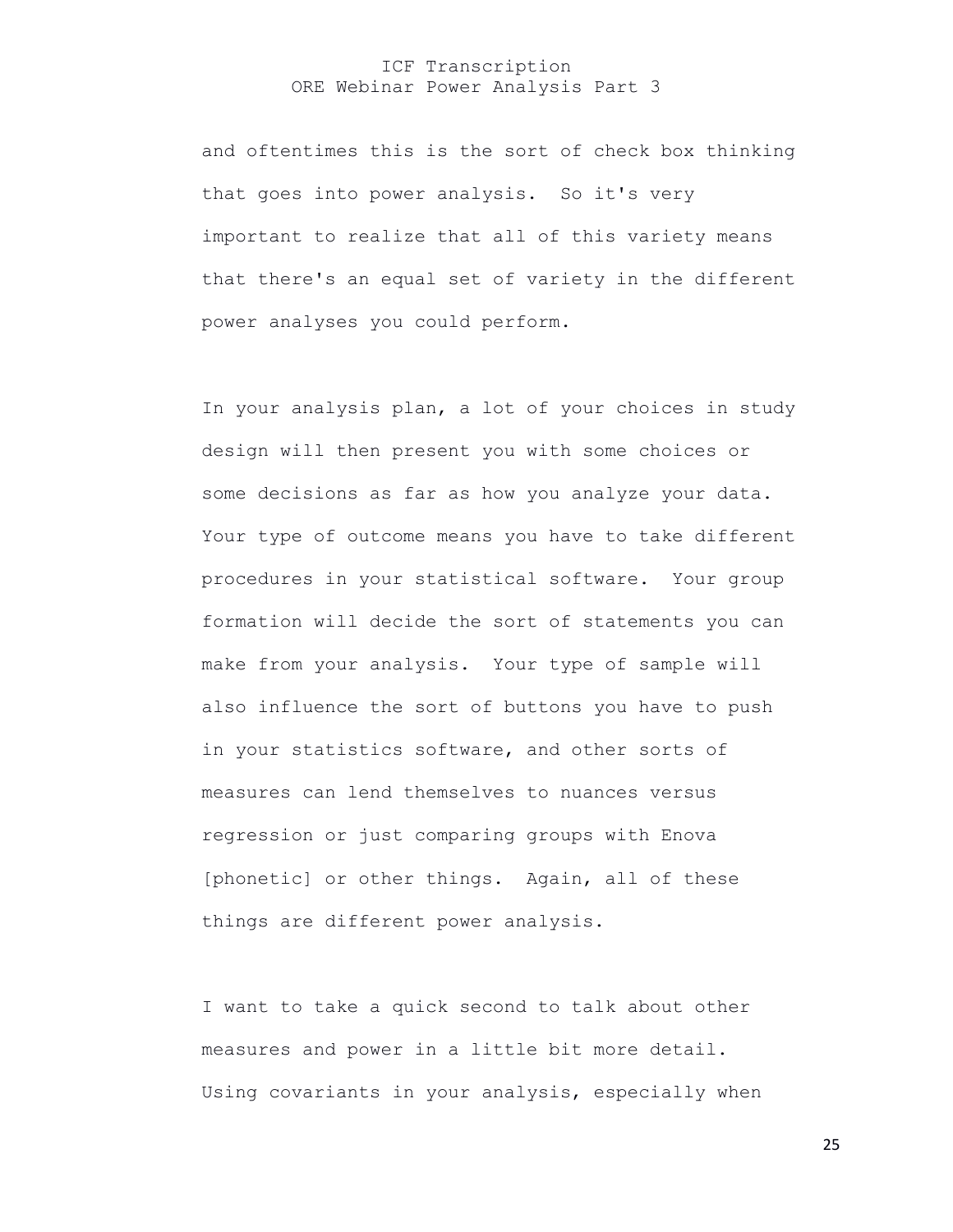you randomize, is an incredibly powerful tool to increase power, because essentially what it's doing is, because these other measures are uncorrelated with your random assignment, they will explain variation in your outcome. And your statistical [inaudible] depends a lot on the unexplained variation in your outcome. And so having other information that you can put into your statistical analysis can really help with that.

 One thing you want to be careful of is, how your groups are defined will really have an impact on the usefulness of having other measures or covariants, as we say. If you have randomization, I think you're in pretty good shape, because the randomization itself rigs it so that treatment versus control is going to be not at all very correlated with your other covariants. However, if you haven't randomized, using control variables can sometimes hurt you more than it helps you.

 There's a great paper by Porter and Raudenbush that talks about Encova [phonetic], and this graph is sort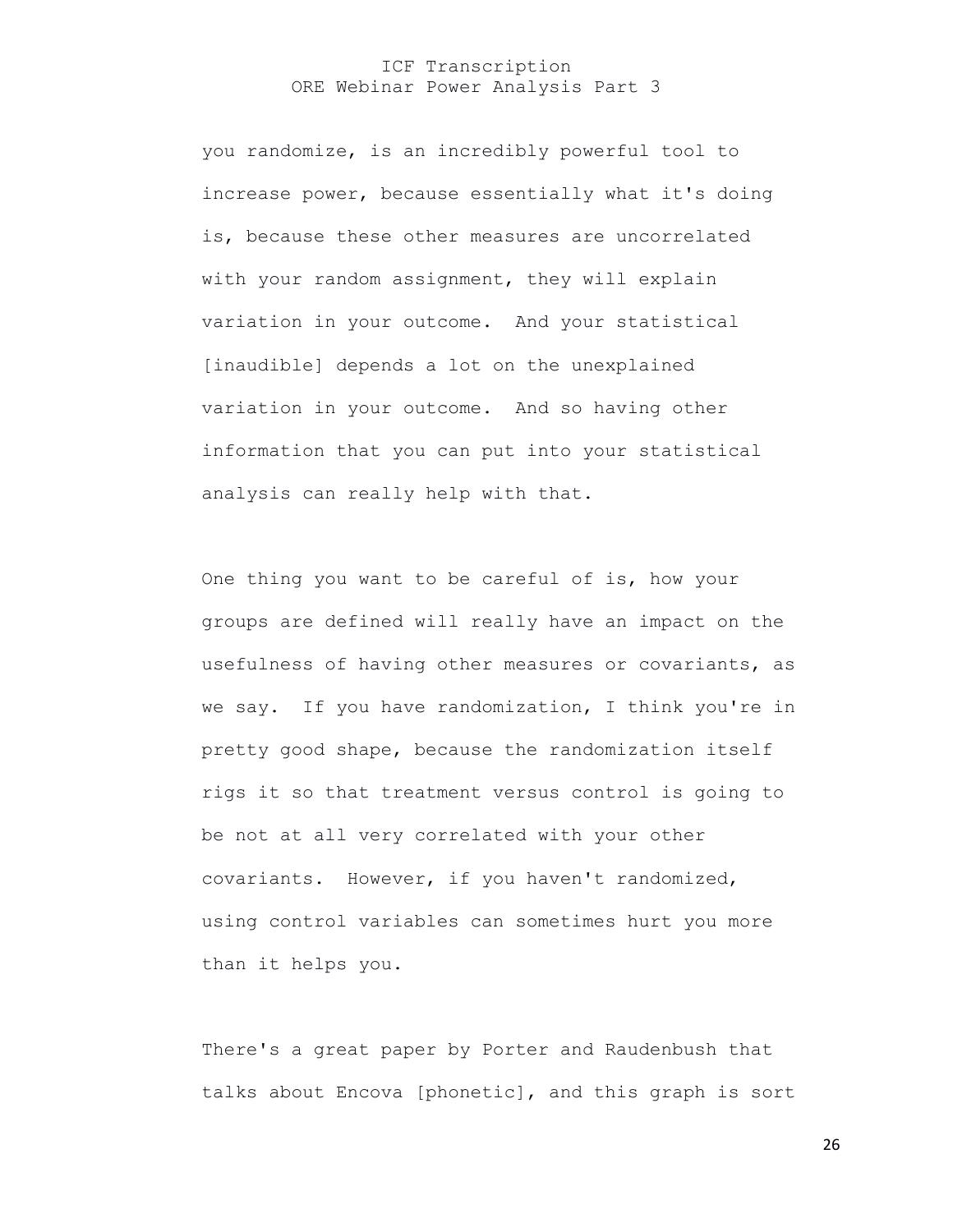of a way to think about one of the main messages that I got from that paper. The idea is that your estimated effect – you know, what your model finally shows, all the way here on the right – is really the result of the raw actual effect minus the group difference in your covariants. Say if you have a pretest of a state test score and you have treatment versus control, this group difference in comparison in your covariants – sort of, how different are your treatment and control groups on, say, their eighthgrade tests? And then how much is that correlated – that's that third circle – how much is that correlated with your outcome? If your outcome is their junior year of high school SAT score, their eighth-grade math score is probably going to be pretty correlated. Those two combine to take away from the actual effect when you actually estimate it with your model.

 So what you want to be careful of is, if you do use a covariant, you want either the differences between treatment and control to be very small, and/or you want it to not be related to the outcome at all. If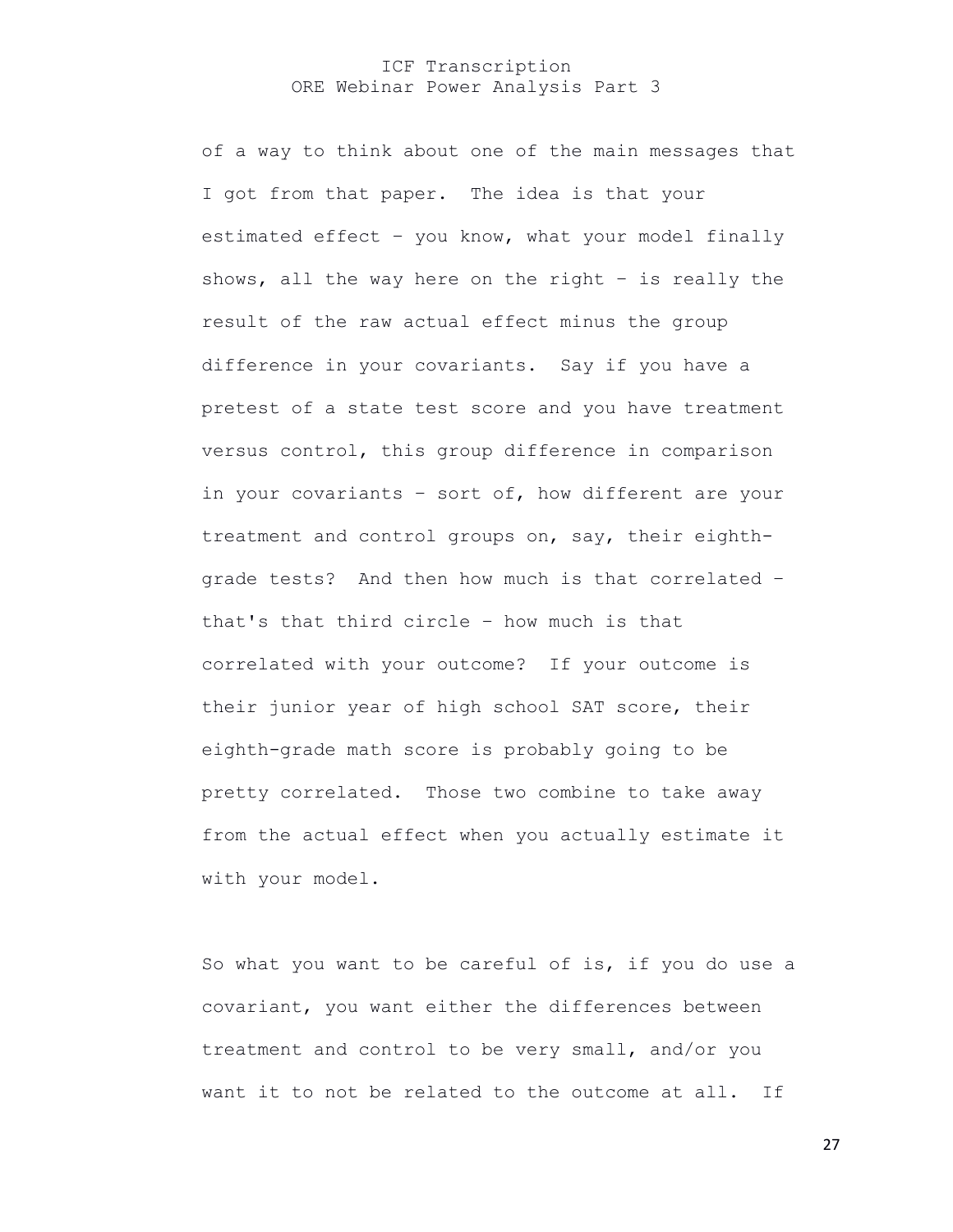it's not related to the outcome at all, it's not very helpful anyway, and so it's always important when you're doing these studies, whether it's randomization or whether it's matched, to actually check this difference in the covariant between your treatment and comparison groups. That helps ensure that you get an unbiased estimate of your actual effect.

 So finally, let's put all this detail back into the big picture. So your power for your study is the result of group formation, study design, your outcome type and your analysis procedure. Your sample size is one of the biggest components of your sampling design that has an influence on power. And finally, your analysis procedure is designed to really sort of detect this effect size. And so power analysis is really trying to say, if I have a sample, what's the effect size that I can detect, or, if I expect a certain effect size, what sample do I need to get? And this is a different representation of this triangle that I've been showing you. And so this is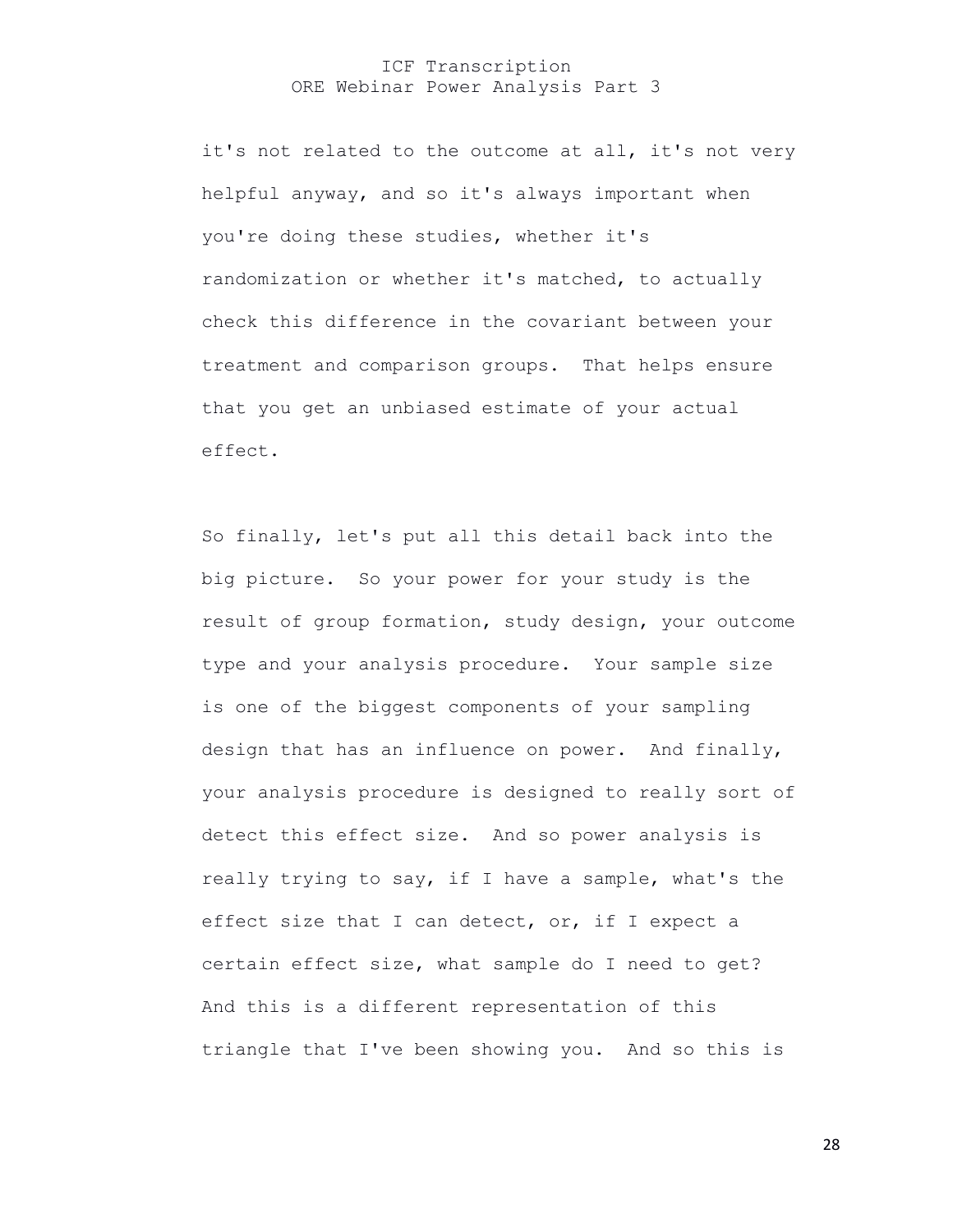sort of a visual way to really understand all the different mechanics that go into power.

 Throughout all of these slides, I've actually had a lot of slides that have talked about effect size, and I just want to take a second to really sort of talk about effect sizes and what they are. So effect sizes are basically expectations of the impact that your program is going to have on an outcome. There are many different types of effect sizes based on the type of analysis that you perform, but the most common is what's called Cohen's d, which is sort of the difference between groups and standard deviation units.

 If your program is really trying to influence individuals and it's trying to influence the social world, social systems, as we all know, are vastly complex, and that means the effect sizes, because of all that complexity – it tends to create a lot of variation, meaning that effect sizes, which are the differences of the impact divided by the standard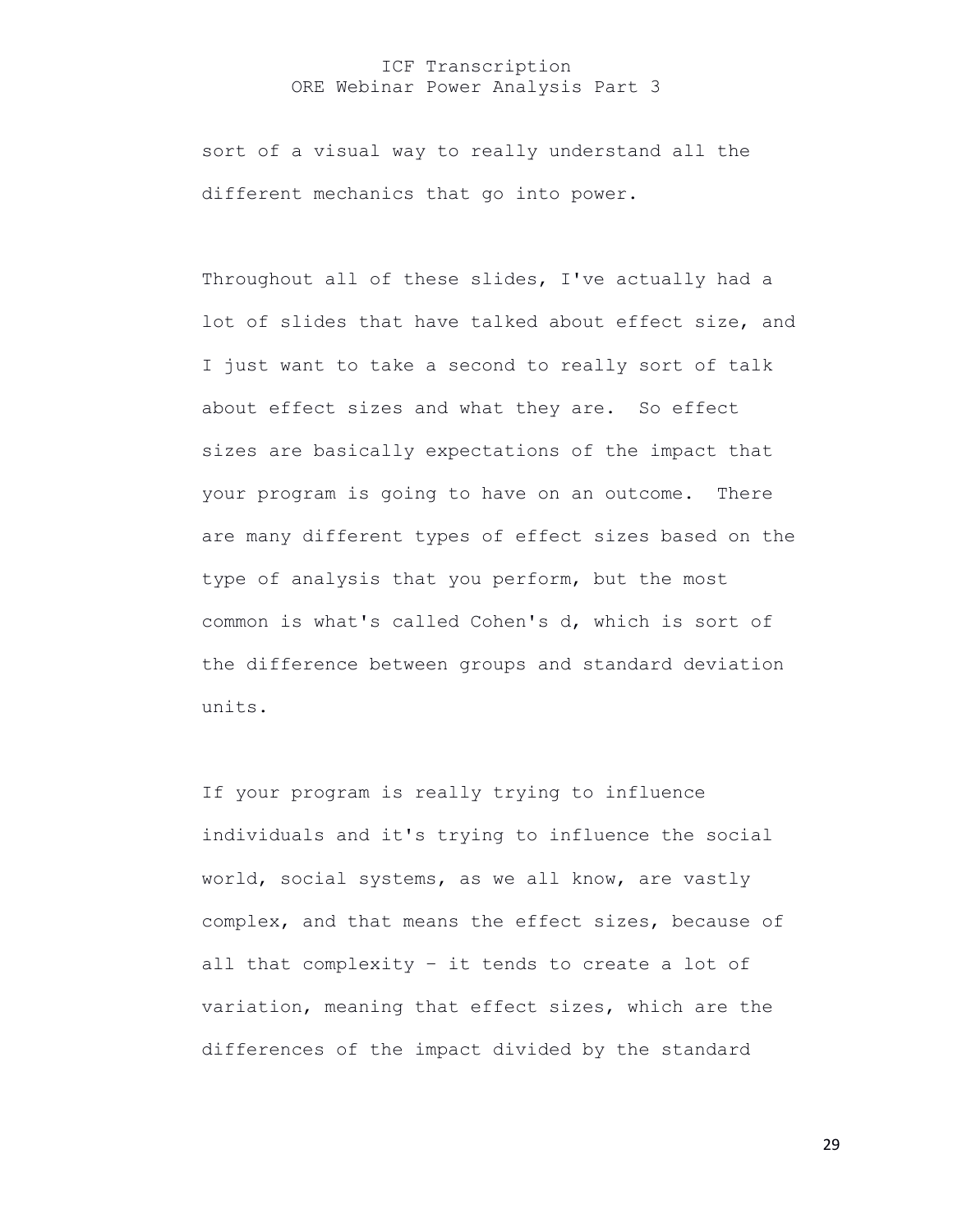deviation, tend to be smaller than we would like them to be.

 This doesn't mean your program isn't effective, but is it more of a representation of the vast varieties there are in human beings. Other programs, say, environmental programs that are removing invasive species, tend to have larger effect sizes because they are creating a much more noticeable difference in a situation in which there's far less variety. [Inaudible] either have weeds or they don't. And so the effect sizes for environmental programs compared to, say, a program trying to prevent high school dropouts are going to be vastly different.

 When Cohen first wrote his book on power analysis and did a lot of his work, he came out with an article that tried to give some guidance as to what effect sizes are in terms of small or big, and he said 0.2 is small, 0.5 is medium and 0.8 is big. He based a lot of this on his own set of psychological studies and his sort of survey of [inaudible] psychological field. That means it has nothing to do with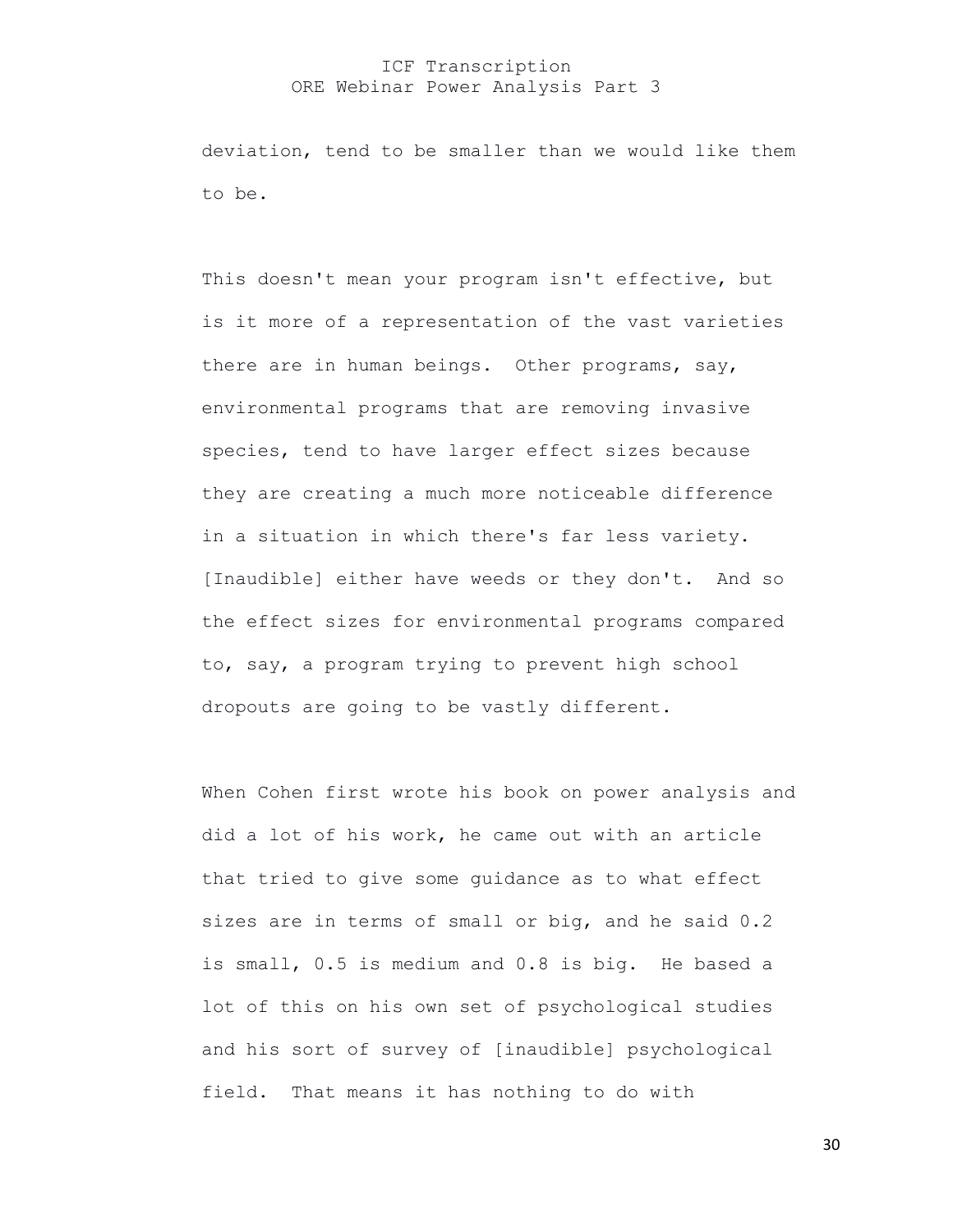environmental impact; 0.2 might be incredibly small for an environmental study; 0.8 might be noticeable, but not helpful.

 So the important thing is that, whenever you're planning your power analysis, the effect size that you choose needs to be based on the literature. It needs to be based on good assumptions. And that could be sometimes a tricky thing to do. And so what's important is, don't guess. What's important is, don't use [inaudible] sizes. What's important is, you look at the literature, and there's a couple ways you can go about doing that, which we'll discuss in a little bit.

 Next we want to talk about how to perform a power analysis. And we're going to – I'm going to show you some of these tools, and we're going to walk through some examples. Computations for power analysis tend to be sort of straightforward for the more straightforward designs. If you're just comparing two groups and you're not measuring any other variables, the power analysis formula's not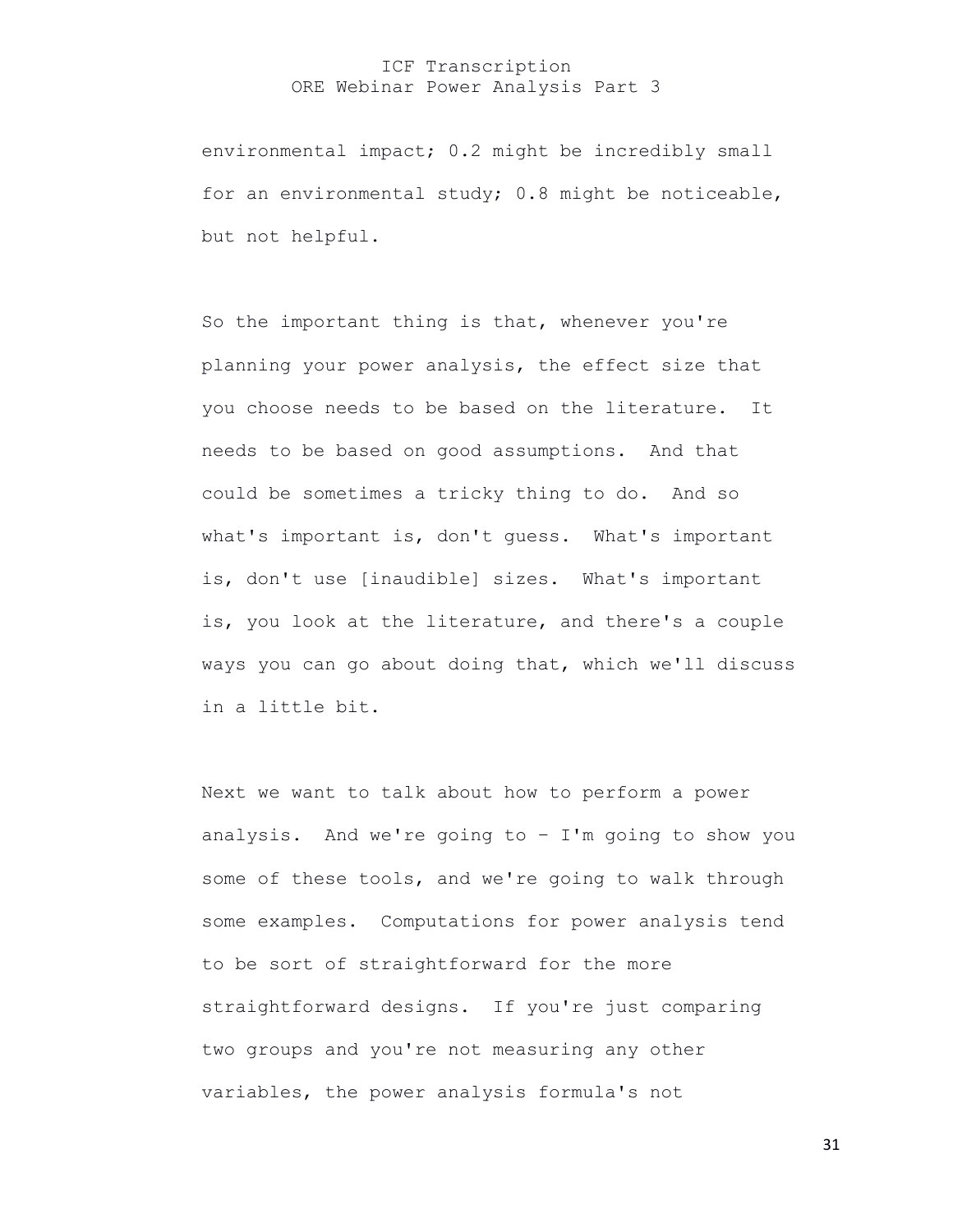horrendously scary, and it's a straightforward thing to do. Once you have covariants or a complex sample, or you're doing matching, or you have a different weight, different observations, or some people don't answer the question and you want to do non-response, this all adds a lot of complexity, and so the power analysis, again, will become more complex.

 There's lots of software out there to provide estimates based on your study design and analysis plan. Most of the major stats packages, SPSS, Stata, SAS, R, Python, already have built-in libraries to handle the most common things. There's other pieces of software, PowerUP! or G\*Power, that are one tool to do nothing but power analysis, but they can do power analysis for a wide variety of outcomes.

 When you walk in to do a power analysis, you actually need to bring to the table some key bits of information. So what information is needed for a power analysis? First, you'll need to have a good handle on your study design, especially a lot of numbers. How many groups do you have? How many data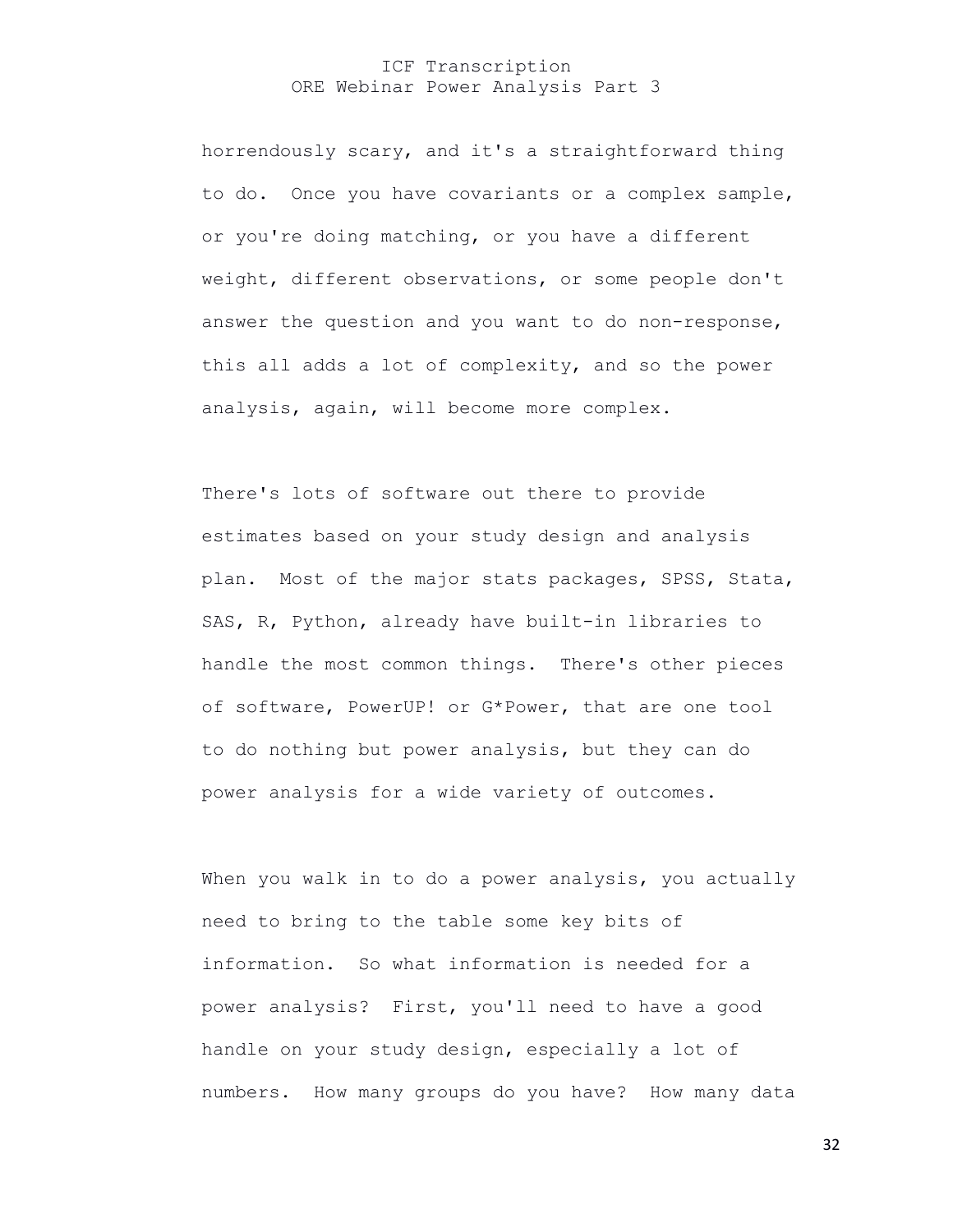points do you have? What sampling method? You want to walk in with an assumption of what you want your power to be; 0.8 is a pretty good convention. You also want to walk in with what you want your significance level to be – again, 0.5 for our classic [inaudible] statistical significance test is the current convention.

 Then you need to sort of understand your effect size. You have to have an estimate. What do you think your impact is going to be? And then, finally, you need to have some expectation of how much sample you can afford or how much existing program data. Once you have all this information collected, or at least some intuitions about this, you're ready to do your power analysis.

 I promised before we'd talk more about estimating the effect size. As we talked about during the Q&A in the first level, estimating the effect size can often be tricky, because if somebody has already done a study on your intervention with your population with your design, then you already have a good sense as to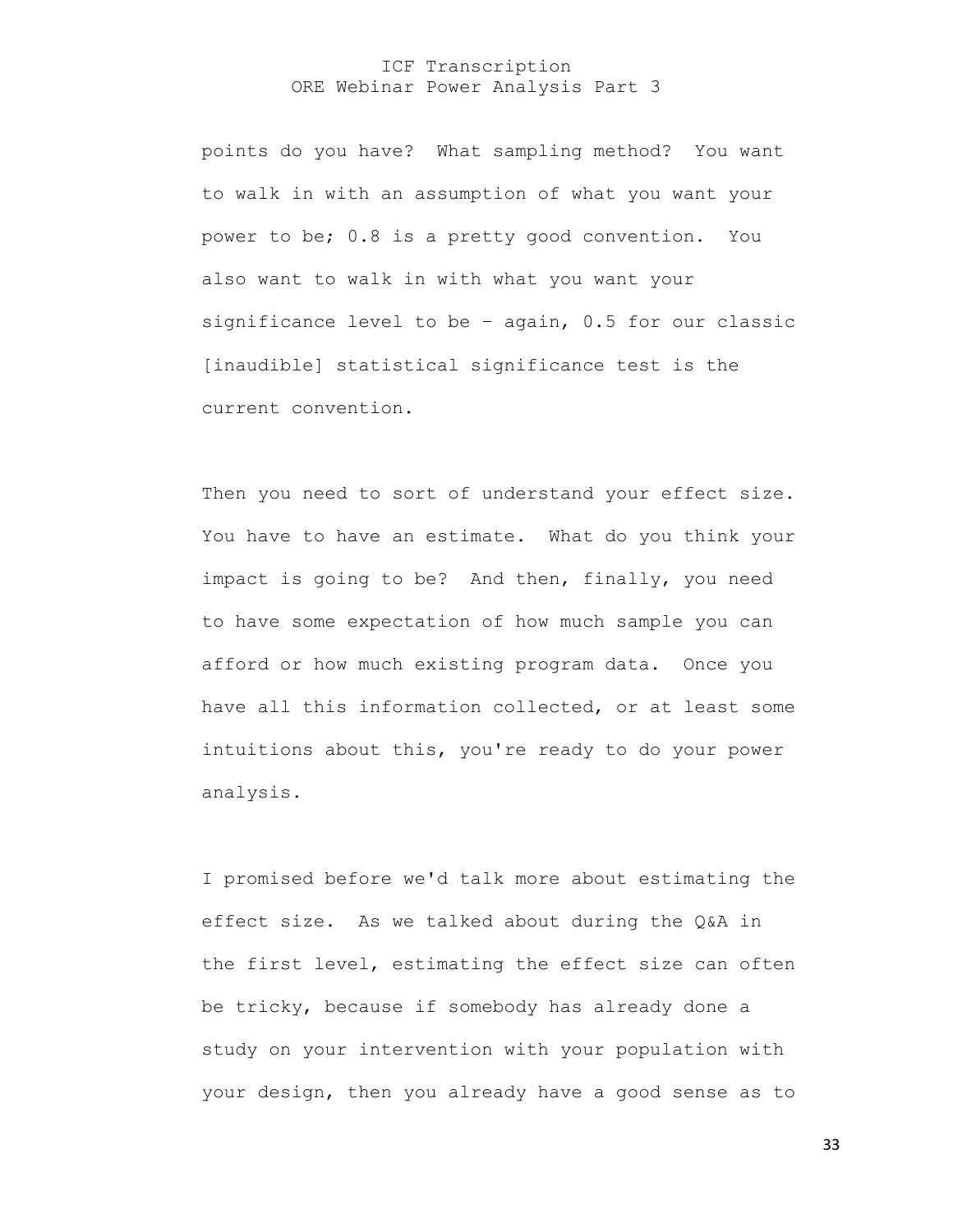what your effect size is going to be. But unfortunately, replication is still relatively rare in most of the social sciences. And so it's very unlikely that you're going to be able to find a study that did exactly what you plan to do to give you advice on what you should plan for.

 And so where do you go from here? Some useful strategies for doing this is, find as many studies of similar programs as yours, and based on the type of intervention or the population served and the outcomes measured. What this does is, if you look at people who are doing a similar intervention to yours, maybe with different outcomes, you can at least get a sense of how much interventions like yours tend to change other outcomes.

 Another way to do it is to look at studies that say, okay, I want to look at how other interventions – maybe interventions completely different than mine – have had an impact on the outcomes that I'm trying to move. How much is the needle movable on my outcome? So if you look for studies in those two areas, you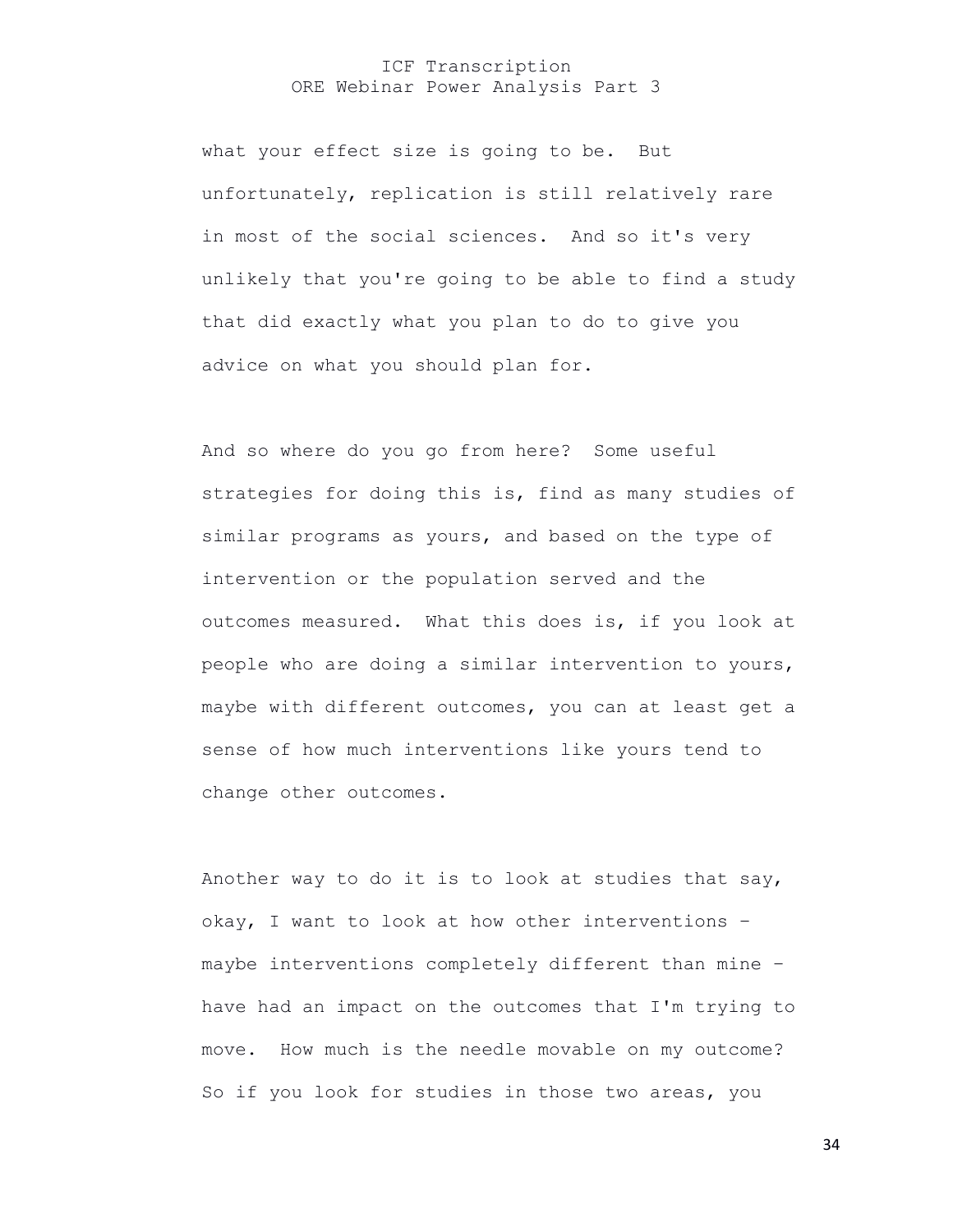kind of put different hands on the elephant, as it were, and try to start to get a good sense of what you could possibly expect.

 Another great source is meta-analyses. Meta-analyses take lots of studies. They convert their statistical tables into this common effect-size metric and then estimate an average effect size. So meta-analyses are of the two things that we just talked about – meta-analyses of your outcome or meta-analyses of similar interventions are also useful in giving you a good sense as to what's sort of out there.

 Okay, so now that we've discussed where you could possibly find effect sizes, I think now's a great time to sort of dive in and actually do some power analyses and do some examples. What we're going to do is, we're going to take one study, one hypothesis that we want to test, and we're going to do many different versions of that, variations on the study, variations on how we would analyze these things, and start to get a feel for how different power analyses can turn out and all from the same study.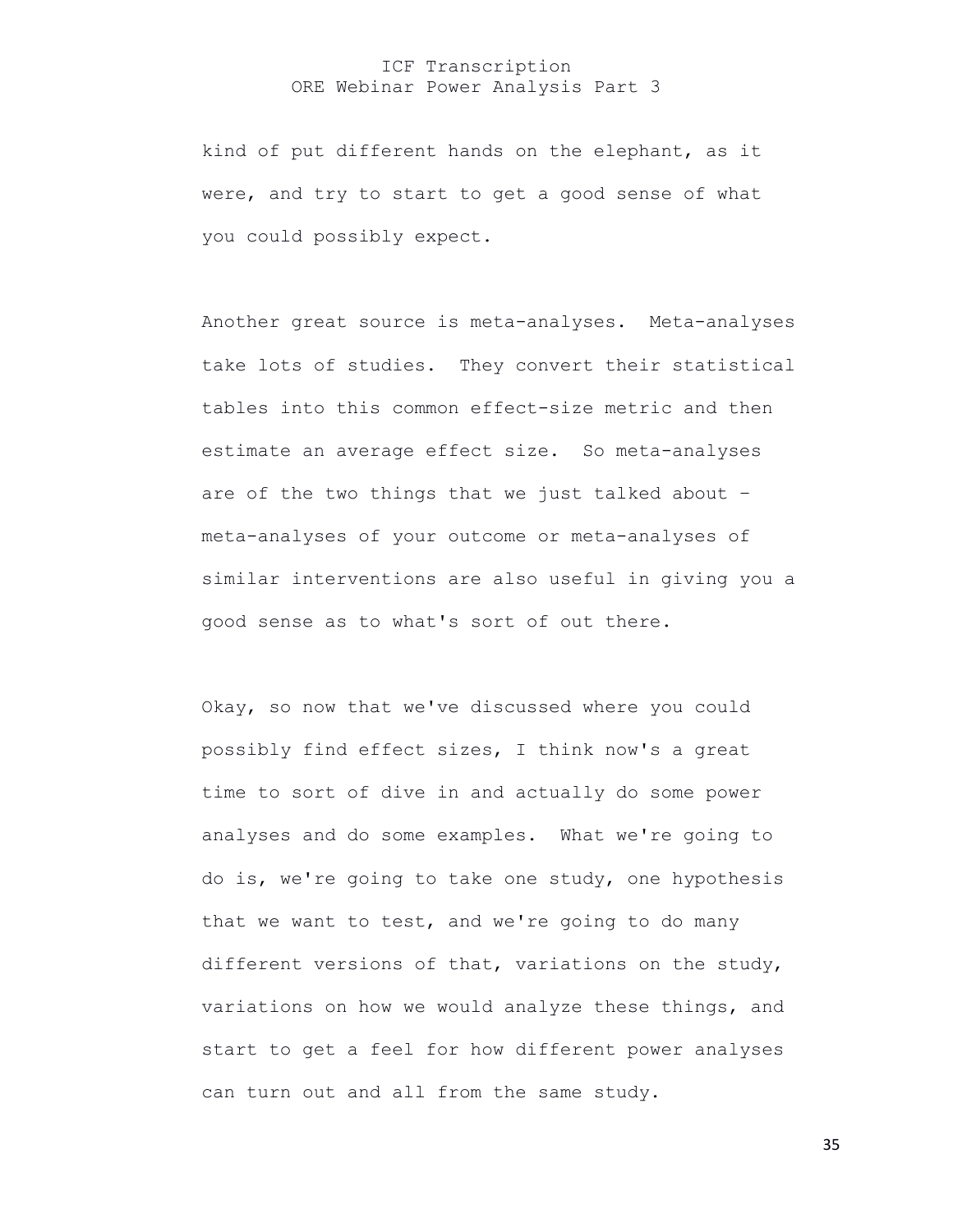So what is this study? So let's suppose that there's a school-based math intervention program for middleschool-aged youth. And it wants to determine if the program is having an impact on students' standardized math scores – say, the math scores that are provided from state standardized tests. So here's where we're going to break [inaudible] for power. We want to assume a power level of 0.8. That is, we want to assume an 80 percent chance of being able to detect an effect.

 Our significance – we're going to assume a Type 1 error rate of 0.05 per convention [inaudible]. Our effect size – let's assume that, based on looking at pilot data, literature and many sources, not what's best for our budget, but actually using information [inaudible], we're going to say that we expect our effect size to be about 0.2 standard deviations. Finally, our sample size constraint. Let's say that the number of students that this program can possibly serve is about 500, but elsewhere in the district or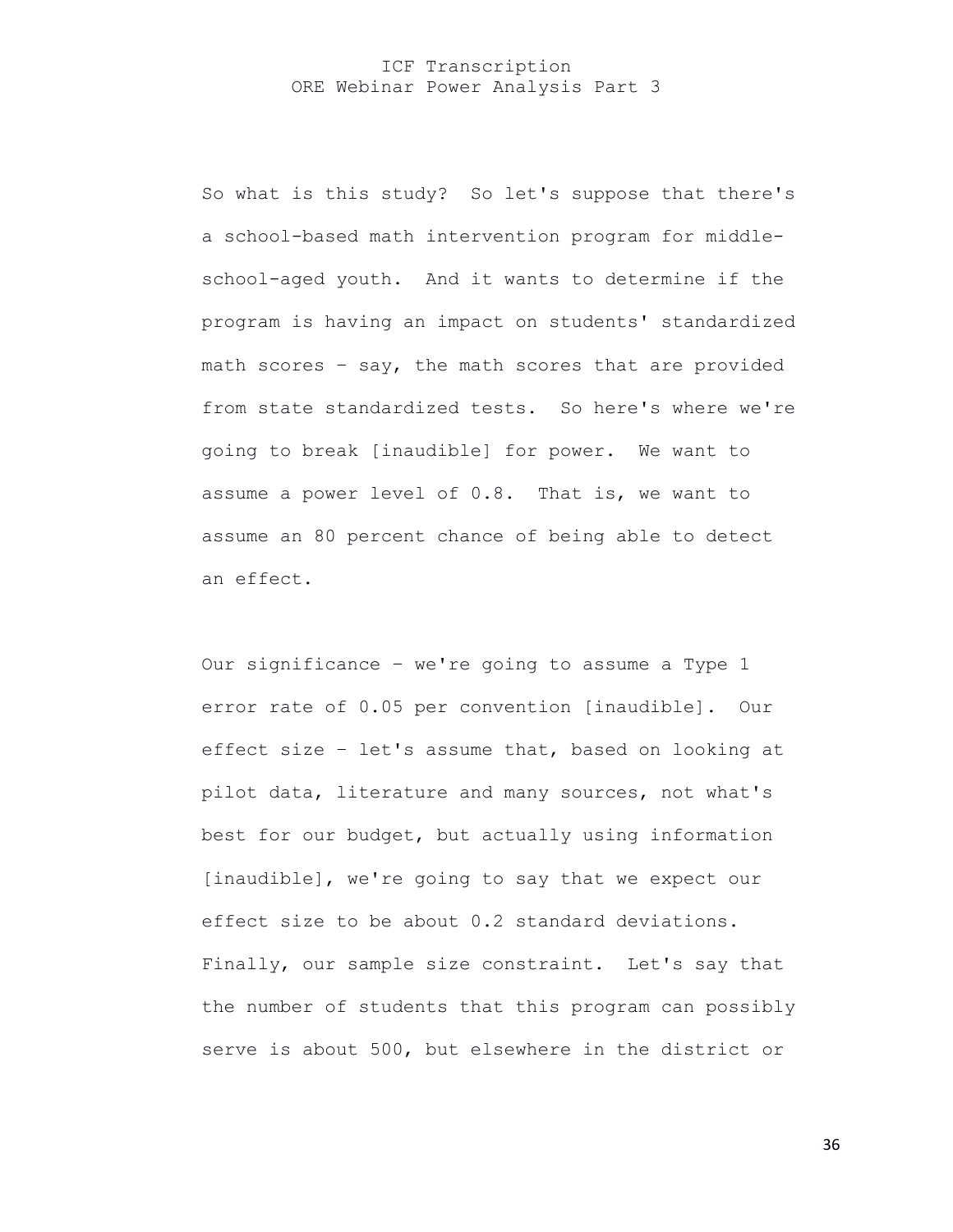the state or the area, there's another 500 students that we could assign randomly to a control group.

 So, given all of that information, we still have a lot of choice as far as how the study could be designed. So let's talk about the four big areas and the small variations within those four options. First, we can do a simple random sample, right, where we could get a list of all, say, 1,000 students and just sort of ignore what school they go to and all of the rest of it, and we just start with the one list of 1,000 and randomly assign 500 of them to our treatment group. That's more or less a simple random sample design.

 We could choose to have no covariants, and we could see what the minimum detectable effect size is, or we could say, you know, these are middle school kids, so maybe there's a seventh-grade or there's a sixthgrade standardized test score that could be available to [inaudible] administrative data, and so what would our sensitivity be if we used that covariant? There's another way we could do it, though, because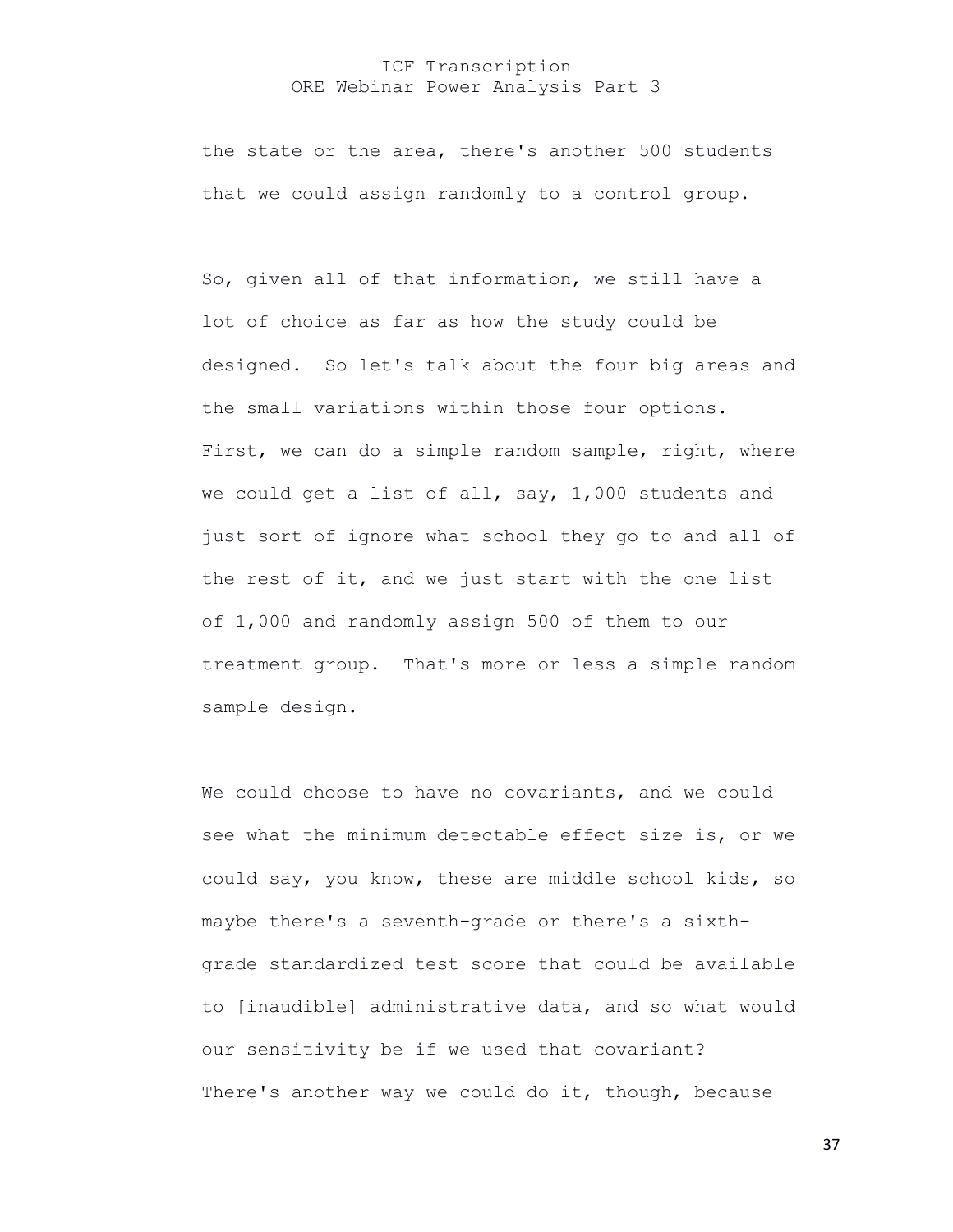these are students in [inaudible] schools, which is analogous to youth in centers or patients in hospitals, but we have a sort of natural cluster that occurs.

 So this gives us another three options – complex sample option one, which we'll call between randomization – let's say [inaudible] they pay attention to the school these students go to and assign entire schools to treatment or control, which means we would take a list of the schools we had available and randomly assign half of them to treatment and half of them to control, and whatever school that a student goes to, that student inherits the treatment assignment.

 We could also say, let's do this design where we don't have any kind of pretest or other covariant, or, again, we could say, maybe we have a state test available to us, and we want to use that in our analysis. Another way we could do a complex sample is to say, okay, we have our group of schools, and we have students within those schools, but maybe we're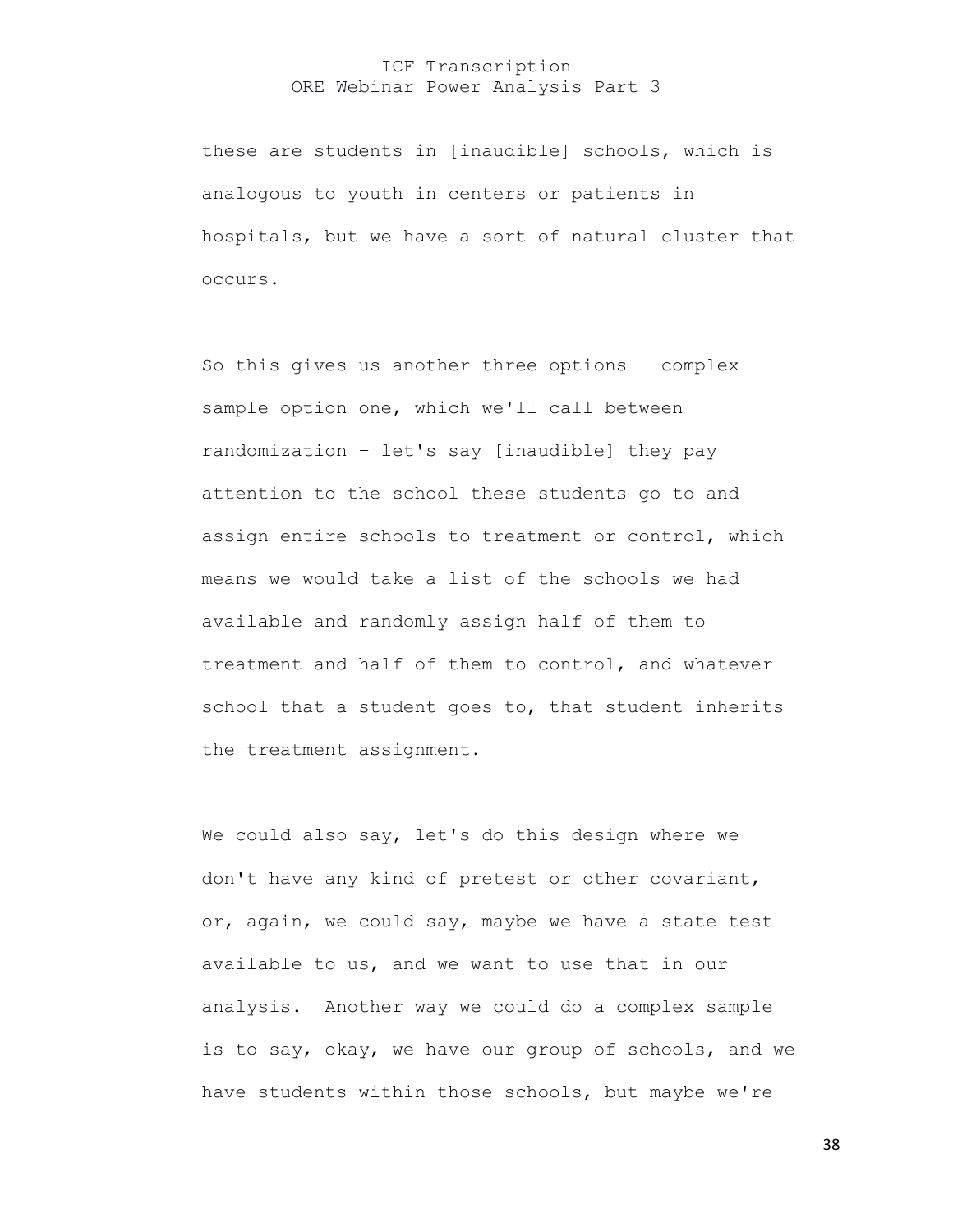less concerned with this particular intervention of contamination effects. And so it's plausible that we could argue that we can actually randomize students within the school. That means students in the treatment group and students in the control will both attend the same schools, and they might bump into each other and talk [inaudible]. But let's just assume that we're not worried about contamination or anything so that this is a plausible thing to do.

 If we do do something like this, we're left with two choices. One is, we could do a so-called random effects model, and in this model the analysis would allow the treatment to differ slightly between all the schools or the sites. This is often an interesting way to go, and this is actually a requirement if we say we wanted the study to generalize to, say, other schools.

 Another thing we could do is, we could say, you know what, let's just assume that each school has the same effect, in which case we're going to have a fixed effects analysis. This set of slides really – we're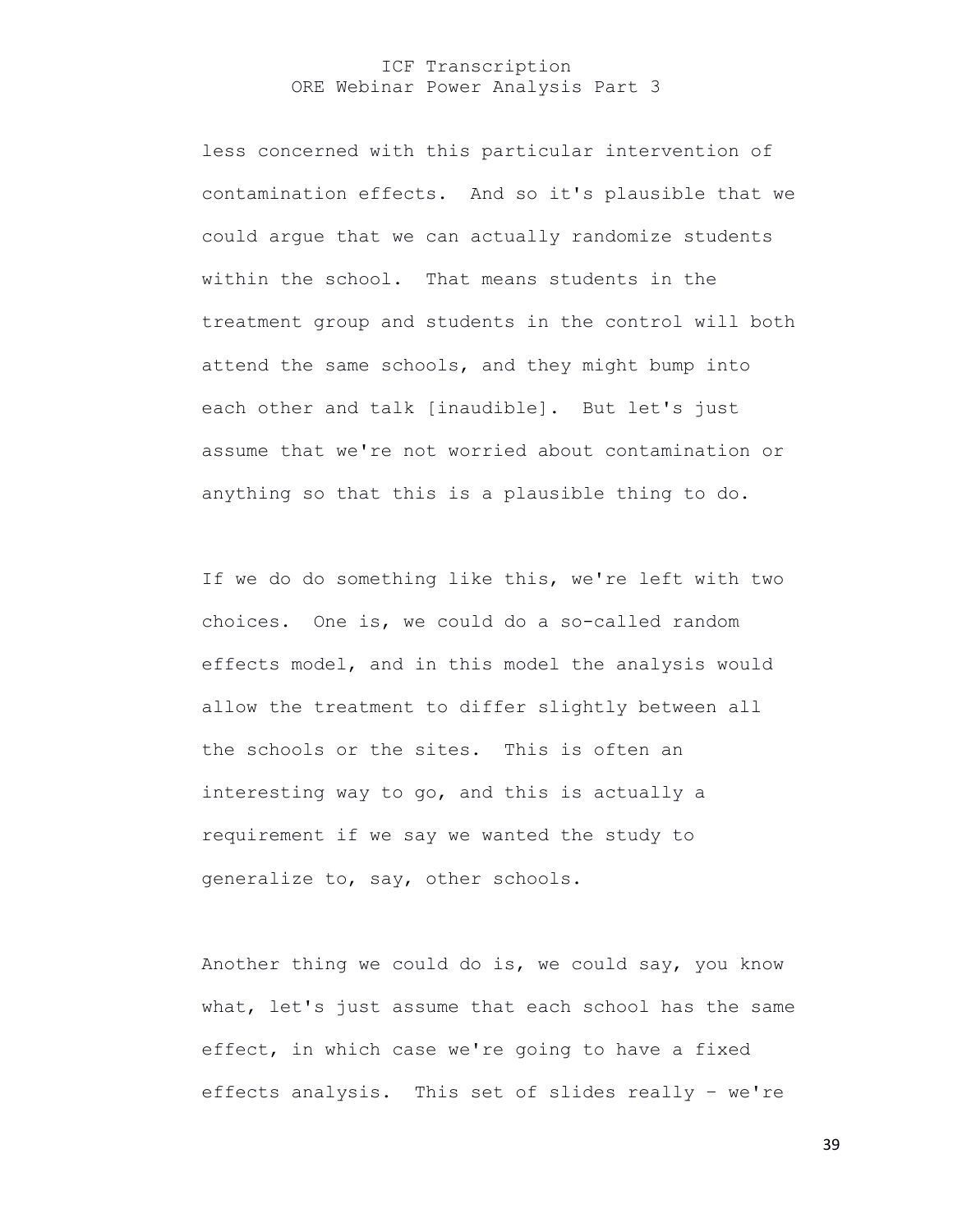not going into the multilevel nature of stuff, but, again, in the spirit of that, this is the discussion you want to have with the statisticians, these are your two options.

 The fixed effects analysis will generally have more power. It will be more sensitive. And so that seems very attractive from the point of view of what this series of slides are about. However, using a fixed effects analysis does remove your ability to generalize beyond the data in the sample. The fixed effects are basically – you can think of them as sort of a data reduction of, what's the average effect with this group of folks, and you can only discuss it from this particular sample. But in all these scenarios, again, you have situations in which you have covariants or you don't have covariants.

What I'm about to show you now is, we're going to switch to an Excel file, and this Excel file is called PowerUP!, and it's available at the website noted on your screen, CausalEvaluation.org. This resource has been funded by IES, which is the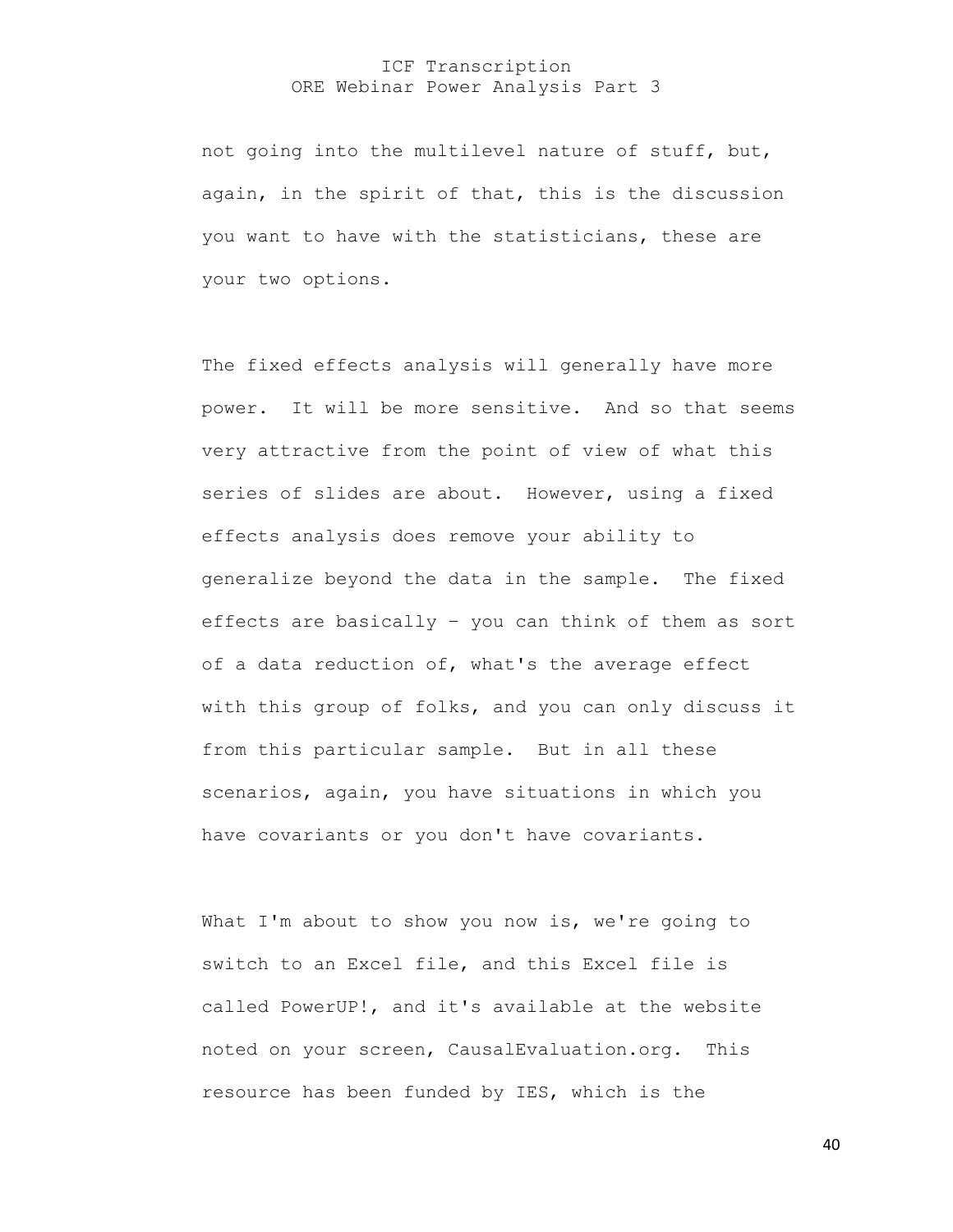Institute of Education Sciences. It's welldocumented. There's papers published on it. It's a really good source for doing power for these randomized trials. And it will also provide insights for designs and analyses far beyond the scope of these things – things like subgroup designs, moderator mediation, if you want to unpack whatever the mechanism is – these groups of Excel files really do a lot as far as your power. They're available in Excel, and that's what we're going to be working with. They also have R versions for folks who like to use the R computing environment, and I think they have an online version as well.

 We're going to go through these Excel files, and what I'm going to do is, I'm going to basically be showing you how to navigate this Excel sheet, and we're going to be plugging in different numbers to get different numbers. But it's going to be a fairly brisk move through what you saw on the previous slide, which is a ton of different designs. I highly encourage you to download from the web page that you're watching this on the PDF Course Level 3 handout. This will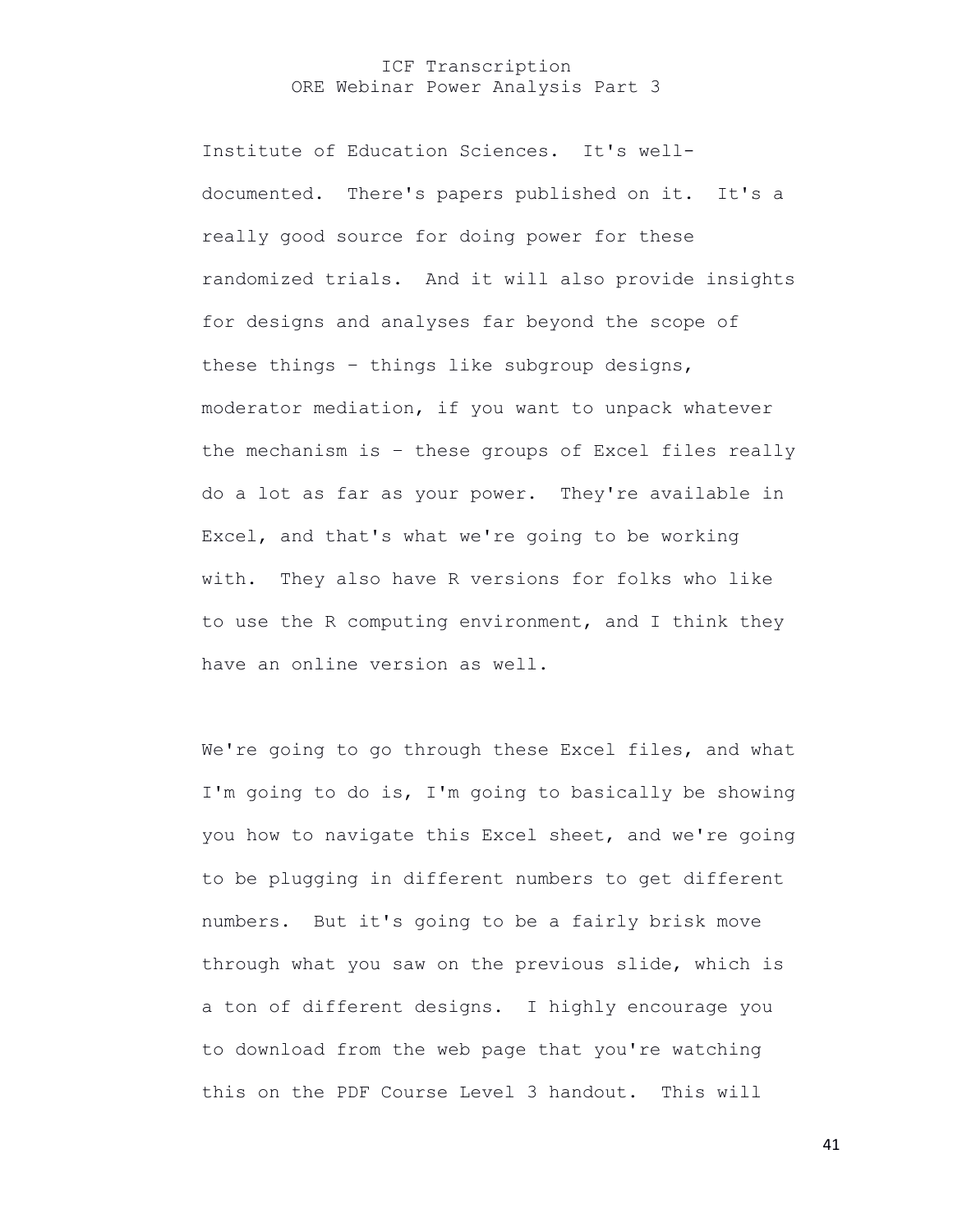provide not only the results of what we're going to see in our power analyses, but have a lot of narratives that give more insight into the background of what we're assuming, and it also provides examples of how we would write about these results.

 So with that, let's switch to Excel. Okay. PowerUP! is essentially an Excel file, and it's an Excel file in which they've added functionality to it to allow for certain computations that are necessary for power analysis that aren't typically available in Excel. So when you download this and open it, you're going to see a couple of warnings that talk about macros, and these are the built-in functionality for Excel. So consult your own IT departments before you agree to anything, but I can say that I have agreed to it. My computer hasn't blown up. And so here we are.

The general layout of this is, it's a pretty wellorganized Excel file, but you'll notice that it has tons and tons and tons of sheets here at the bottom. And you could click on any one of these sheets, and a table shows up in which you have things you can type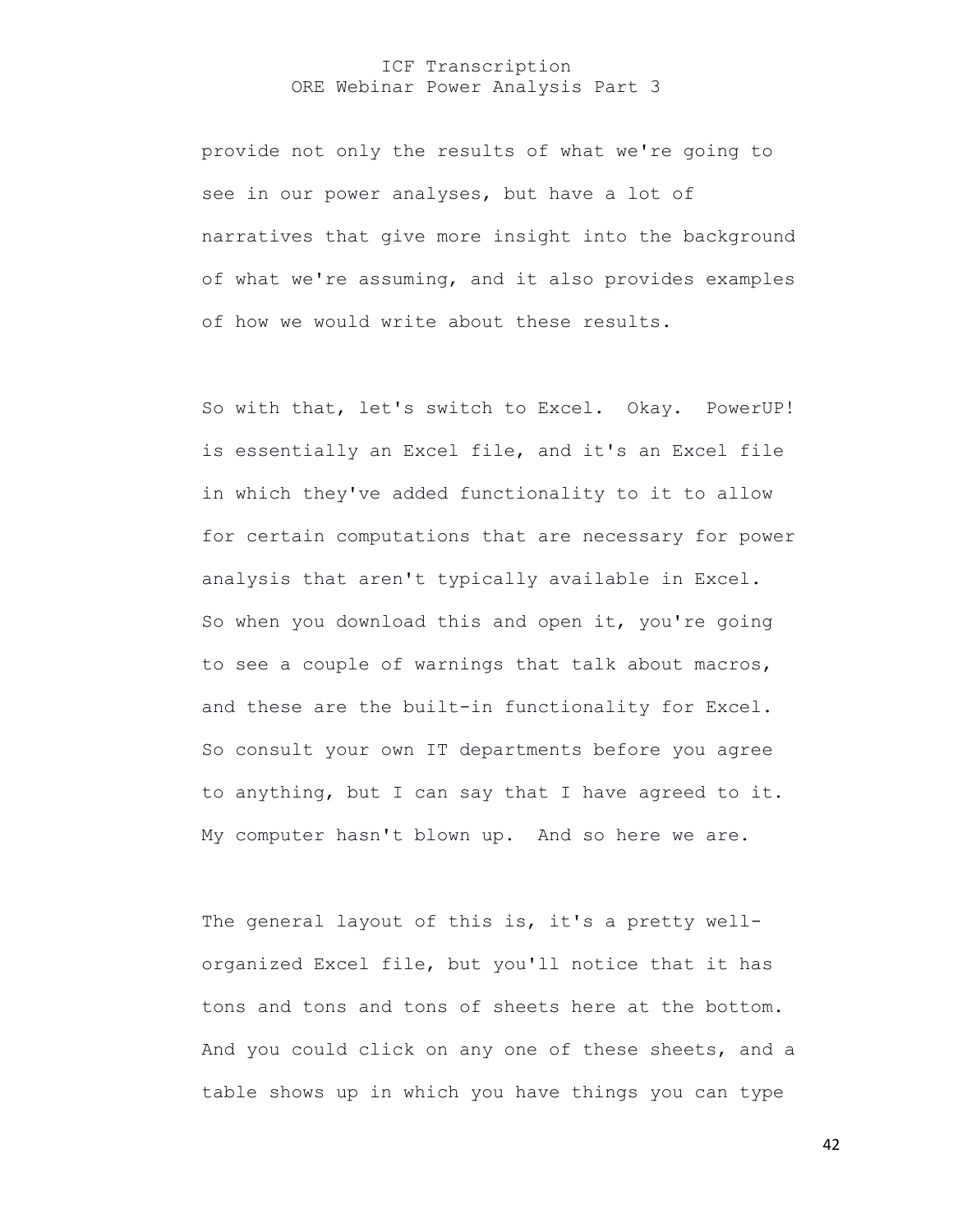in and things that it will tell you. However, there's a lot here. And the names of the sheets are somewhat obtuse and kind of hard to work with. Thankfully, the folks who programmed this have programmed lots of little links, and so we can navigate this entire Excel file much like you would a web page.

 Okay. And then, by the way, there's a little citation here so you can understand the fine and smart individuals that put this Excel file together. Okay. So let's start with our simple situation, our simple random sample. And so what we're going to do is, each time we do this, we'll go through the stepthrough process so you can get a feel for how all this works. So I'm going to click on this.

 And we see that it gives us another set of choices, sort of choose a study design. Individual random assignment is the synonym for a simple random sample, so let's click on this. And what we want to do is, our scenario here that we've discussed is, we know what the sample size is going to be, so we want to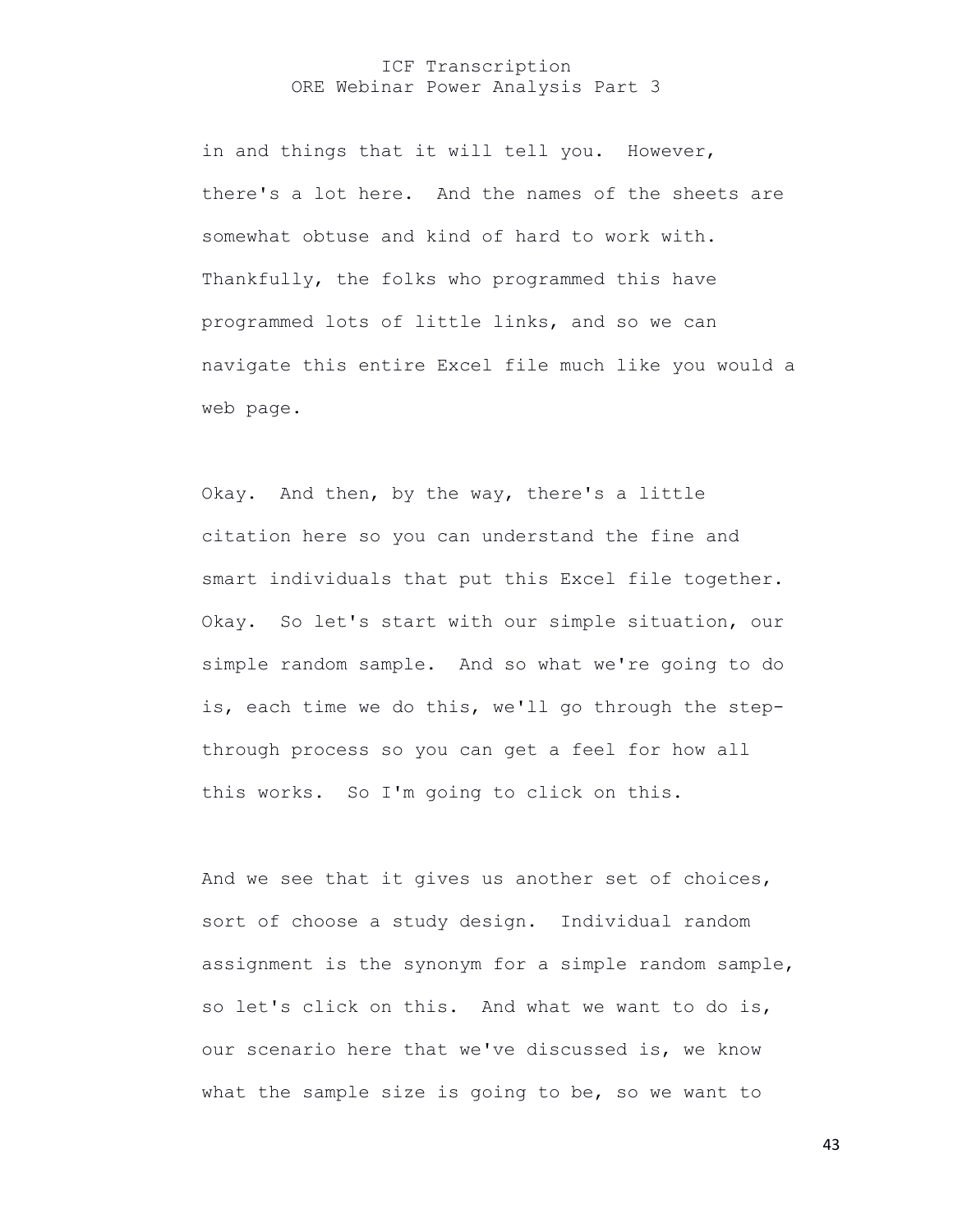see what the minimum detectable effect size is. And as we go through all these examples, we want to keep our eye on [inaudible] what we expect. That's what we think we should be able to see out in the world. So let's click on minimum detectable effect.

 And so what we have here is lots of different options. Some of these we can tweak. Some of this, we don't want to tweak. So let's go through some of these assumptions. Alpha level, 0.05. This is what we've been talking about throughout the entire series. Two tails for our tests. Power is 0.8. And so you generally want to leave these light yellow ones alone, because these are the typical conventional assumptions.

 Capital P is the proportion of your sample that you want to randomize. Again, typically you're fine to just leave this to be 0.5, which is half, which means, of your entire sample, you want half of them to be treatment and half of them to be control. In some situations, you may find yourself where you can randomize only a third of the population available to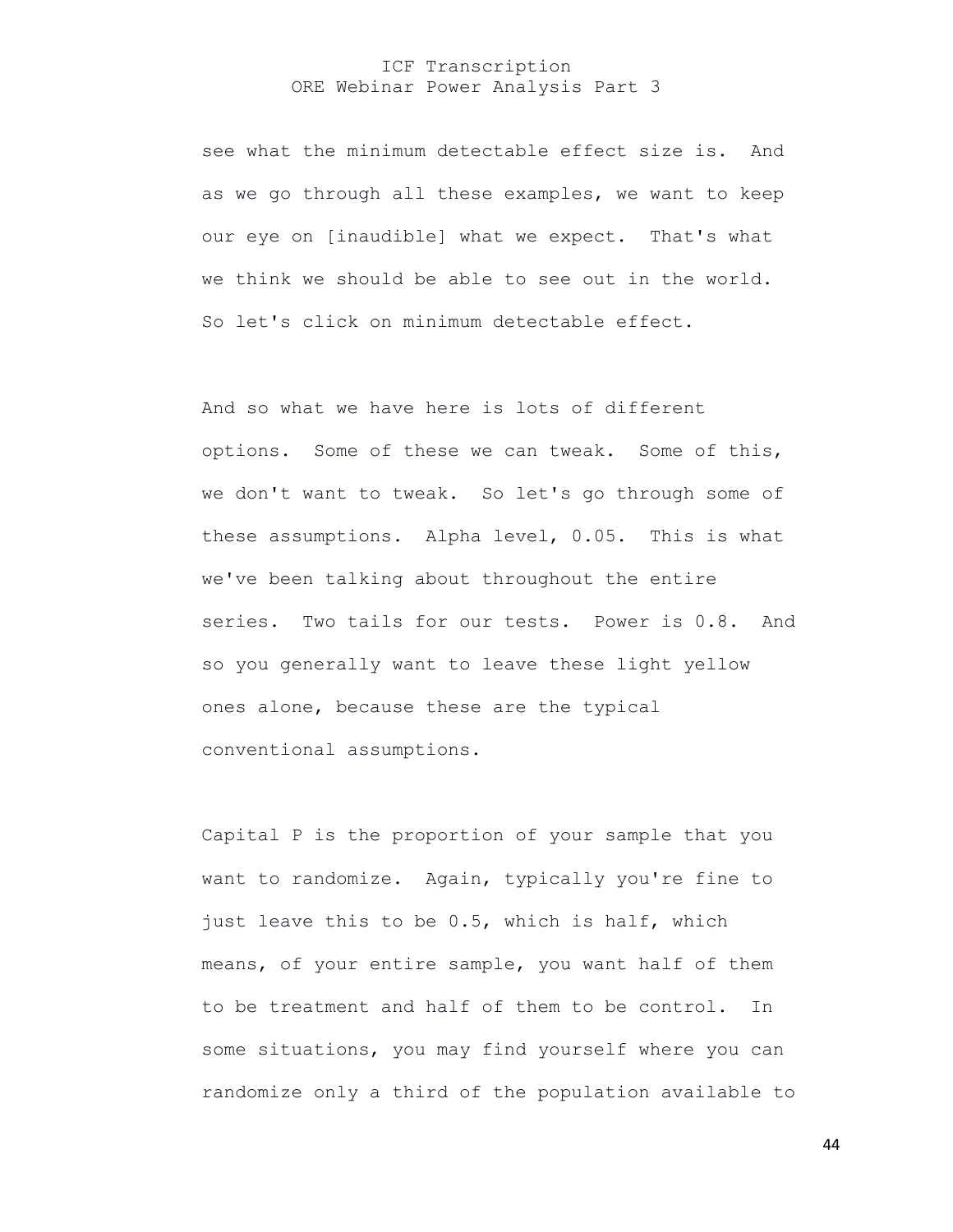you into treatment, in which case you would change this to one-third or 0.33.

 And so let's start here with the total sample size. Remember that when we [inaudible], we have 500 students that can be serviced in the intervention, and we know that we can find another 500 for control. So 500 plus 500 is 1,000, so I'm going to switch this to 1,000. We do not have a covariant yet, so we're going to set this to zero, and when we do talk about the covariant, I'll talk about these. So set these to zero and zero.

 And that's pretty much all that we have to type in. it's a relatively simple design. We know we have 1,000 people, and we're splitting them by half into treatment and control. Our MDES, then, is 0.177. So what is the minimum detectable effect size? The minimum detectable effect size is, given everything else we've typed in here, what is the smallest effect size that we have an 80 percent chance of detecting? And in this case, it's, rounding a little bit, about 0.18; 0.18 is smaller than what we expect, 0.2,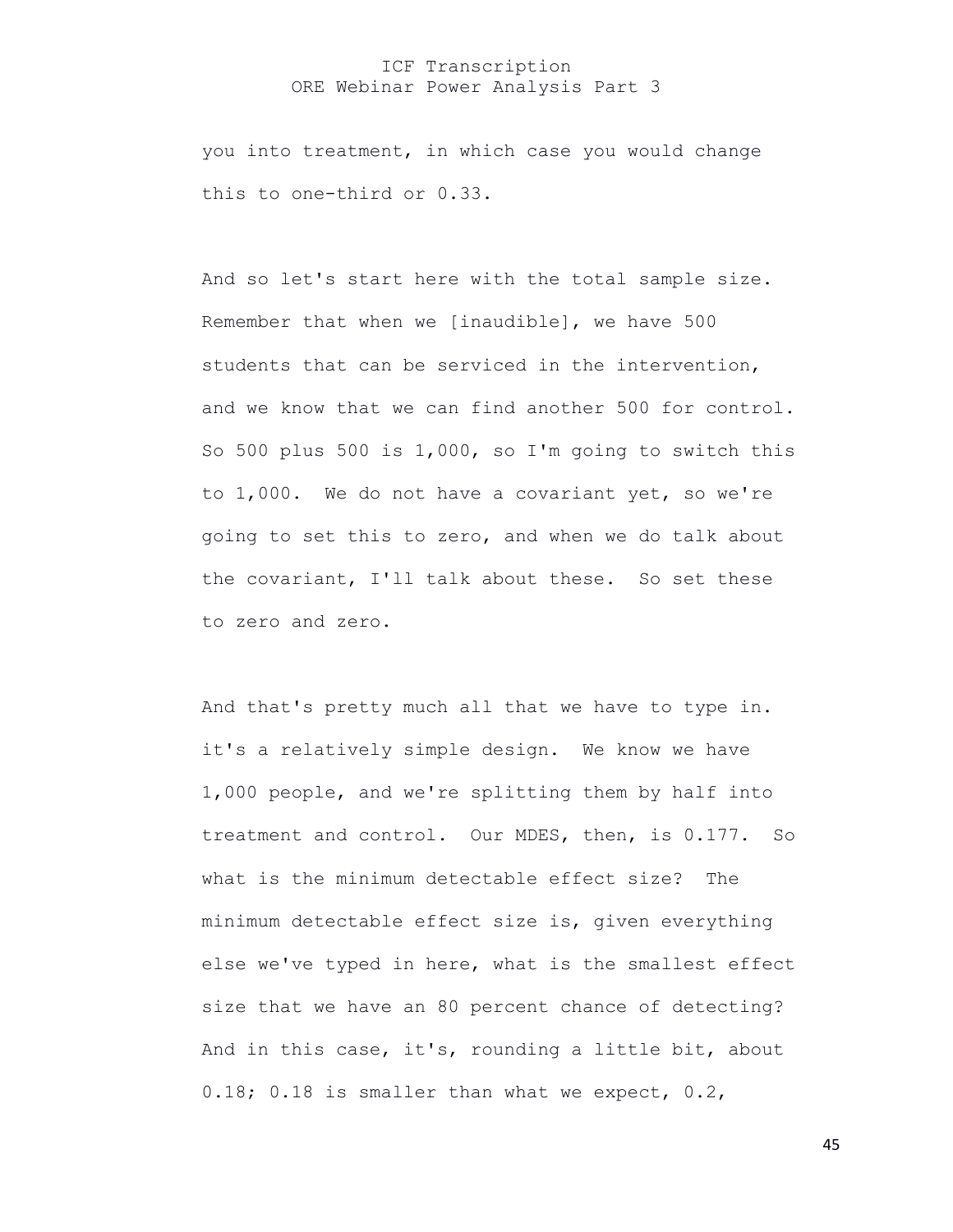which, to me, tells me that this is sufficiently powered. In other words, with this design, if we think that the effect that we're going to get out in the world is 0.2, the fact that our minimum detectable effect is smaller than that – it means that we're a little bit more sensitive compared to what we think. So this is great. I would say this is a good design. I would feel good about this. Let's move forward.

 But let's think about this a little bit more. Suppose you do have a covariant, sort of a pretest, and let's say that this one pretest is relatively correlated with the outcome. And let's say it's so correlated, in fact, that if you were to run a mile, the correlation would be 0.7. Well, the R-squared statistic is the square of this correlation, and what it does is, it actually tells you the proportion of the variation in the outcome that's explained by, say, the pretest. And without getting into too many formulas or anything, this is really helpful in power analysis.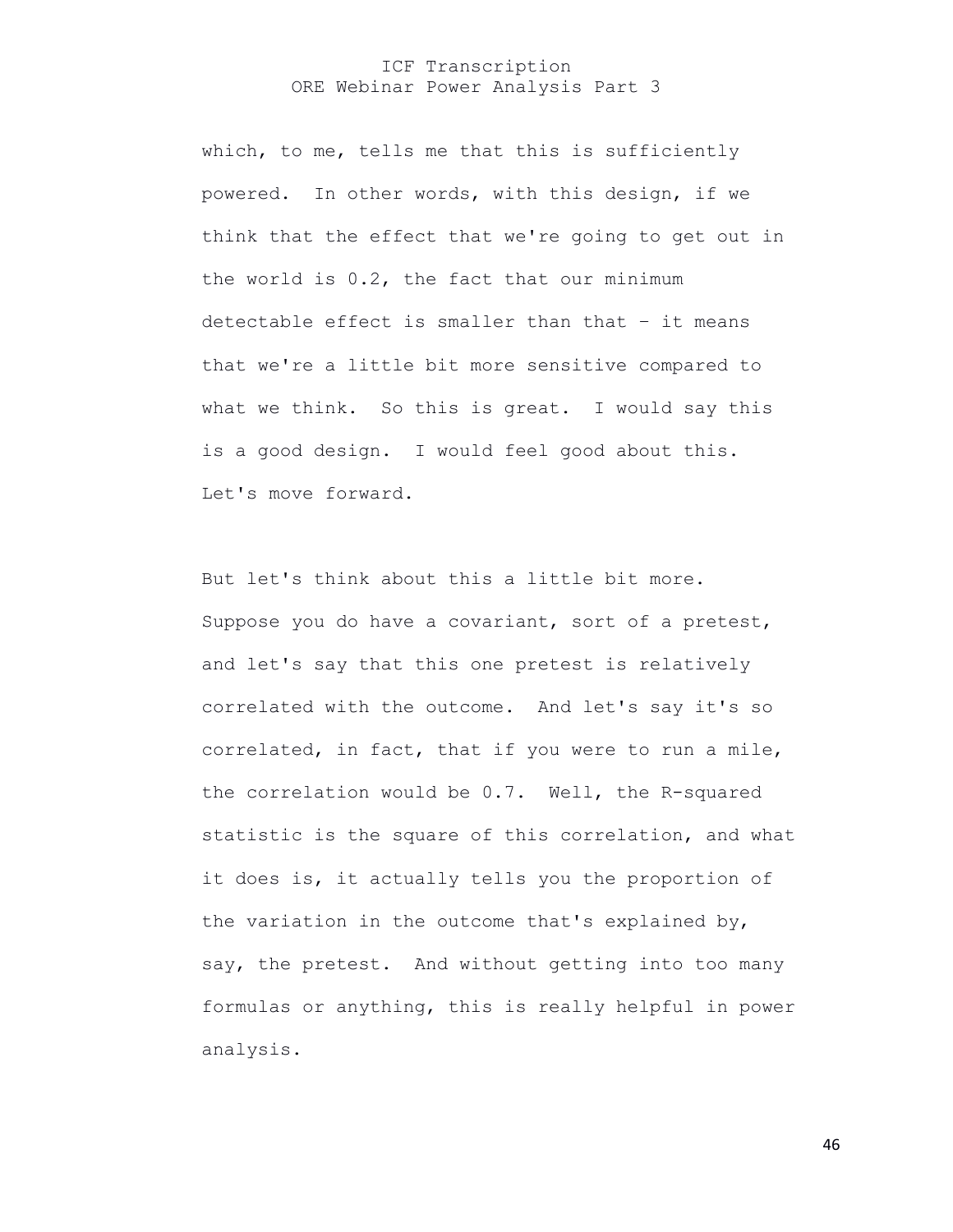So 0.7 squared is 0.49. And we're going to use one math test as the pretest, so we have to add that in, and now we see as a result that our minimum detectable effect size has gone down. We've increased sensitivity, because now we can even pick up an even smaller effect size. So, again, 0.13 rounded is a lot smaller than 0.2, which tells me this design has a pretty good chance to pick up 0.2, and even if in fact the impact of the program was, say, 0.15, you know, lower than we expected, we're still walking in with a pretty good chance of having statistical significance.

 So those are the first two scenarios using a simple random sample. So let's click start over. And we go back through our step-through process here. Okay. So let's do a slightly more complicated result. Let's say we have students in schools, and so we're going to do some kind of cluster assignment, and it's a cluster random assignment. So let's start with our click-through process here. And it's a simple cluster random assignment. So we'll click on this.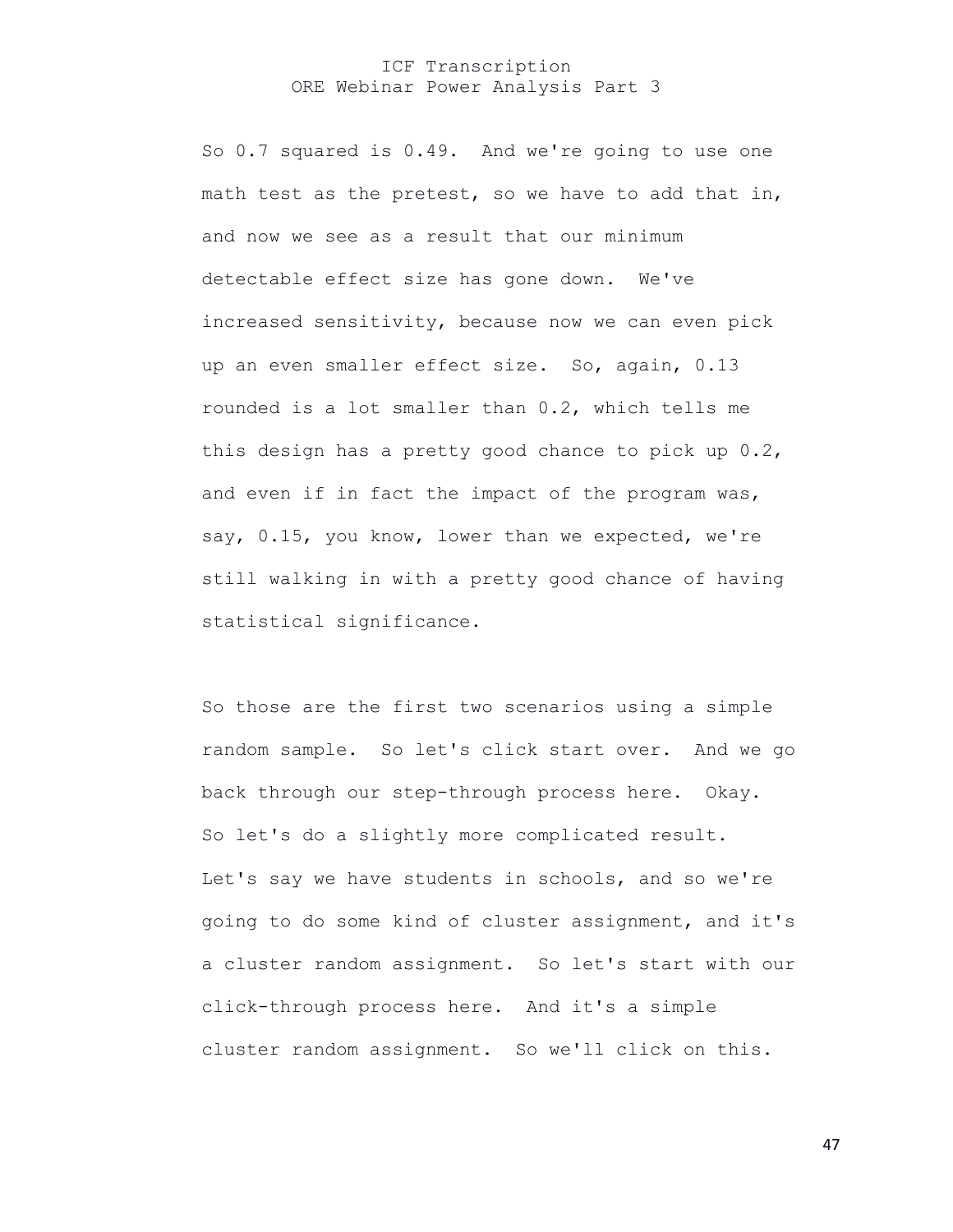And we have all sorts of things. This PowerUP! is given for more than just two levels. You know, three levels could say – let's say you have schools, but you want to randomize classrooms within the school, and so you want to assign entire schools, but you want to control for the teacher effect, so four levels, say, could be students within classrooms within schools within districts, right? You know, these things can get complicated fast.

 Let's just stick with our two-level example for now, and again, we want to do minimum detectable effects. Again, similar table that we've seen before. Again, the light yellow – we want to leave this alone. And let's start walking through some of these options. So first, we want to talk about the total sample. Now, when you have students in schools, you really have two sample sizes, right? You have the total number of schools, and then you have the typical size of the schools.

Well, in this case, we have 20 schools, and we're going to assume that each school has about 50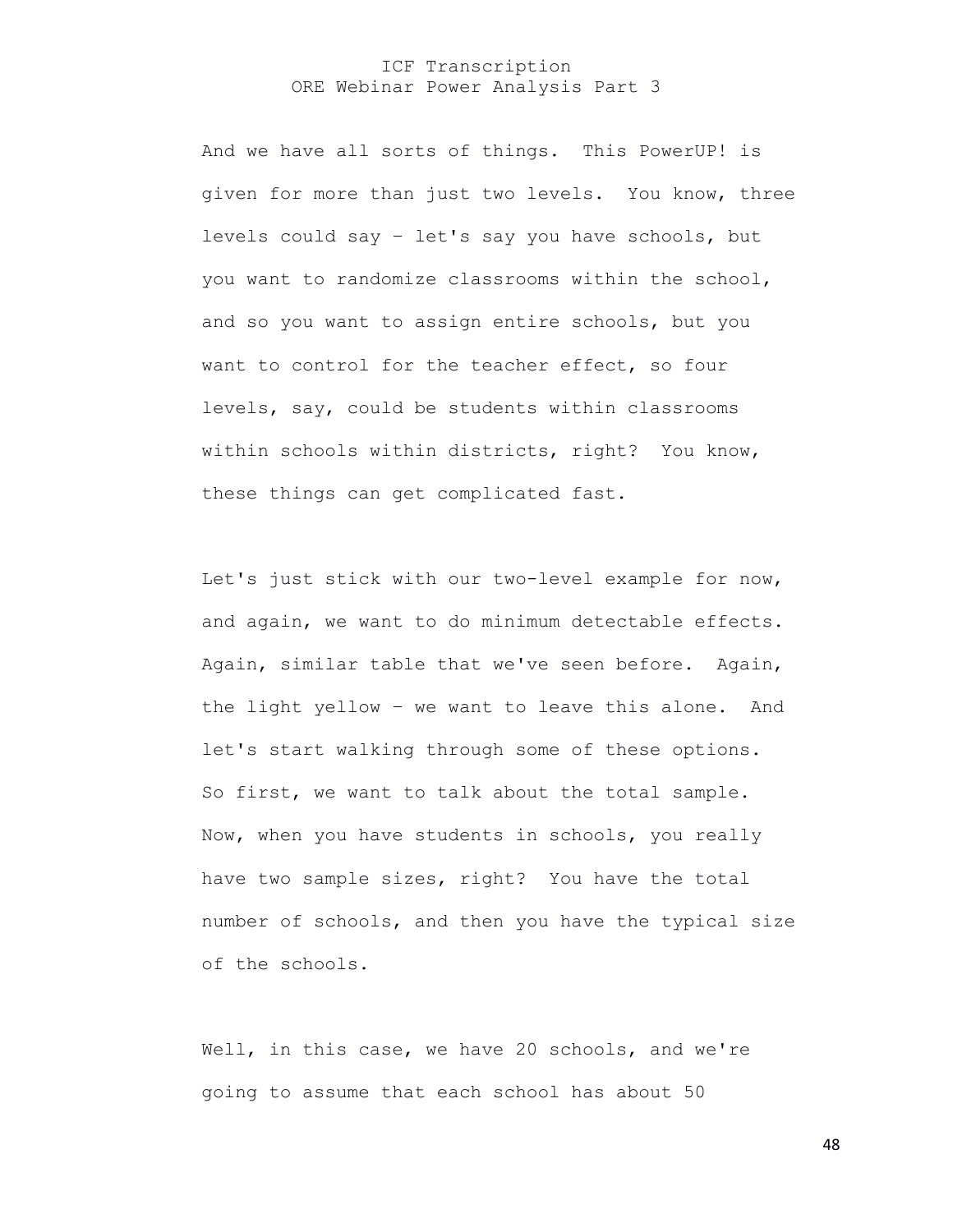students. Multiply these two things together, and you get your 1,000 students that we were talking about before. Again, we want to say half the schools are going to be in treatment and half the schools are going to be in control. That's that capital P. Other parameters when you deal with cluster samples – and again, we're not going into a lot of detail in this – but one of the main things, and in fact one of the parameters that you'll probably read a lot about if you were to google, say, my name, is the interclass correlation.

 And this is essentially the proportion of the variation and the outcome that's associated with the cluster level. And so Leslie Kish, who is this classic sampling statistician, when he was writing a lot of the interclass correlation, actually sort of – Greek spelling of rho, R-H-O, and flipped the H and the O, and he has this little quip in one of his books where he calls it the rate of homogeneity. And so that's one way to think about what the ICC is.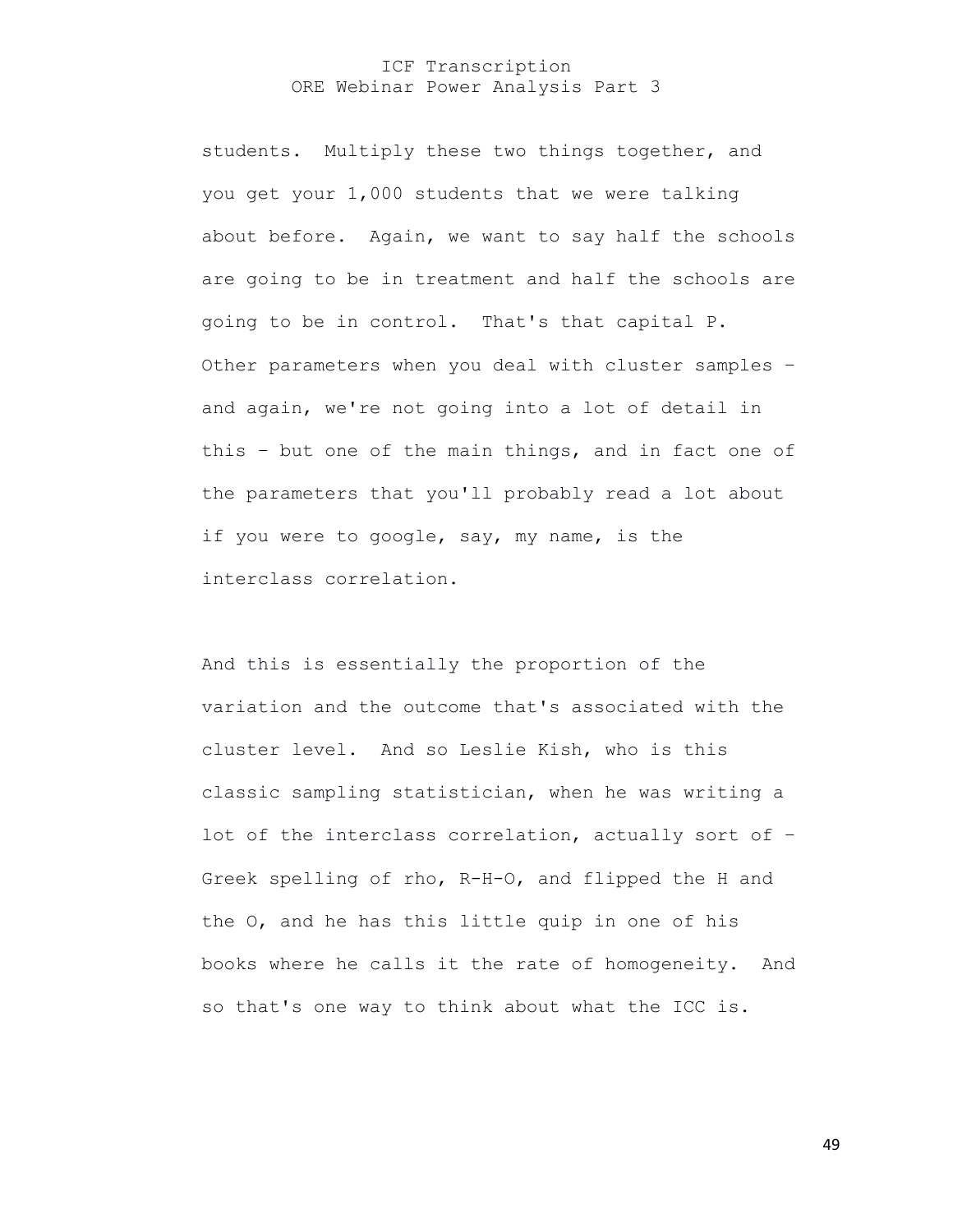So what we're saying here is, we think that 15 percent or a proportion of 0.15 of the middle school math scores set as a dependent variable can be associated with the school that they go to. And so this has implications, but [inaudible] about where those implications come from. So we're going to set that there. For now, we're going to assume that we don't have any covariants, so we're going to zero all those out. And that's our result.

 So, given the fact that it's the same 1,000 kids, but now we're randomizing entire schools to treatment or control, our minimum detect size has actually shot up quite a bit. It was 0.18, right? And now it's 0.54, which is far larger than what we expect, of 0.2. What this tells me is, this design is on shaky ground, because, because we're randomizing entire groups of students into treatment or control, and not every individual has a shot at it, it changes the statistical model. It's a complex sample. The students are somewhat correlated within the school. That's what that ICC is telling us. And so we actually have far less power than we actually want.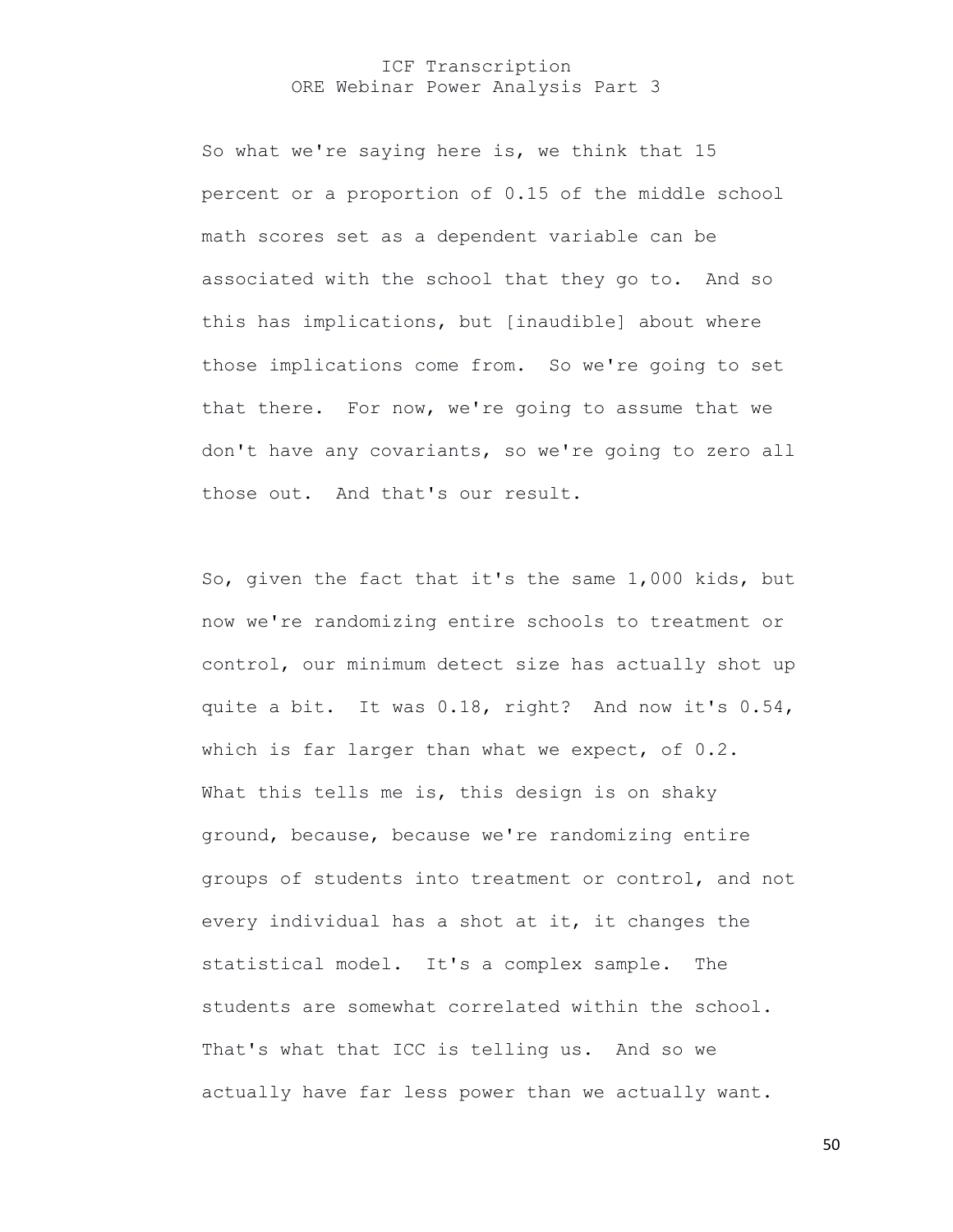And so if I'm expecting, based on literature, pilot studies, extant information, that my effect size should be 0.2, and I see something that's more than double that for my minimum detectable effect size, I would hit the brakes, gather everybody, gather the budget people, gather the schools and start thinking about possibly a different design. We would need to add, say, more schools in order to achieve our power. And one thing we could do is  $-$  if we doubled the schools, we're still greater than it. And if we add 60 schools, still more. And so you can see how these cluster designs can start generating bad news pretty quickly. And so this is why power analysis is a really important thing to do at every stage of the study.

 So let's see what happens, though, if we have our pretest. So our pretest now has two statistics associated with it, because if every student has a sixth-grade math score, so some sort of pretest that hopefully is pretty correlated with the outcome, well, what do we do? Not only could we control for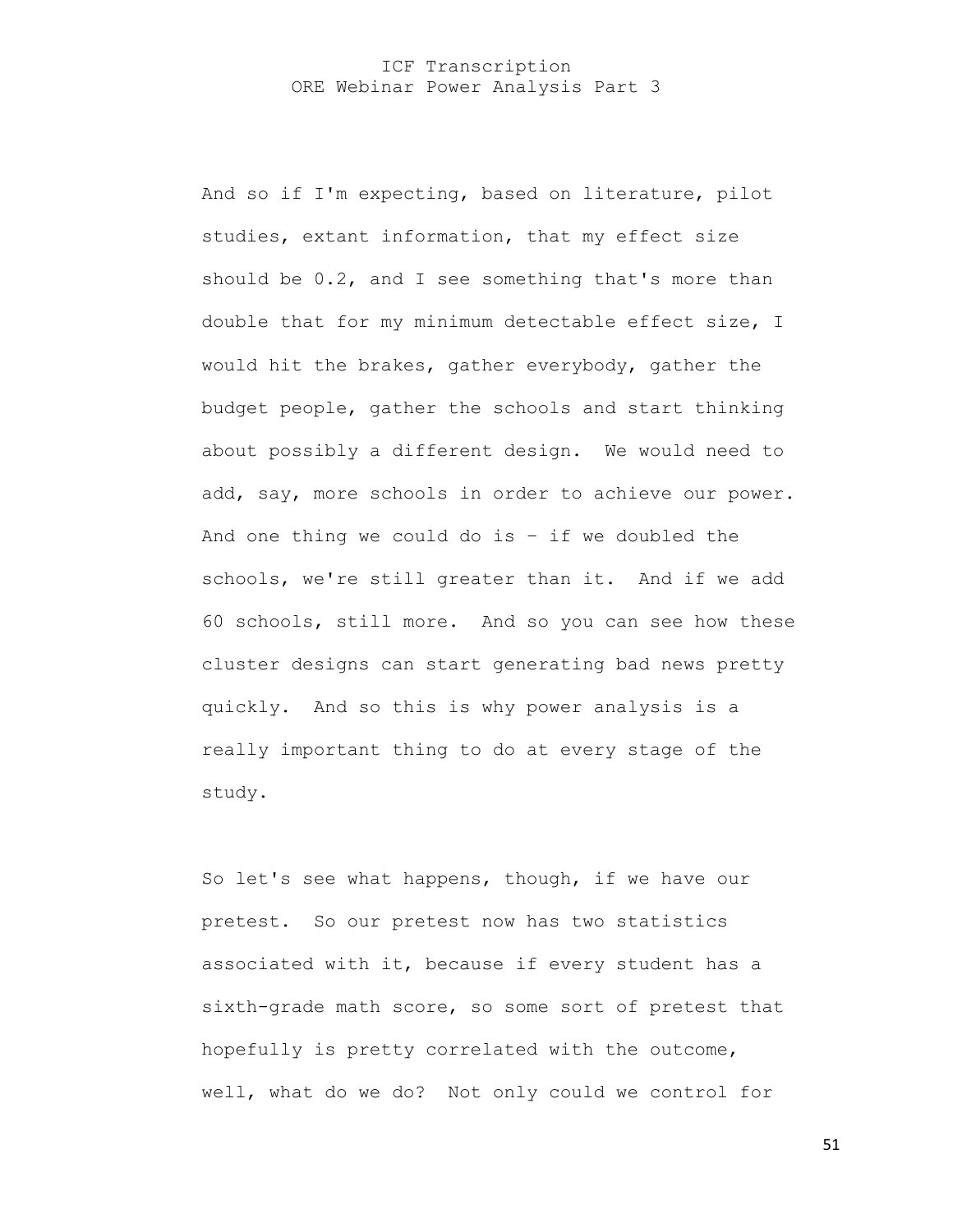that at the student level, but we could control for it at the school level. Say, we could take the school's average math score from the year before, or we could take the school average of their students' sixth-grade math score.

 And so again, let's say that, at the student level, the pretest has correlated with the outcome at 0.7. We square that. We get 0.49. And let's say at the school level - and this tends to be the case, that the R-squareds tend to be higher at schools – let's say that the average pretest of their students is correlated pretty well with the school's average. Let's say that correlation is 0.8. We square that, we get to 0.64.

 And we're only really using one variable at the school level, the average, so we'll just put one in there, and now we have a set of 0.5. Our minimum detectable effect size is lower. It's still greater than 0.2, so we probably need to increase the number of schools, but at least we're closer into the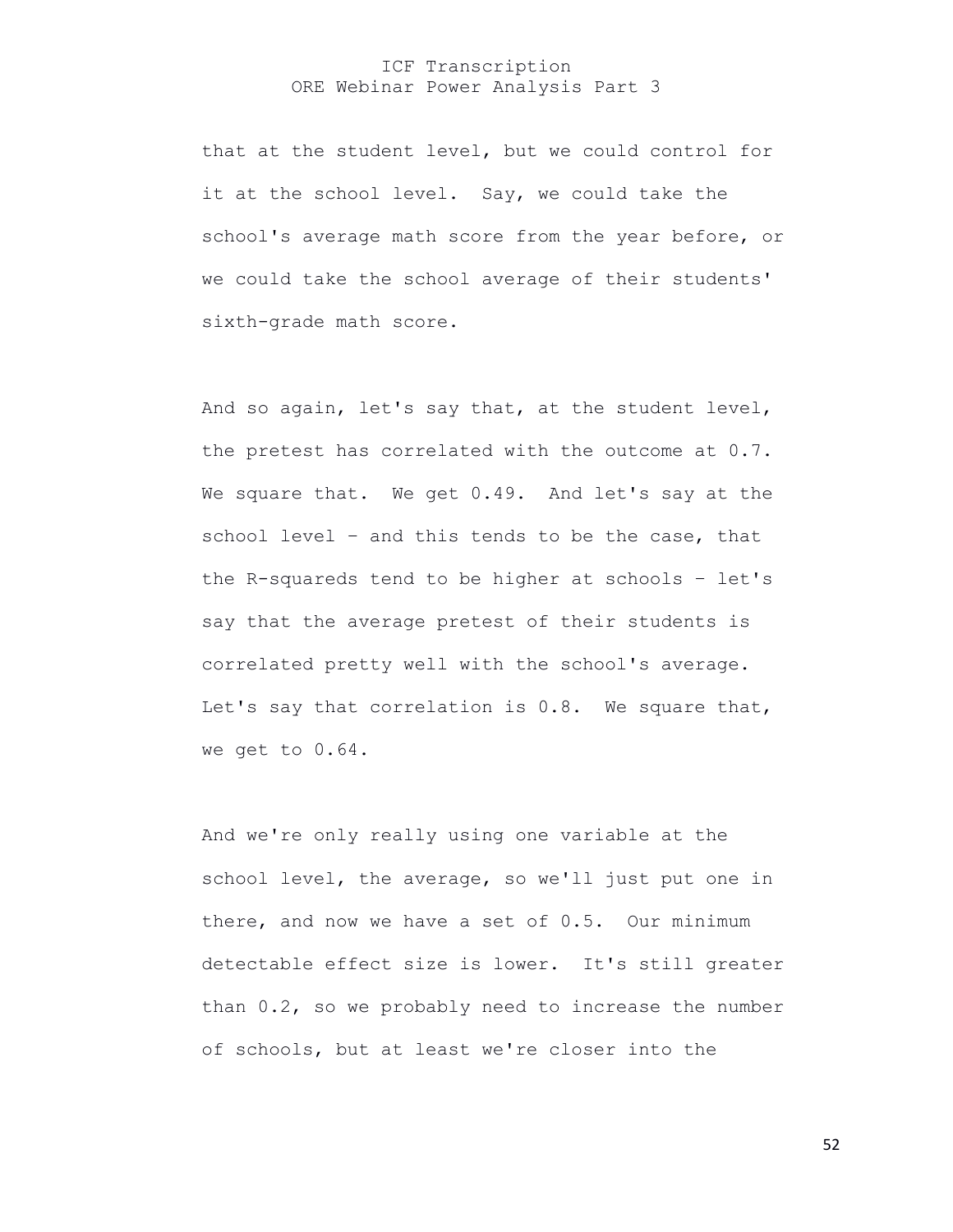ballpark of 0.2. Still much greater than, so I would call this study underpowered.

 So be very, very careful when you start assigning entire schools or entire clusters to treatment and control, because what happens is, you actually lose power pretty quickly. And my little green book and a lot of the other books that I've talked about the end of the slides and I'll talk about at the end of these slides go into some of the mathematical reasons why that's the case.

 Okay. For our next example, we're going to say – let's say, having done this cluster level assignment, we've become a little wary of that design because we can't really get more schools or get more students, so what we're going to do is, we're going to figure out a way to make sure contamination isn't a problem, and we're going to randomize the students within the schools. So to do that, let's first say we want to generalize beyond just the schools we have, so we want to do this sort of random effects model. So I'm going to go step-through.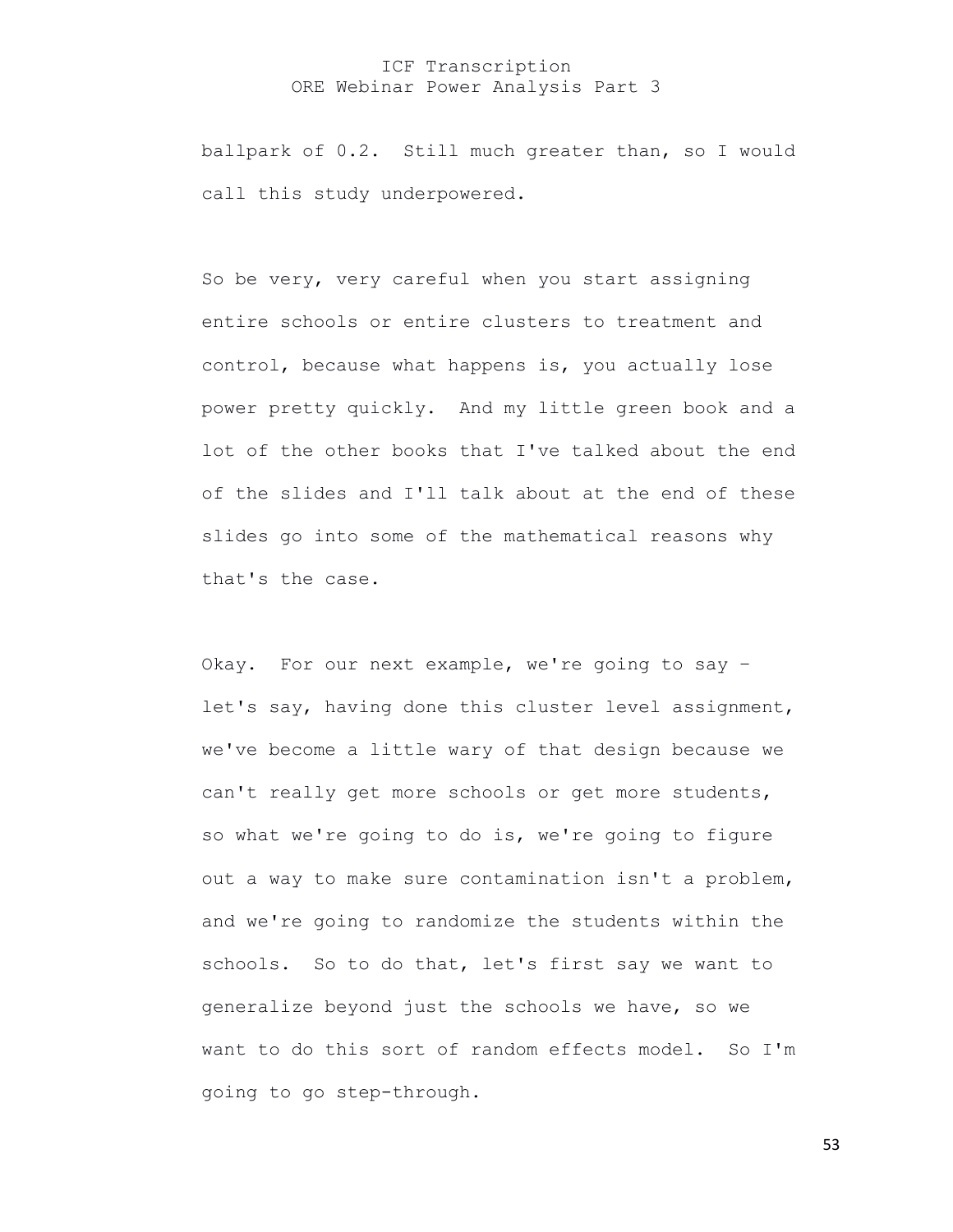And what we're going to do is, instead of a cluster random assignment, we move over to blocked random assignment. And blocked random assignment comes from the experimental literature. Folks with backgrounds in psychology have probably heard about this type of terminology. But the general idea is that you have blocks, students in blocks, little groups. I think of sandboxes or something. And you basically are doing a bunch of mini-experiments in each of them.

 So in this case, the schools would be the blocks, and within each school we're flipping coins or randomizing, and the students within each school are getting treatment or control. So we're going to click on that. Again, we're going to do two levels. And now we have a whole bunch of effects. So we have constant effects, fixed effects and random effects. We'll be going back and forth between the fixed and random effects, but first let's start with random effects.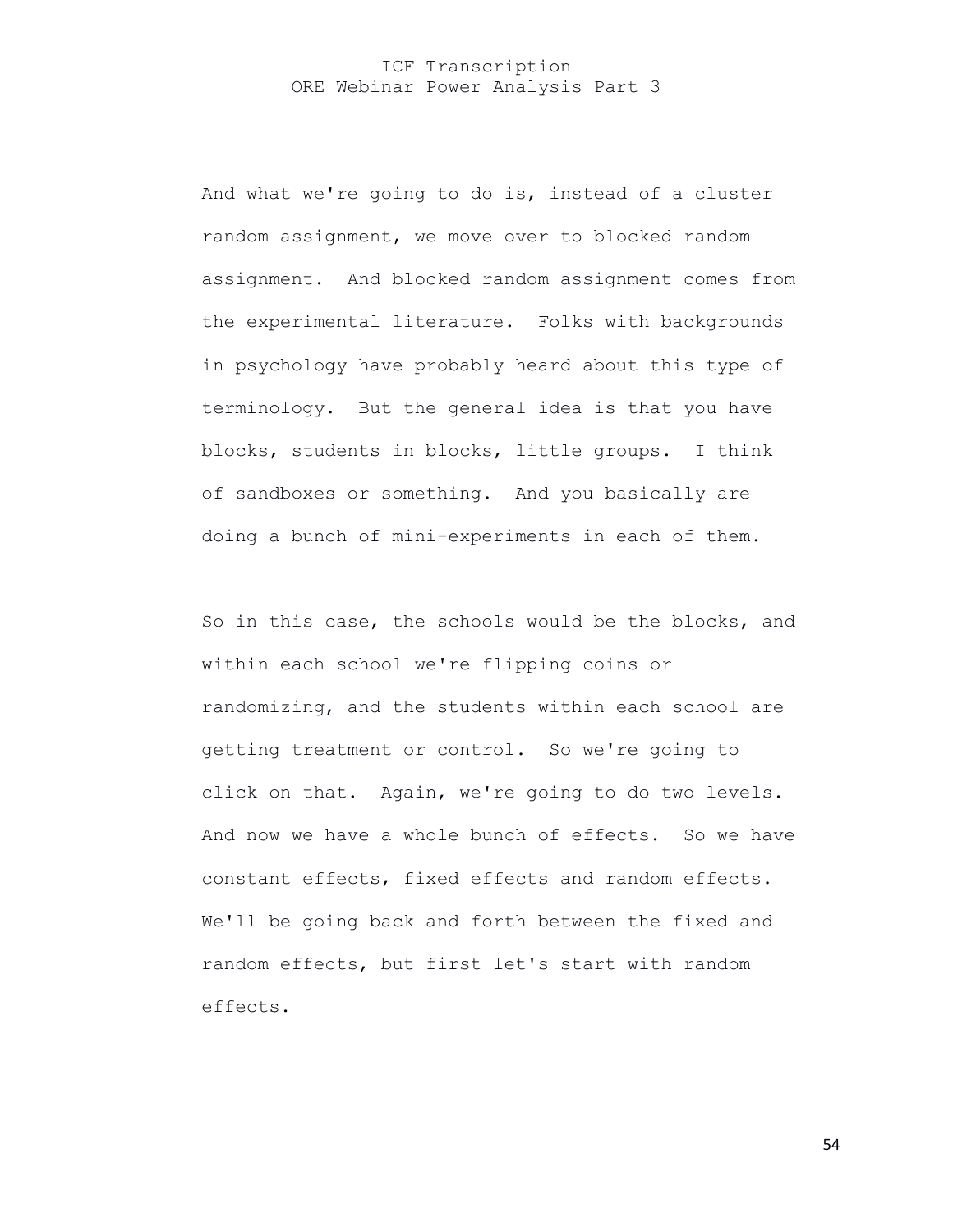Again, random effects tell us that our models are going to compensate for the fact that we have some kind of sample of schools and that we want to generalize beyond them. So we're going to, again, click on minimum detectable effect. And a table with light yellow and more intense yellow places we can go through. Okay. So let's fix our blocks and students. So again, we have 20 blocks, 50 students, so for a total of 1,000, and let's go through some of these little parameters here.

 The ICC is 0.15, as we said before. We're splitting half and half. We don't have any covariants. Leave that there. And so what we're left with now is this W-looking thing, which is actually the Greek letter omega. This parameter is something that we actually don't know a lot about. There's not a lot of papers that have published the guidance on what omega is. But essentially, what this parameter is is, it's basically saying, okay, if every little sandbox, if every little block has its own treatment effect, that's going to have a certain variation. And then every little sandbox, every little block is going to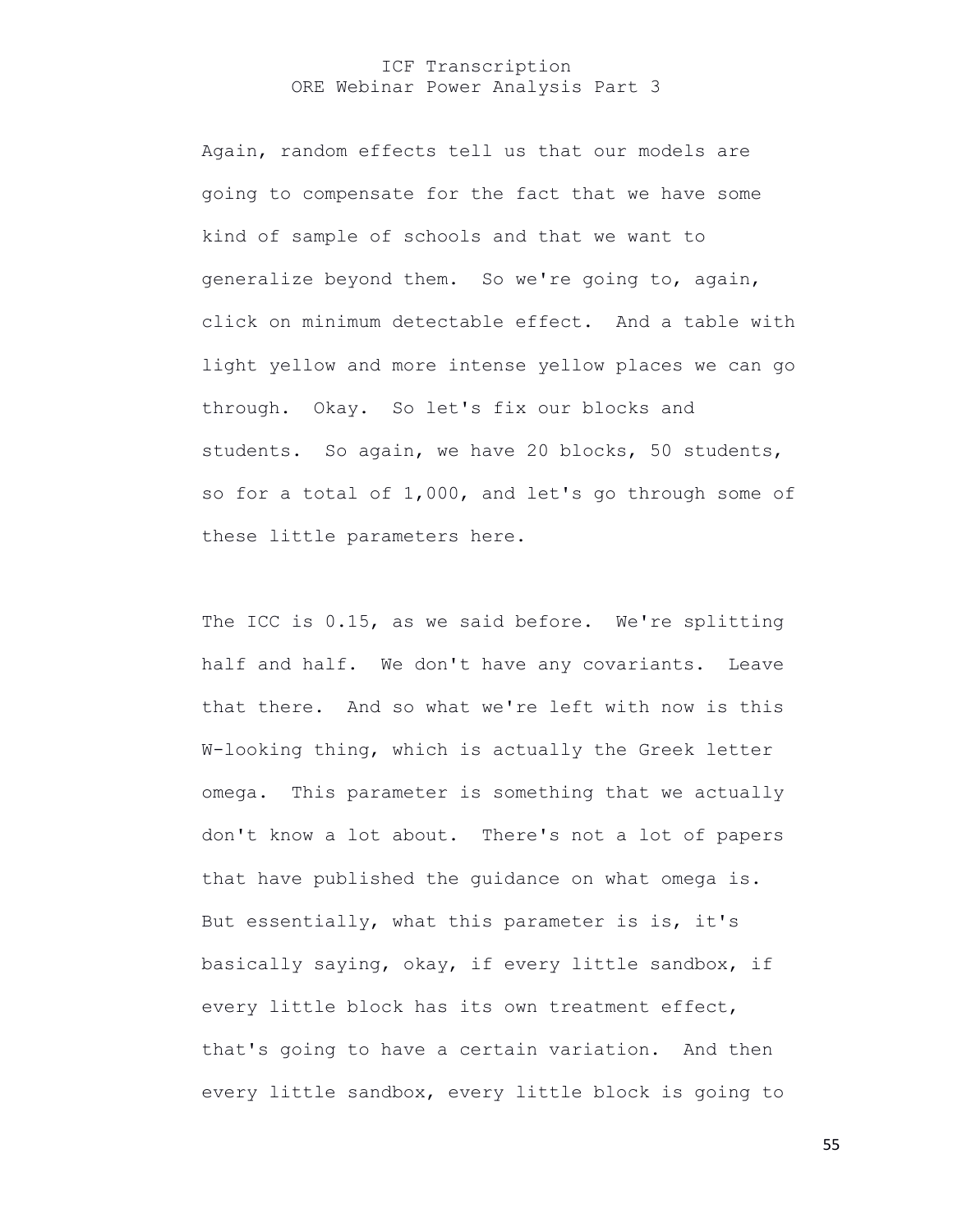have its own average, and that's going to have variation.

 And so what this is is, what's the ratio of this variation? We're going to set that to 0.2, which basically says that there's a little bit of a treatment variation. You know, every school's going to have a slightly different difference between the treatment and control. But it's really only 20 percent of how much there's a difference when we think about just the school averages. And so we're going to set that to those parameters, and that's it for the covariants, because we have none in this case.

 What we're left with is a minimum detectable effect of 0.207. That's pretty close to the 0.2 that we're expecting. So this is a plausible design. You know, it's technically a little bit underpowered, because in order to get the MDES to be exactly 0.2, I'd probably have to change this [inaudible] 0.79 or maybe  $0.78$  or -  $0.79$ . Yeah, there we go. So it'd be nice if we could get a couple more schools, but I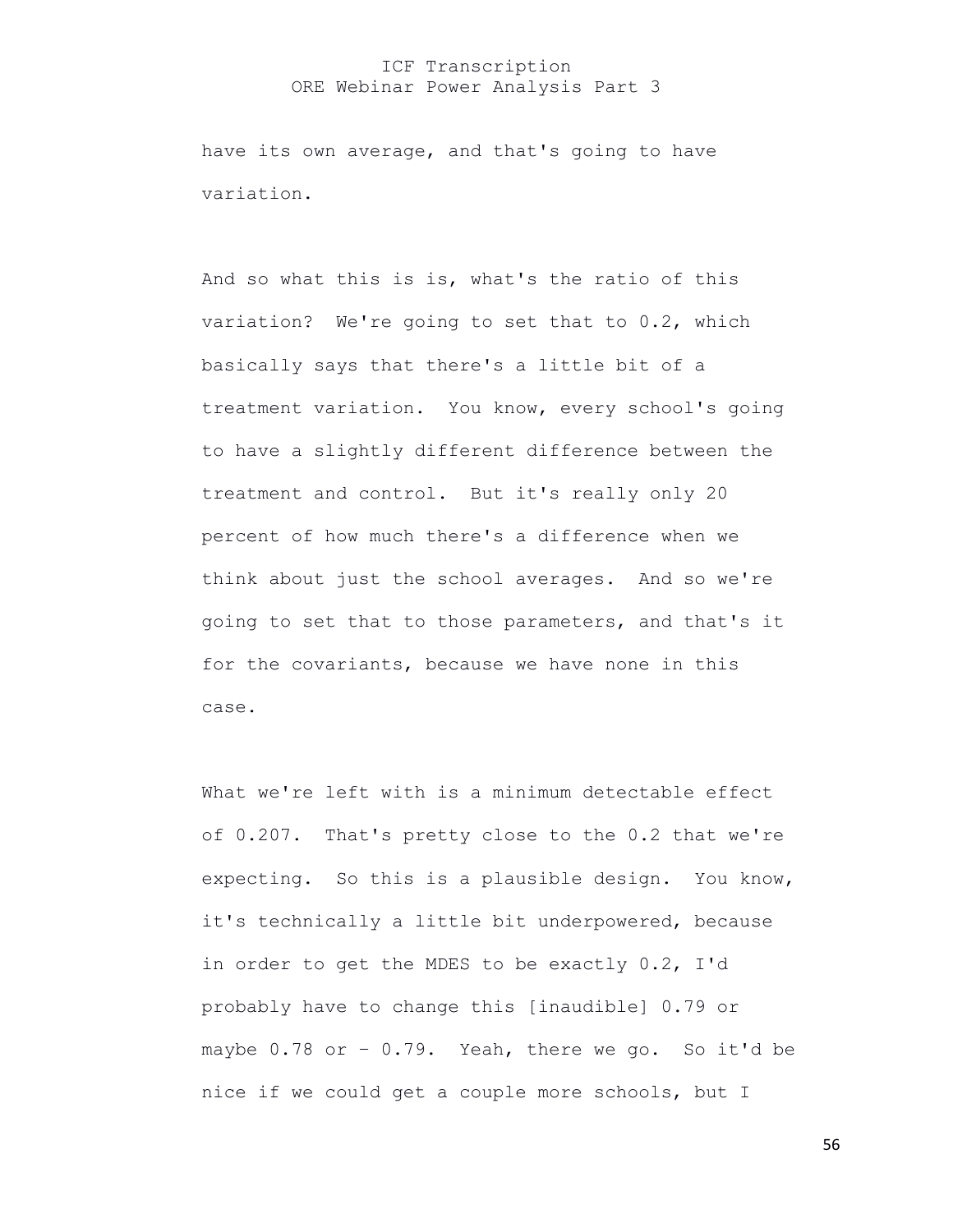think this is pretty close and a relatively [inaudible] situation.

 But again, we may have covariants. And so for our covariants, today we're going to use our sixth grade math test, and we're again going to say at the student level, 0.49, and that alone has helped quite a bit. Now our MDES is less than 0.2. But we could also have our covariant at the school level. This Rsquared is a little bit different, because it's not really how much of the outcome it explains, but it's how much of the variation in the treatment effect that it explains, right? It could be that schools with lower averages tend to have bigger treatment effects and schools with higher averages tend to have not-as-great treatment effects, and that would create this correlation there. We could say that it's plausible that the correlation coefficient would be such that the square of it would be 0.09, and it has a little bit of an impact, and so what we wind up with is an MDES that's far lower than 0.2, 0.16.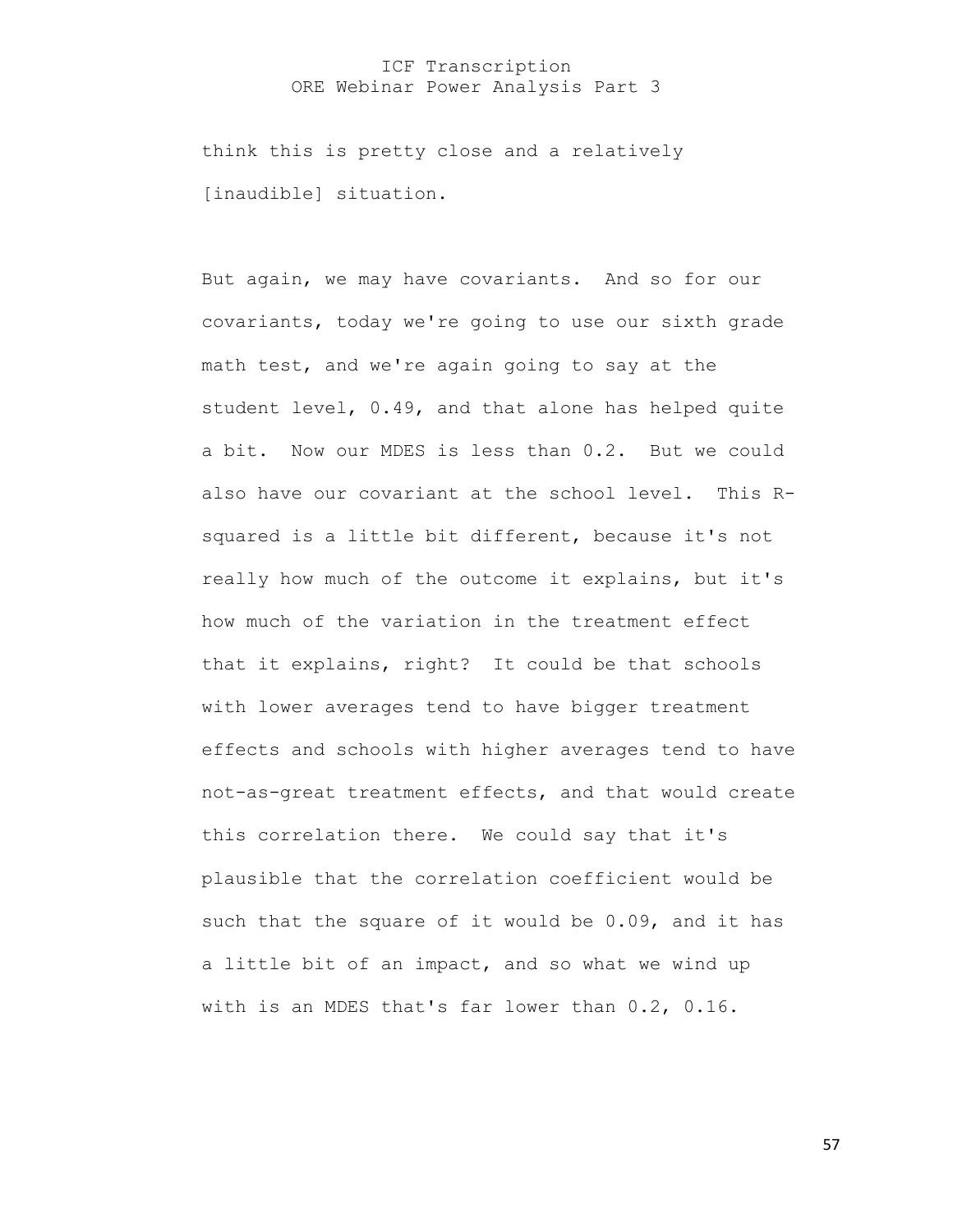One intuition that I hope you're starting to figure out here is that if you randomize entire schools like we were doing before, you have far less power. If you randomize within schools, and you can keep track of contamination, because the unitive randomization at the individual [inaudible] student, we actually have a lot more power in those situations, even with random effect. So that's an intuition that you can kind of walk away from.

 Finally, as our last example, we're going to, again, do a blocked random assignment with two levels, and instead of random effects, we're going to just ignore all this discussion about different sandboxes or different blocks having different treatment effects, and we're just going to say, you know what, we're going to impose onto our analysis – our statisticians are going to force it to all have the same effect, and that's what's generally called a fixed effect.

 And so we'll click on this. And our last table of the day – we can start plugging in our parameters. So again, we have 20 schools, about 50 kids a school.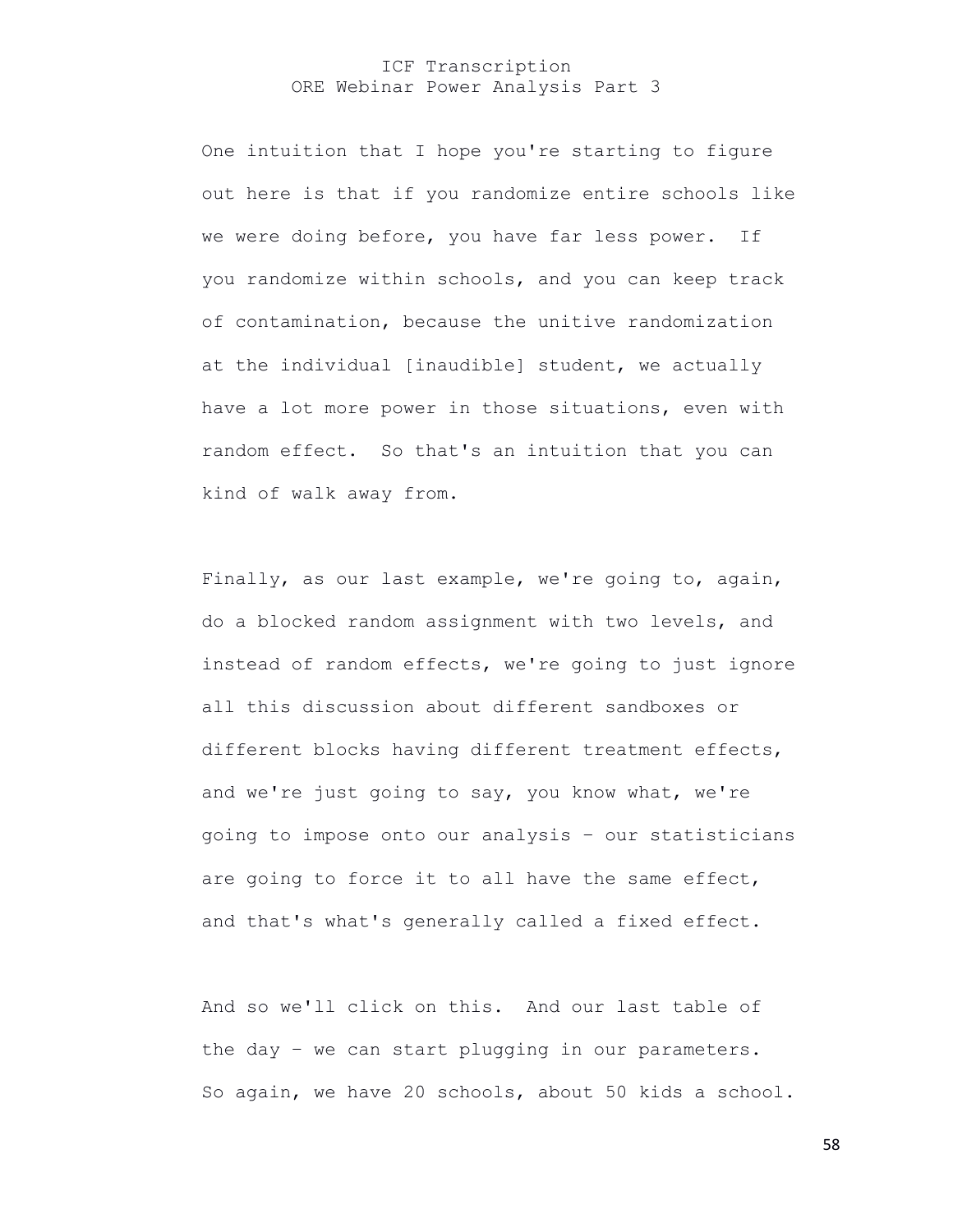Half of them are treatment, half of them are control. And then our R-squared – we're going to be zero, because we don't have any covariants. No covariants. And there we are. We're getting something pretty similar, actually, to what we got with just the simple random assignment, about 0.18. And so we have fixed effects, and we're acknowledging the fact that each school contains a different set of students, but you don't see any ICCs or anything here. It's all being controlled for.

 So, again, this is great. We have a simple-randomsample-like power. But because of the fixed effects, we're constrained about who we can talk about. We can say our study found that, in these schools, we had this effect, and the sentence has to stop there. It can't say, if this were to happen in other schools, we could possibly see these effects. You can't say that with a fixed effects analysis.

 And then finally, for our final example, what we're going to do is, we'll add our covariants in. Again, 49ers, and one covariant, and our minimum detectable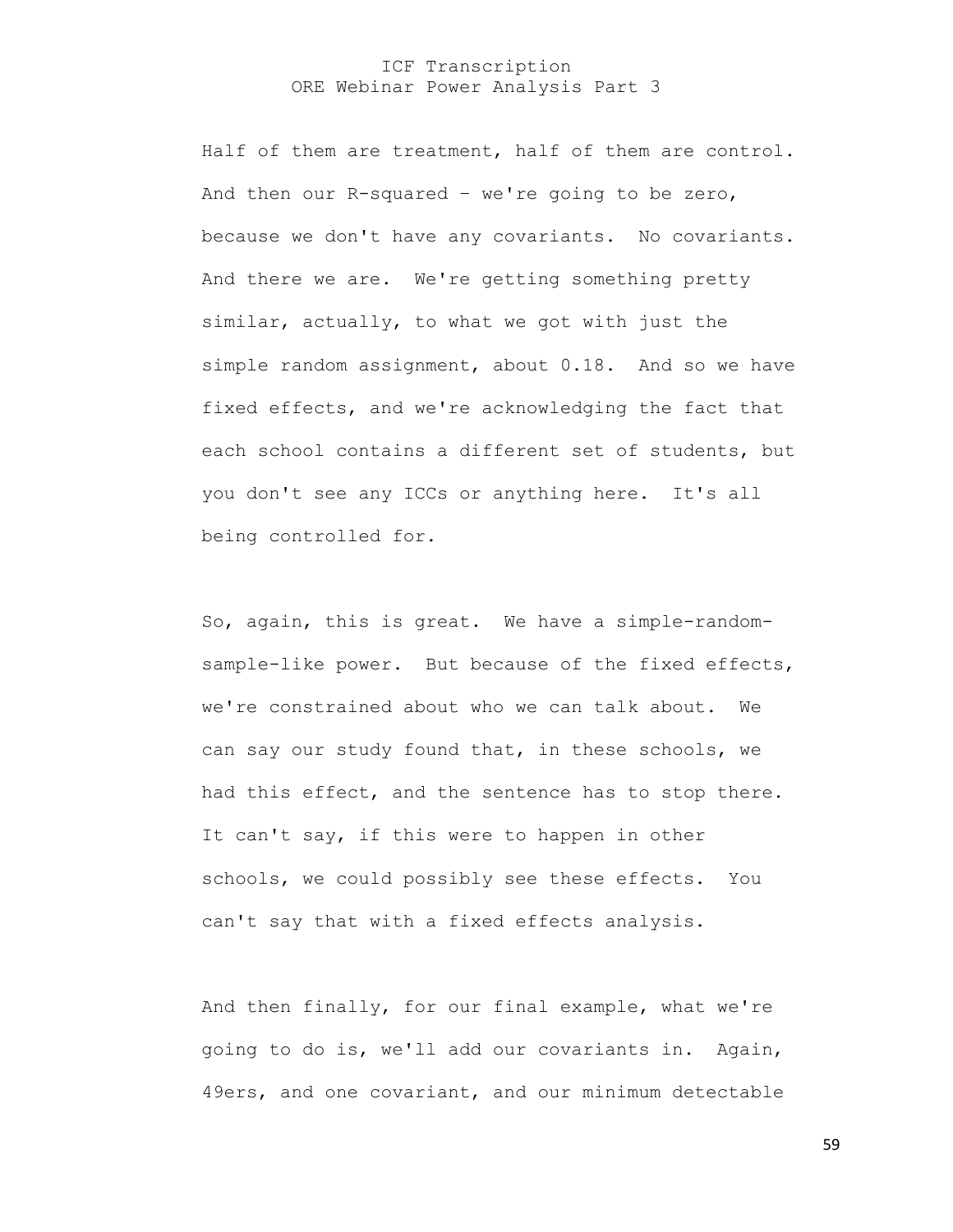effect size has gone down to about 0.13, as before. So I know this has been a complete whirlwind, and so what I encourage everyone to do is to take these last few minutes that I've went through all these tables not as a step-by-step per se, but just a way to get oriented to how tools like this work. And I encourage you to download the handout and read more about what these parameters mean. There's also a lot of really nice sources out there that I mentioned, the books in the back, and then a lot of other agencies give guidance on these things.

 So like I said, we've done this whirlwind set of examples, and I've made a table here or wrote down the results of all the examples, and the table is about a four-by-two, so there's eight examples, and again, I just care less about the specific numbers here, because these are totally just made-up examples, but I just want you to look at this table, and the main takeaway is, the choices you make in design, simple versus complex, and the choices you make in analysis, fixed versus random effects, really have an impact on power. And so if you think about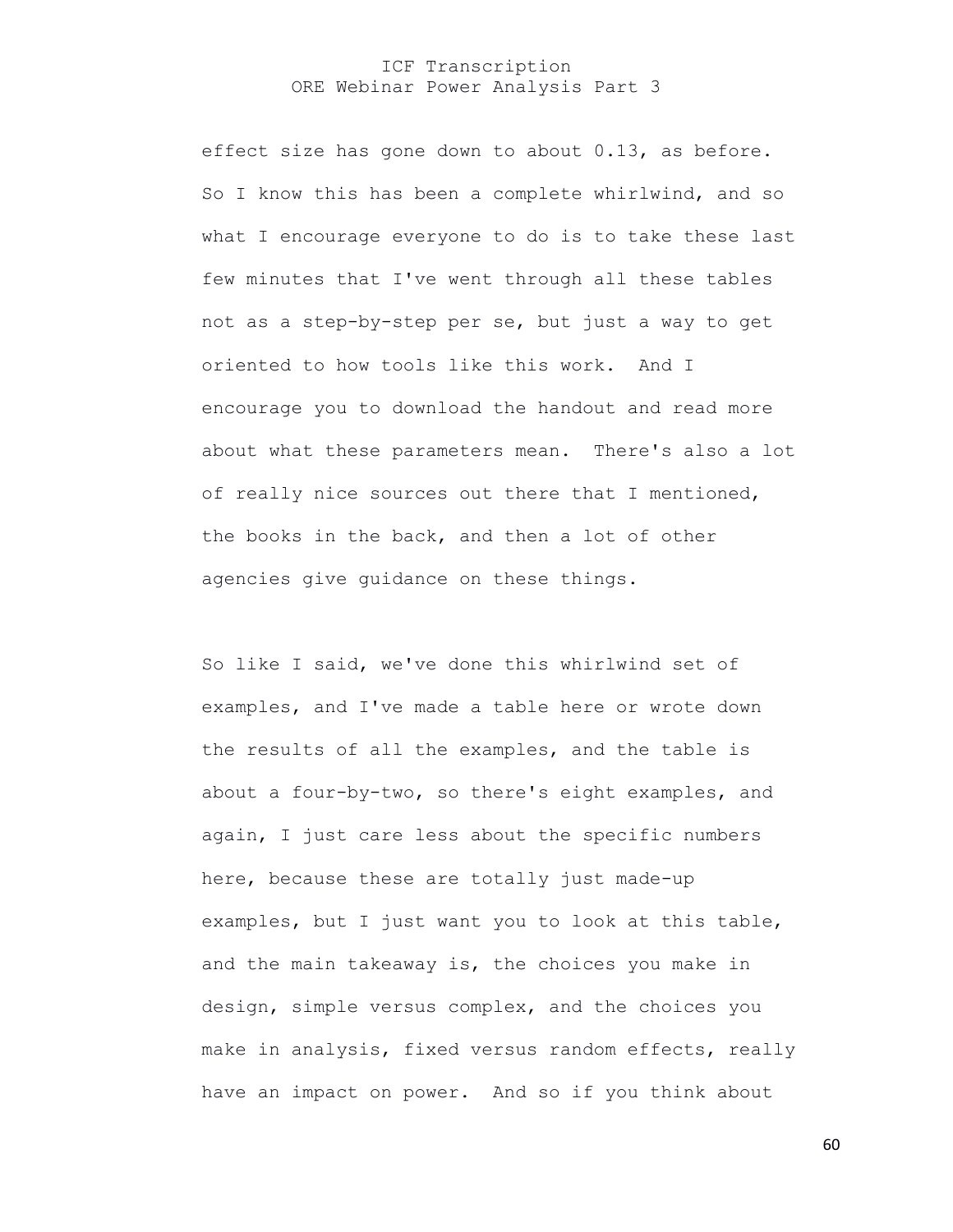those diagrams and those triangles that I was showing about how study design interacts with analysis interacts with the impact to produce power, this really gives that sense about all those different possible situations.

 So now that we've done all this work and we've thought this through and played with budgets, and our lovely set of colleagues that we dearly love but we're kind of sick of because we're still in this proposal phase – now that we've done all this work, now you've got to write it up. And so I've often found as a reviewer that I've never really advocated that a grant be given or a research project be funded because I thought the power analysis was completely killer. You know, that's usually not the thing that I find to be a sufficient condition.

 But it is a necessary condition. I have found otherwise smart, intuitive, clever proposals do not get funded when the power analysis just doesn't make any sense. And so here I provide – and also in my little green book with more detail – some general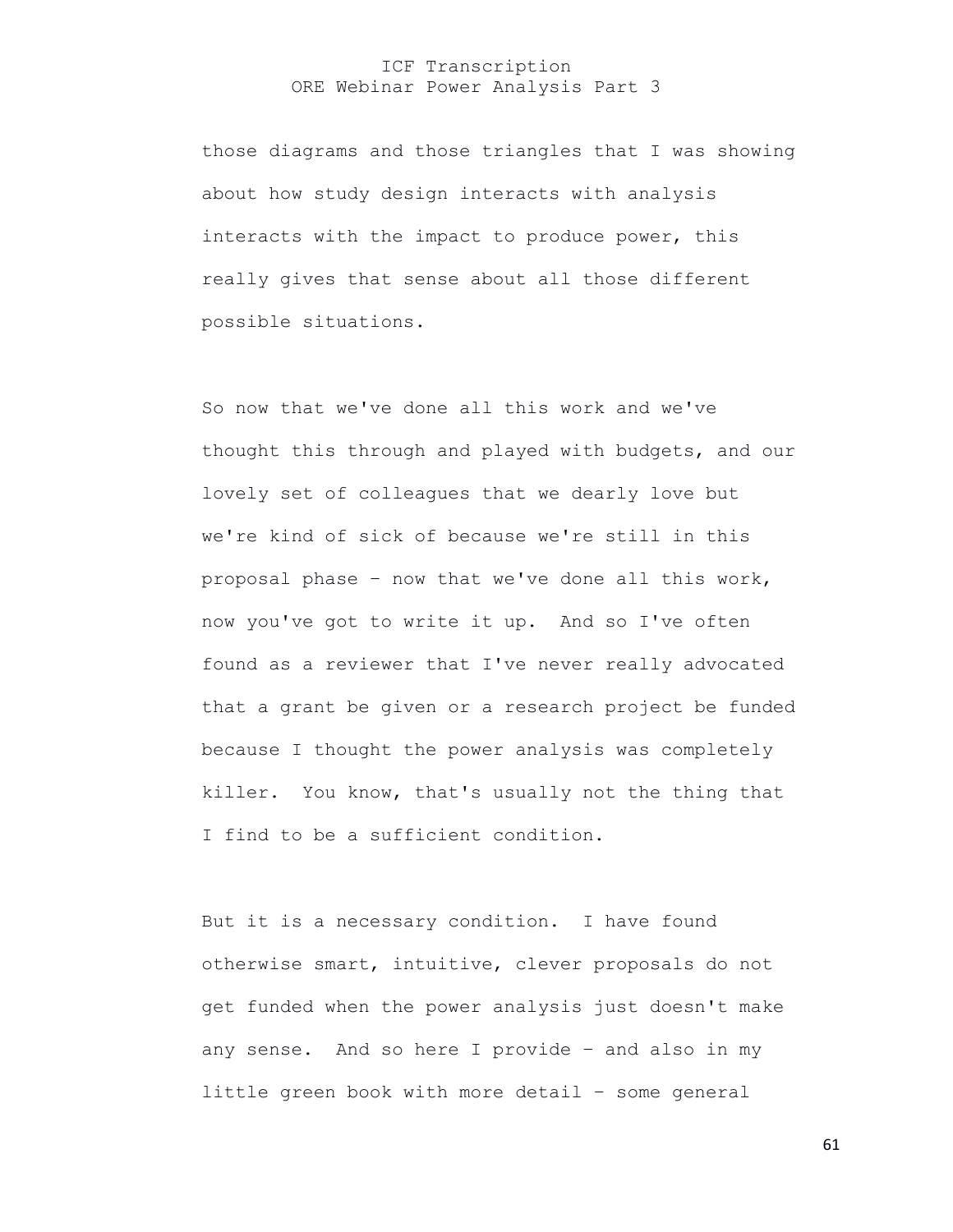guidance on what I think a power analysis description should include. You'll often find that writing those paragraphs with these elements forces to check yourself on a lot of things.

 So first thing is, you should reiterate your study design. And that includes all the information about how many groups, how the groups are formed, the number of data collection points, and just sort of get all that together. And the next thing is, after you have that sentence, you really should have a sentence that explicitly states what statistical procedure you're going to use to analyze the data.

 This is important, because when those two sentences in a paragraph don't match, don't line up, don't make sense, then I get a little concerned that the power analysis doesn't make any sense. You know, it's sort of like a cooking show where they're going to say, all right, we're going to bake a cake. Let's start with cutting cheese. I mean, I suppose there's cheese in some cake, like cheesecake, but you kind of get what I'm saying there. And so the statistical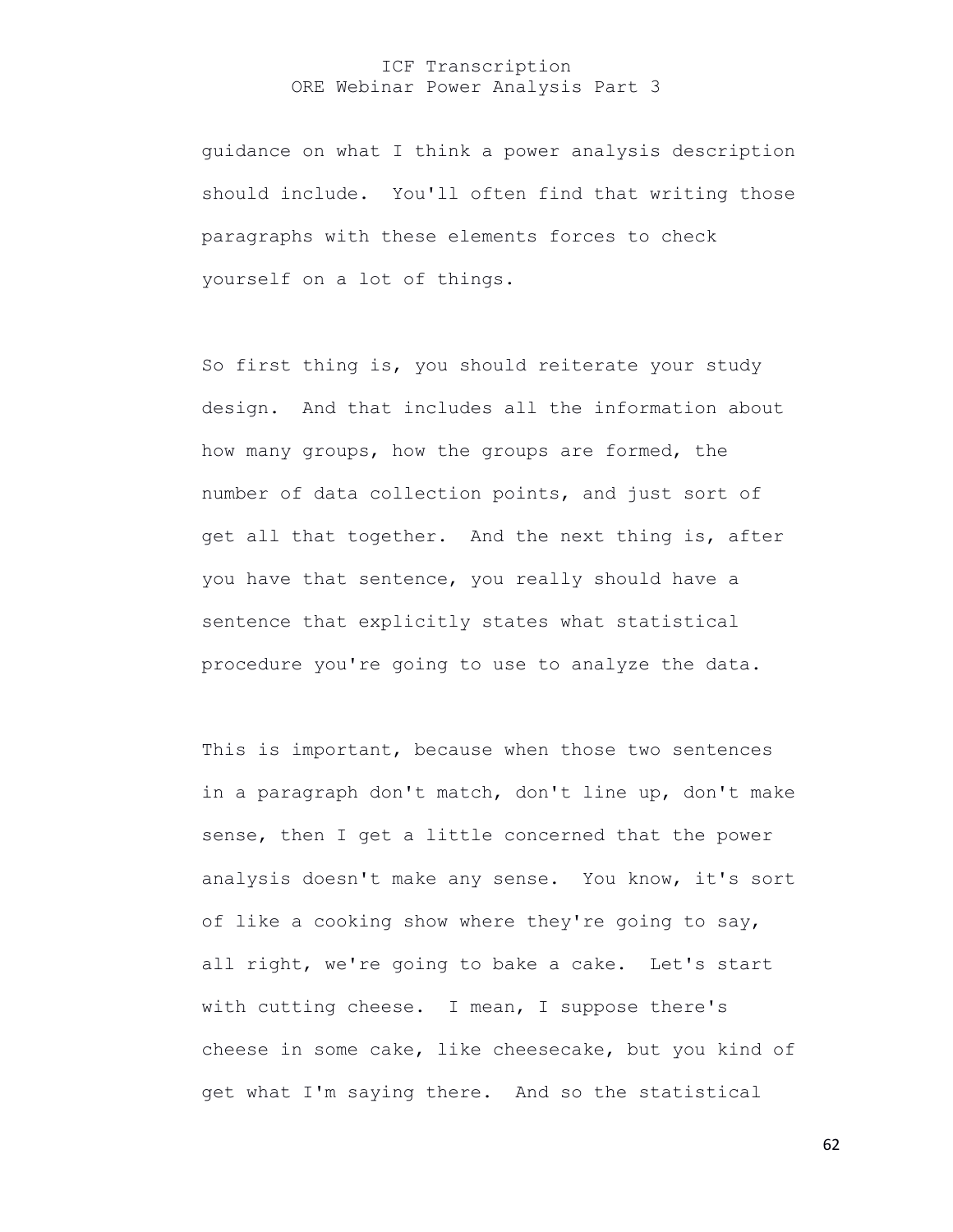procedure – if it's, say, a cluster random assignment, I want to say something about a mixed bottle [phonetic] or a two-way enova [phonetic] or an HLM or a random effect. I want to see those sorts of phrases used in the statistical procedure, because that's what is mandated by the design that was [inaudible].

 Next, these power analyses, all these numbers that we type into these tables, are basically assumptions. They're good guesses about the future or guesses about what we think the population are like. Those guesses should not be guesses. They should be assumptions that come from good information. And so I want to see where you got that information. And so I'm looking for citations to very long and boring papers about interclass correlations written by a relatively nice guy, or I want to see pilot data. You know, I want these assumptions to come from somewhere, and I want to see that for all parameters, whether you have R-squareds about the predictability, other outcomes based on your covariants, and so on and so forth.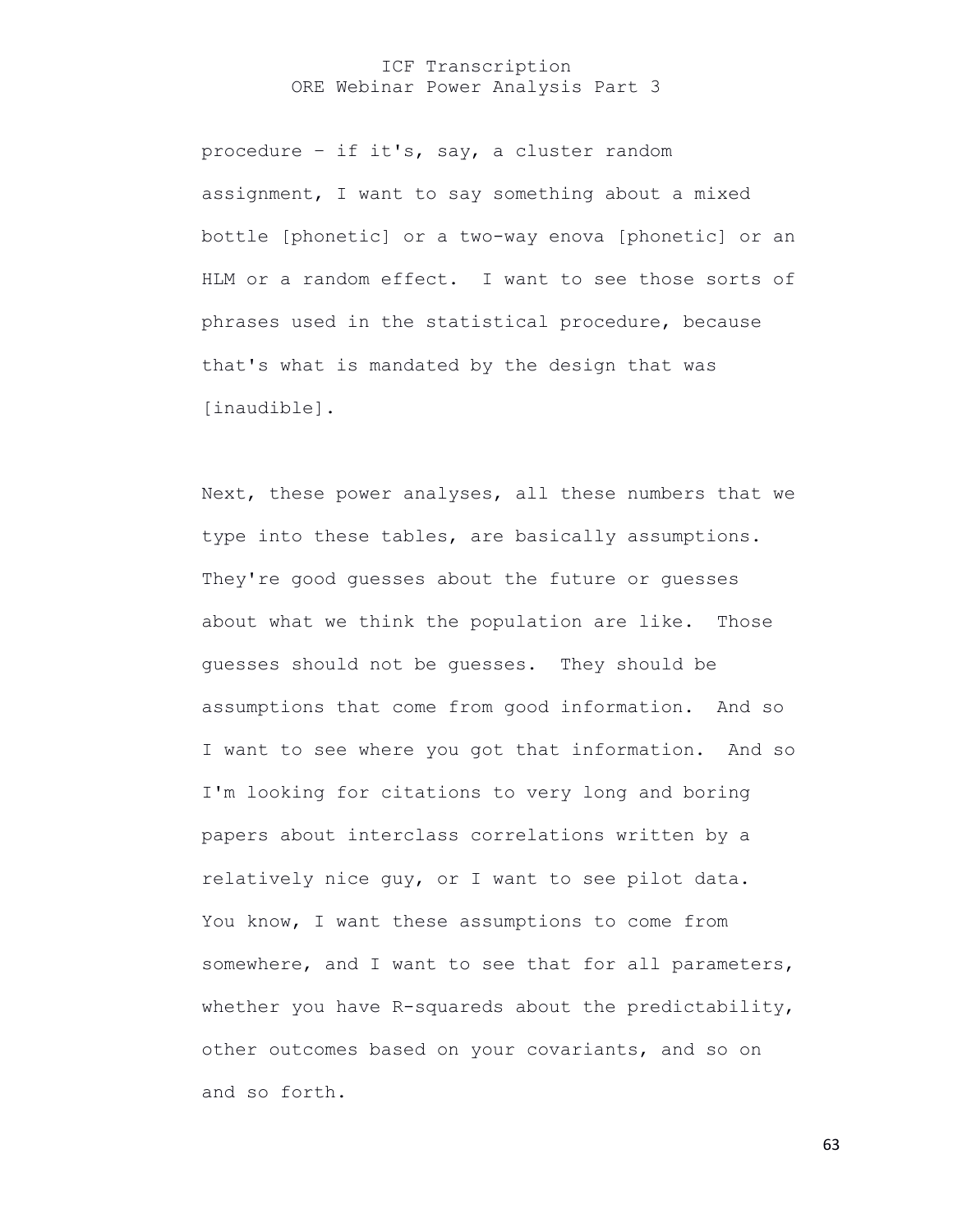On the fourth thing, I want you to write about what power analysis procedure that you used. If you used the PowerUP!, cite it. These folks worked really hard on making a really good tool. They deserve the cite. And I want to be able to see it so that I can download it and check it out. Formulas are also helpful. You know, sometimes you don't have enough room to put in all the Greek, but that also helps. But, you know, just some sort of citation, software used, the formula, and, again, this is a chance to make sure that what you write in this sentence matches Parts 1 and 2, matches your design, matches the statistical procedure, and that the formulas that you used use numbers that you talk about in Part 3, the assumptions.

 What's also often nice to see is a sentence or some sort of indication that you thought about the sensitivity. If you had exactly 0.8 power, and it's a cluster random assignment, I want to see what happens if one of your schools drop out. It may not hurt the inference, but it may hurt the power of your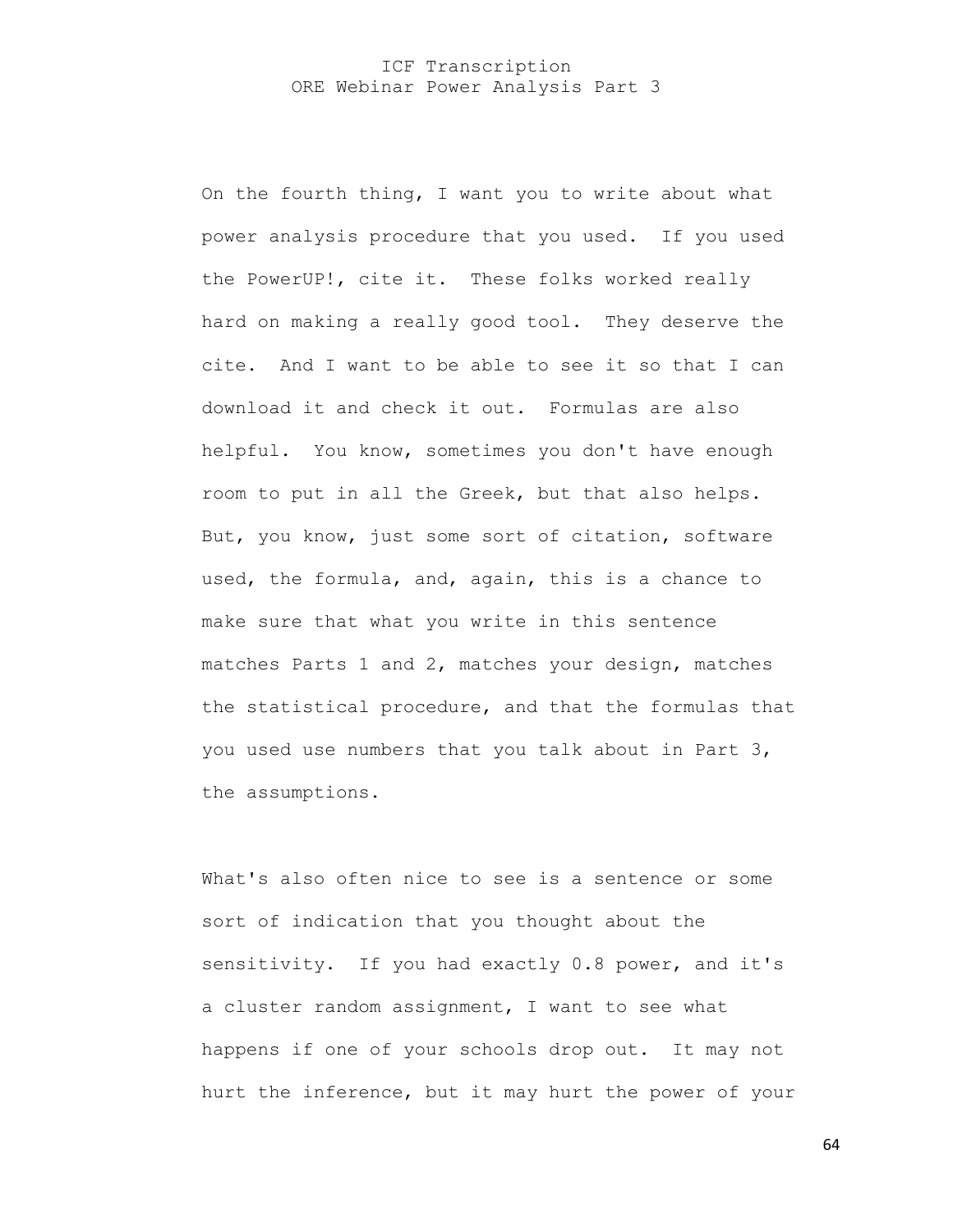study if a school drops out. So give me a little sense as to how sensitive this power analysis is to real life, say, global pandemics that happen every 100 years.

And then finally - Part  $6 - I$  actually want to hear the results of your power analysis. I'd like to hear your power is 0.8 or your minimum detectable effect size is this or the number of cases that you need to satisfy the other assumptions is such-and-such, and that you've actually presented evidence that you'll be able to collect this much data.

 So, again, a paragraph like this, I think, is something that will be a living document while you do your power analysis, and your power analysis is something that you should do while you're planning your study, and so all of these things can go together. You'll probably often find that you'll have a document called "Power Analysis Final Final Final I Mean It This Time Version 2." And so just sort of understand that this is going to be revised and checked again and again.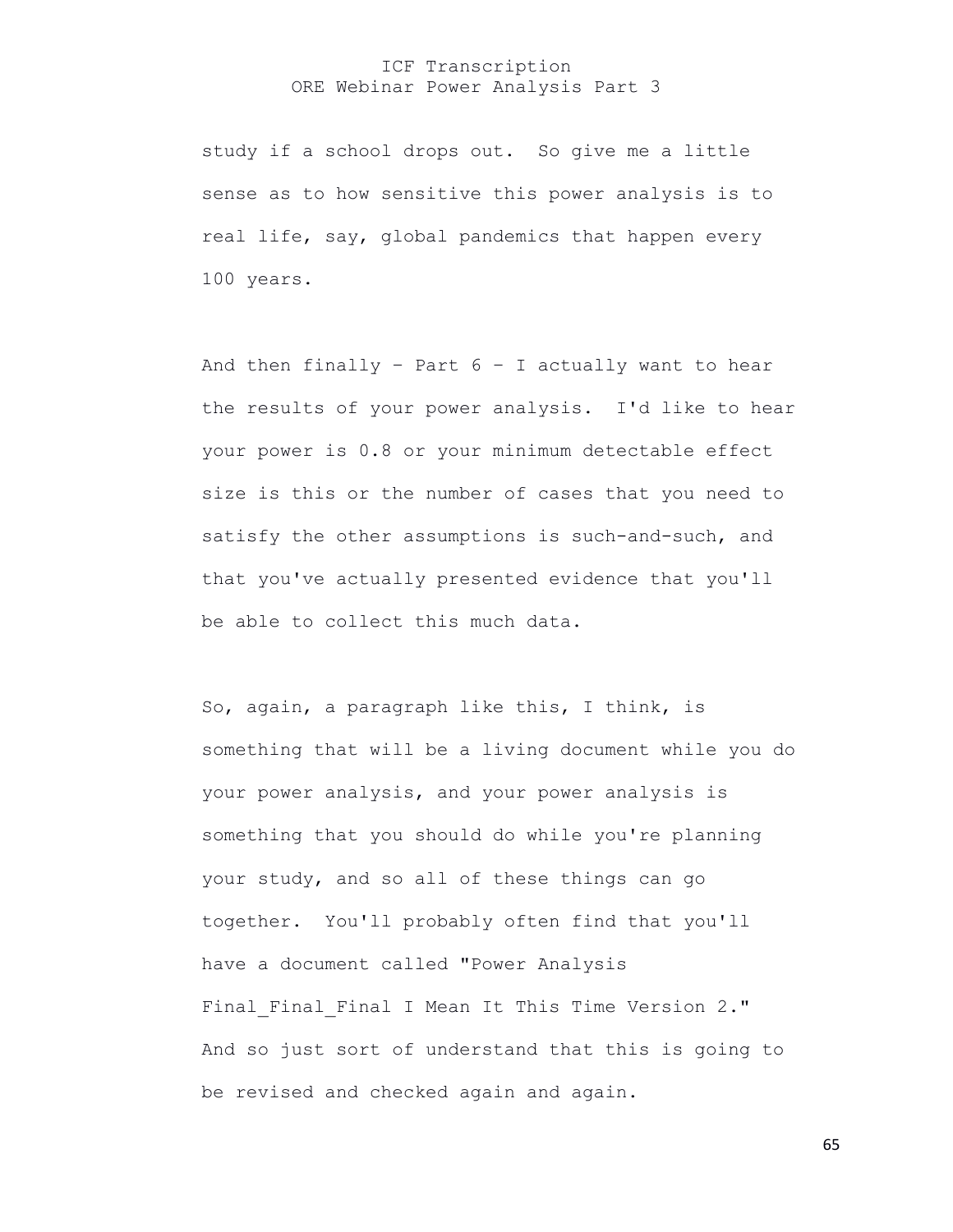So to summarize everything that we talked about in Level 3, we've talked about a lot of things. We've talked about how power's the chance to find a statistically significant result. We talked a lot about how it's an informed argument, and you sort of anticipate what you think might happen and use other resources to fill in gaps of what you don't know. Power analysis depends on a lot of factors in your study design, sampling, group formation, how you analyze it, control variables. Again, please do this before the study.

 Computations for power analysis can be anywhere from straightforward to very, very complex, and they become even more complex when stuff like [inaudible] and waiting and things we haven't really talked a lot about here come in. There are several existing software [inaudible] that are available that can help provide answers and guidance. And so I really encourage you to look for them. And again, like I said before, be wary of websites that talk about sample size estimators that don't ask about things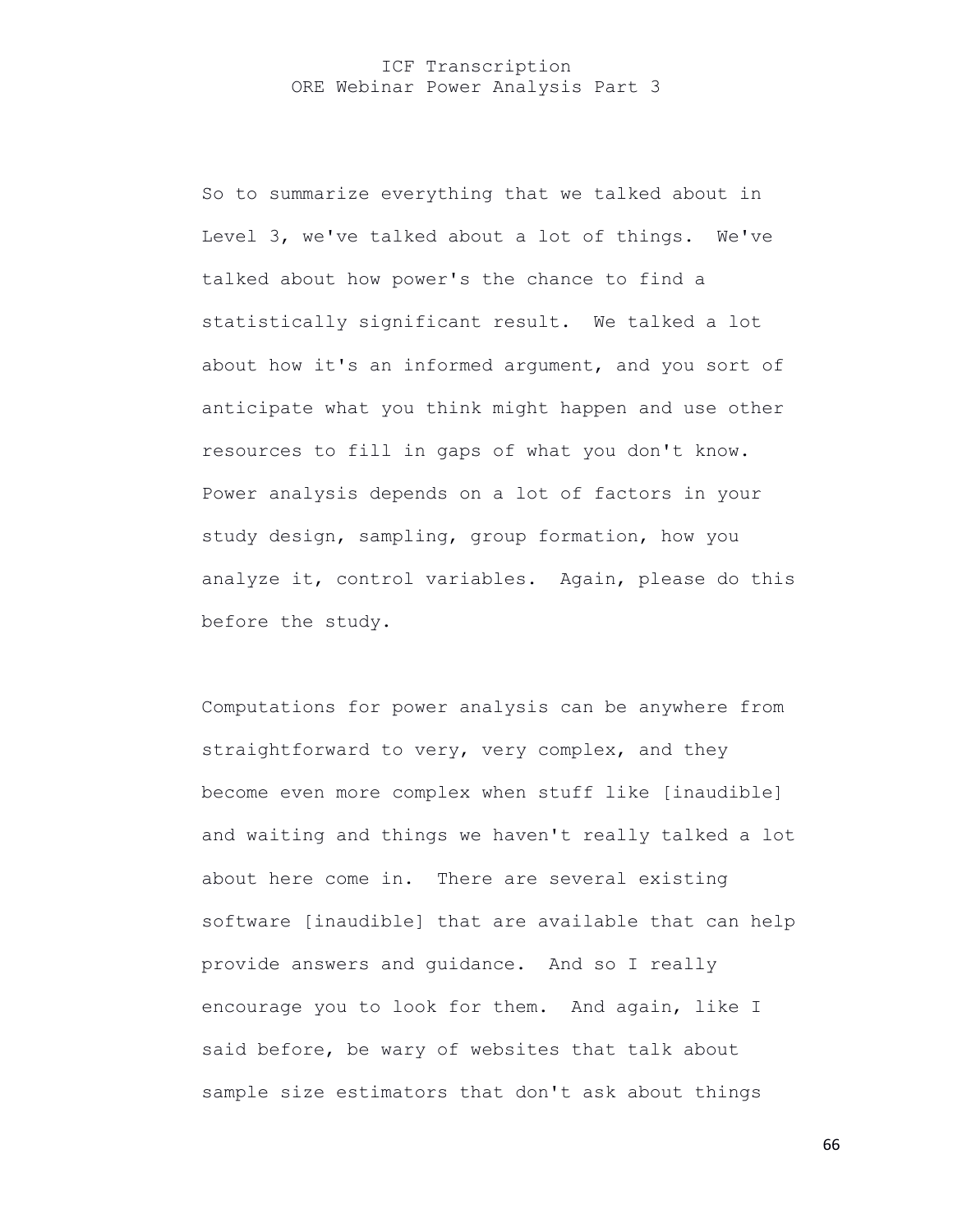like effect size, that don't ask about things like interclass correlations. Those are probably resources being used for, say, market research who are just doing polls or surveys.

 Again, just some links here. The PowerUP!, which is what we've gone through, is available at CausalEvaluation.org. It has Excel and R versions. It does way more than the stuff that we talked about here, including moderation and mediation analyses. If you have dichotomous outcomes in simple random samples, things like G\*Power, I think, are really helpful, plus it has a suite for many other observational studies, not just experimental, regression correlation and so on. And that is a German program, but its interface is in well-spoken English, so for those of you who don't know German, don't worry about it. You can download it and install it, and it's a wonderful piece of software.

 Again, resources that we discussed in the other slides – a lot of these books, all of these books I think, are really good. I have them on my shelf. I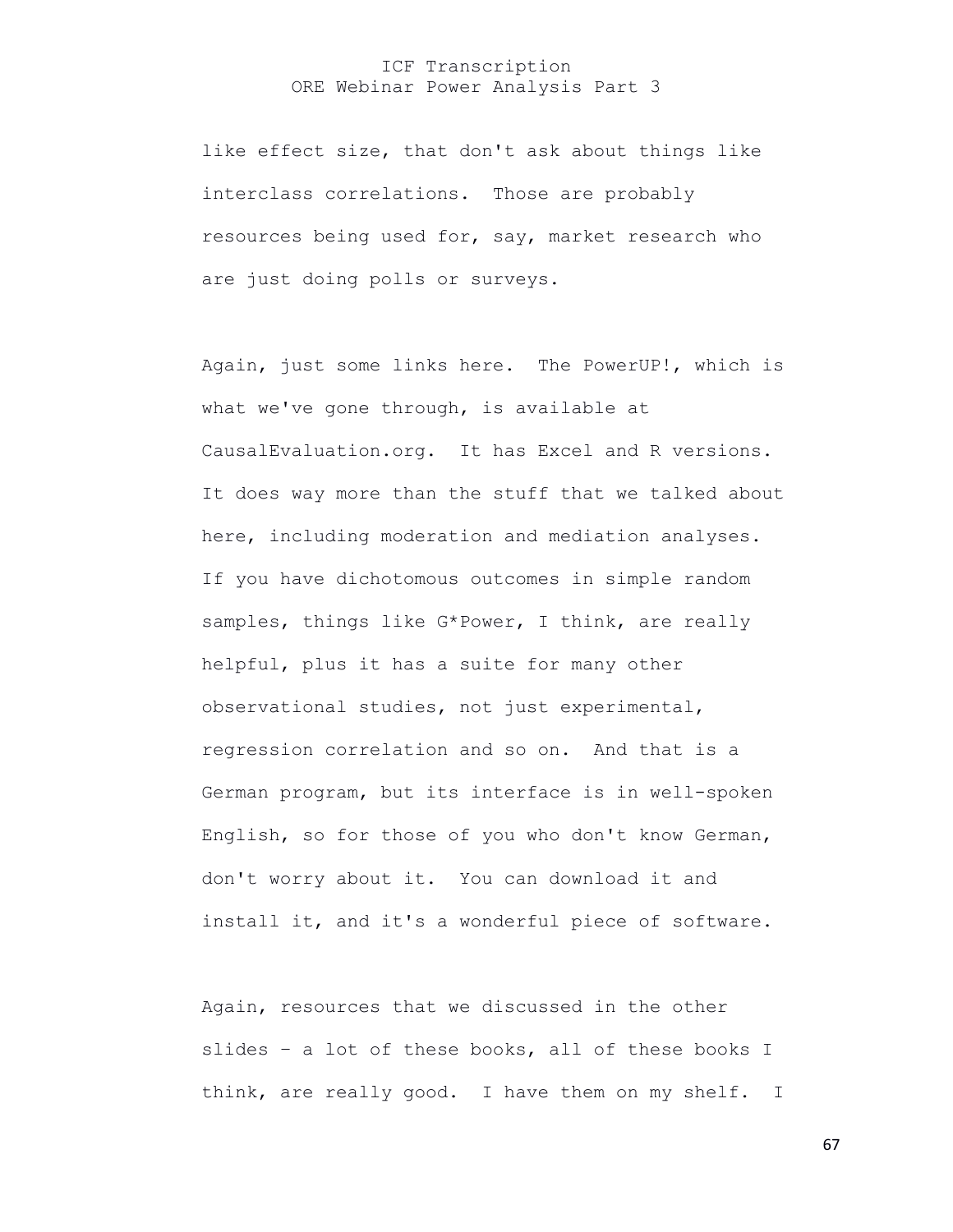made mine bigger because these are my slides. But really dive in and take a look at a lot of these things. They attack the problem the power at different angles and different levels of complexity, and I know I'm the type of learner that, when I'm trying to figure something out, I usually try to find two or three versions of instruction, and that helps me figure out how things work. And then of course there's papers and blogs and all sorts of things out there.

 So this concludes Level 3 and actually concludes all three levels. And so I want to thank you for tuning in, watching this.

CARRIE: Thank you so much, Eric, for this informative class on the concept of power and its importance in evaluation, planning and design. I hope everyone attending now understands more about the process for conducting power analyses and how to apply it for informing evaluation design decisions.

 As I mentioned at the beginning of this presentation, this class is the third in a series of three classes